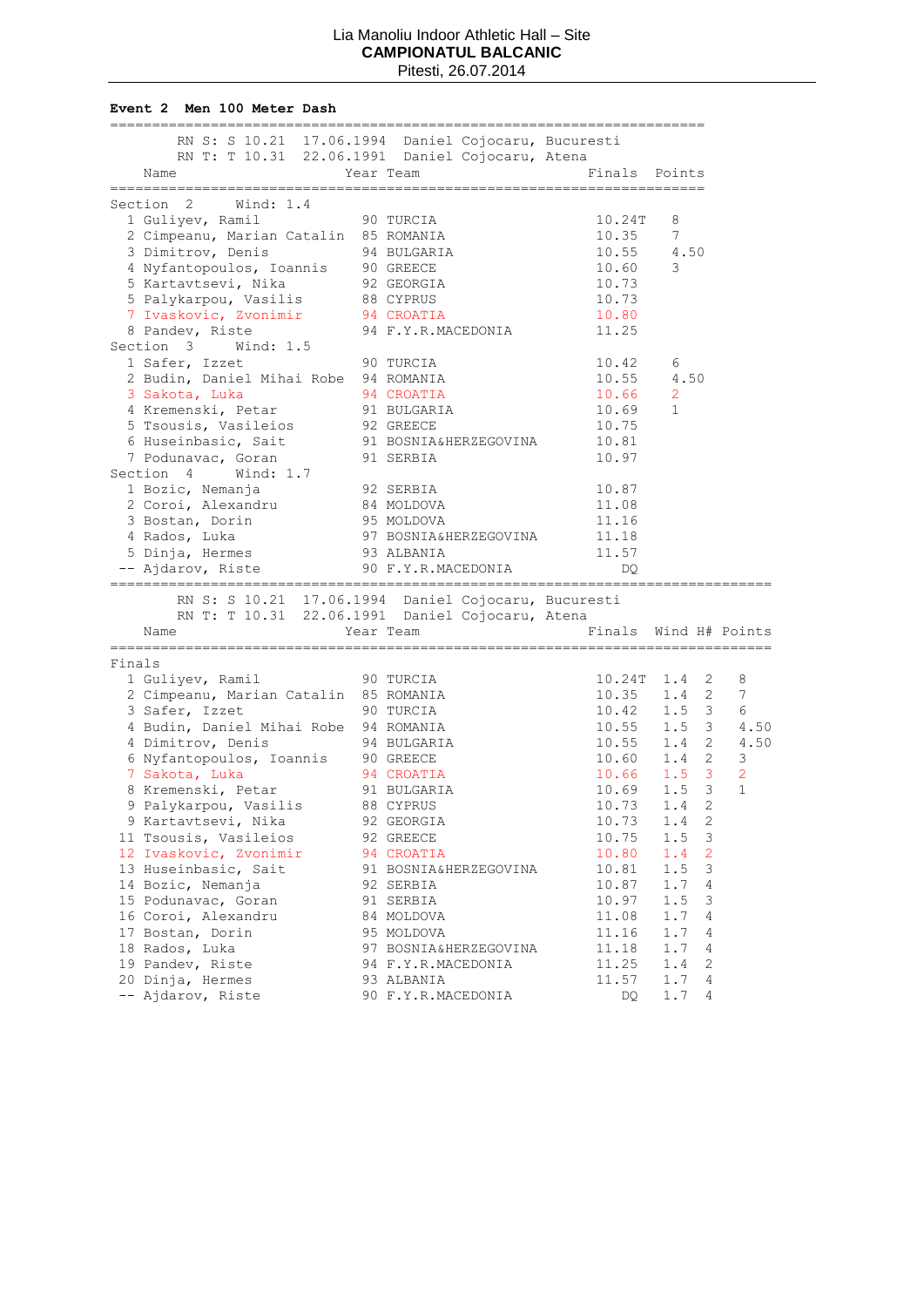**Event 6 Men 400 Meter Dash**

| RN S: S 45.60 02.07.2006 Ioan Vieru, Metz        |                         |               |                                  |
|--------------------------------------------------|-------------------------|---------------|----------------------------------|
| RN T: T 46.22 25.07.2006 Vasile Bobos, Bucuresti |                         |               |                                  |
| Name                                             | Year Team               | Finals Points |                                  |
| -------------------<br>==============            |                         |               |                                  |
| Section 1                                        |                         |               |                                  |
| 1 Can, Yavuz                                     | 87 TURCIA               | 46.50         | 8                                |
| 2 Ruzic, Mateo                                   | 94 CROATIA              | 47.41         | 6                                |
| 3 Baneasu, Tiberiu Alexand 93 ROMANIA            |                         | 48.49         | 3                                |
| 4 Kyriakadis, Criton                             |                         | 48.89         | 1                                |
| 5 Babaian, Alexandru                             | 92 CYPRUS<br>93 MOLDOVA | 48.93         |                                  |
| Section <sub>2</sub>                             |                         |               |                                  |
| 1 Vincek, Zeljko                                 | 86 CROATIA              | 47.36         | 7                                |
| 2 Kilic, Halit                                   | 92 TURCIA               | 47.81         | 5                                |
| 3 Dardaneliotis, Michael 89 GREECE               |                         | 47.94         | 4                                |
| 4 Costache, Alin George 91 ROMANIA               |                         | 48.84         | $\mathfrak{D}$                   |
| 5 Bozheryanov, Yuri                              | 86 BULGARIA             | 48.96         |                                  |
| 6 Dragoljevic, Borislav 95 BOSNIA&HERZEGOVINA    |                         | 49.49         |                                  |
| 7 Markovic, Ivan                                 | 94 SERBIA               | 50.71         |                                  |
| Section 3                                        |                         |               |                                  |
|                                                  |                         |               |                                  |
| 1 Efremov, Kristian                              | 90 F.Y.R.MACEDONIA      | 49.78         |                                  |
| 2 Sturmilov, Andrei                              | 94 MOLDOVA              | 49.99         |                                  |
| 3 Smriko, Emin                                   | 95 BOSNIA&HERZEGOVINA   | 50.18         |                                  |
| 4 Manoku, Armando                                | 94 ALBANIA              | 51.78         |                                  |
| 5 Kuzmanovski, Gjorgji                           | 95 F.Y.R.MACEDONIA      | 51.88         |                                  |
| 6 Murataj, Edmond                                | 97 ALBANIA              | 55.21         |                                  |
| RN S: S 45.60 02.07.2006 Ioan Vieru, Metz        |                         |               |                                  |
| RN T: T 46.22 25.07.2006 Vasile Bobos, Bucuresti |                         |               |                                  |
| Name                                             | Year Team               |               | Finals H# Points                 |
|                                                  |                         |               |                                  |
| Finals                                           |                         |               |                                  |
| 1 Can, Yavuz                                     | 87 TURCIA               | 46.50         | $1 \quad$<br>8                   |
| 2 Vincek, Zeljko                                 | 86 CROATIA              | 47.36 2       | 7                                |
|                                                  |                         | 47.41         | 6<br>$\mathbf{1}$                |
| 3 Ruzic, Mateo                                   | 94 CROATIA              |               | 5                                |
| 4 Kilic, Halit                                   | 92 TURCIA               | 47.81 2       |                                  |
| 5 Dardaneliotis, Michael 89 GREECE               |                         | 47.94         | $\overline{4}$<br>2              |
| 6 Baneasu, Tiberiu Alexand 93 ROMANIA            |                         | 48.49 1       | 3                                |
| 7 Costache, Alin George 91 ROMANIA               |                         | 48.84         | $\overline{2}$<br>$\overline{2}$ |
| 8 Kyriakadis, Criton                             | 92 CYPRUS               | 48.89         | $\mathbf{1}$<br>$\mathbf{1}$     |
| 9 Babaian, Alexandru                             | 93 MOLDOVA              | 48.93         | $\mathbf 1$                      |
| 10 Bozheryanov, Yuri                             | 86 BULGARIA             | 48.96         | $\overline{2}$                   |
| 11 Dragoljevic, Borislav                         | 95 BOSNIA&HERZEGOVINA   | 49.49         | $\overline{2}$                   |
| 12 Efremov, Kristian                             | 90 F.Y.R.MACEDONIA      | 49.78         | 3                                |
| 13 Sturmilov, Andrei                             | 94 MOLDOVA              | 49.99         | 3                                |
| 14 Smriko, Emin                                  | 95 BOSNIA&HERZEGOVINA   | 50.18         | 3                                |
| 15 Markovic, Ivan                                | 94 SERBIA               | 50.71         | $\overline{2}$                   |
| 16 Manoku, Armando                               | 94 ALBANIA              | 51.78         | 3                                |
| 17 Kuzmanovski, Gjorgji                          | 95 F.Y.R.MACEDONIA      | 51.88         | 3                                |
| 18 Murataj, Edmond                               | 97 ALBANIA              | 55.21         | 3                                |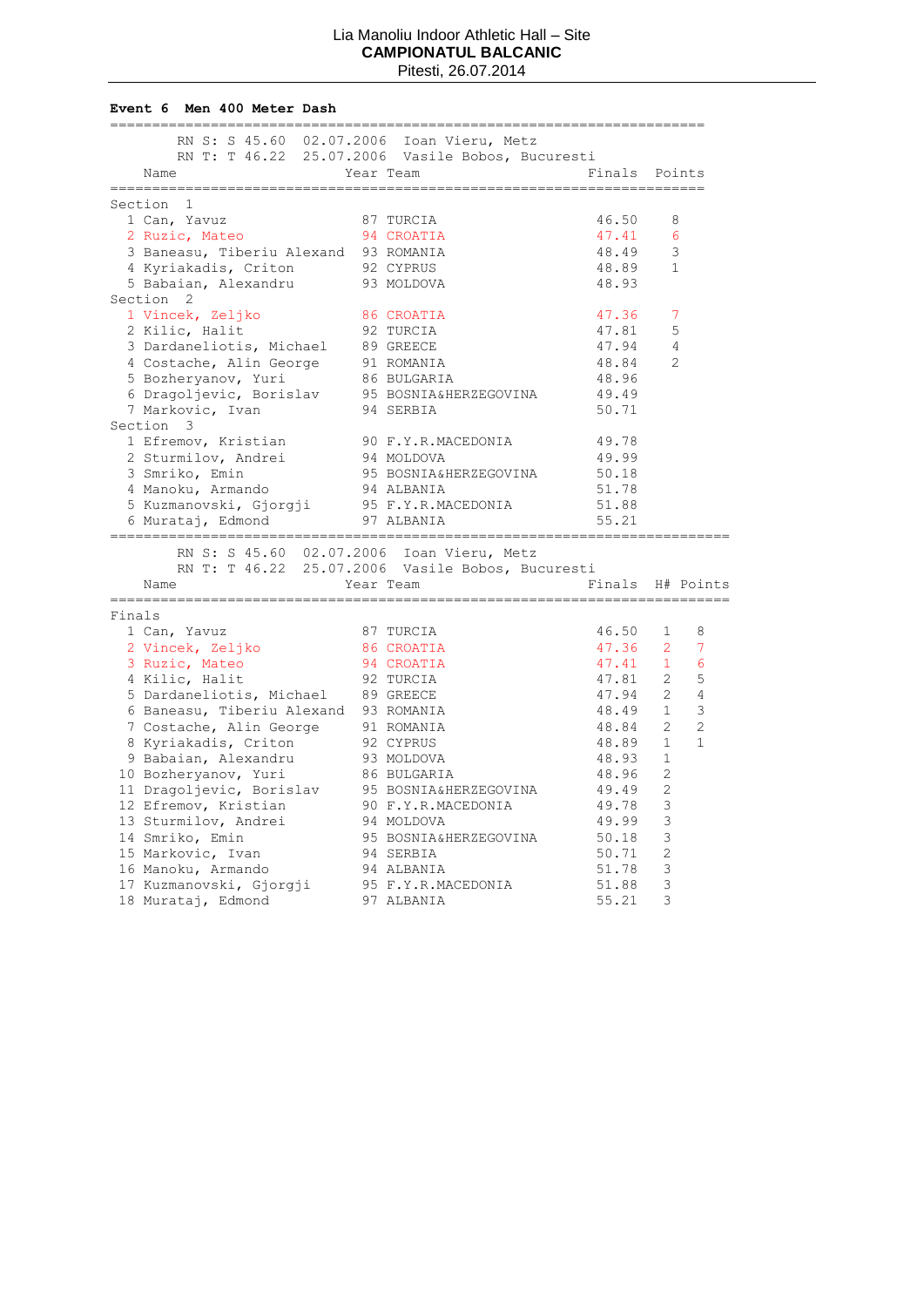#### **Event 10 Men 1500 Meter Run**

|        | Name                            | RN S: S 3:34.13 13.06.1997 Alexandru Vasile, Bucuresti<br>RN T: T 3:34.13 13.06.1997 Vasile Alexandru, Bucuresti<br>Year Team | Finals Points             |
|--------|---------------------------------|-------------------------------------------------------------------------------------------------------------------------------|---------------------------|
| Finals |                                 |                                                                                                                               |                           |
|        | 1 Koyuncu, Kemal                | 85 TURCIA                                                                                                                     | 3:45.80<br>8              |
|        | 2 Ates, Levent                  | 91 TURCIA                                                                                                                     | 7<br>3:46.63              |
|        | 3 Dimitrakis, Andreas 90 GREECE |                                                                                                                               | 6<br>3:46.74              |
|        | 4 Vorovenci, Cristian           | 85 ROMANIA                                                                                                                    | 5<br>3:46.77              |
|        | 5 Krevs, Mitja                  | 89 SLOVENIA                                                                                                                   | $\overline{4}$<br>3:47.19 |
|        | 6 Siuris, Ion                   | 91 MOLDOVA                                                                                                                    | 3<br>3:49.39              |
|        | 7 Zaizan, Ioan                  | 83 ROMANIA                                                                                                                    | $\mathfrak{D}$<br>3:49.89 |
|        | 8 Babic, Dusan                  | 86 BOSNIA&HERZEGOVINA                                                                                                         | 1<br>3:50.82              |
|        | 9 Muco, Edison                  | 92 ALBANIA                                                                                                                    | 3:52.27                   |
|        | 10 Hayrapetyan, Ashot           | 88 ARMENIA                                                                                                                    | 3:52.65                   |
|        | 11 Srsa, Martin                 | 94 CROATIA                                                                                                                    | 3:56.02                   |
|        | 12 Todorov, Sava                | 88 BULGARIA                                                                                                                   | 3:56.24                   |
|        | 13 Raileanu, Maxim              | 94 MOLDOVA                                                                                                                    | 4:02.79                   |
|        | 14 Hasanovic, Muamer            | 90 SERBIA                                                                                                                     | 4:14.27                   |

# **Event 12 Men 5000 Meter Run**

|        | RN S: S 13:15.00 23.07.1978 Ilie Floroiu, Bucuresti<br>RN T: T 13:27.12 08.09.1974 Ilie Floroiu, Roma<br>Name | Year Team   |  | Finals Points |                |
|--------|---------------------------------------------------------------------------------------------------------------|-------------|--|---------------|----------------|
| Finals |                                                                                                               |             |  |               |                |
|        | 1 Soare, Nicolae Alexandru 91 ROMANIA                                                                         |             |  | 14:17.95      | - 8            |
|        | 2 Nikolov, Yolo                                                                                               | 84 BULGARIA |  | 14:23.54      | 7              |
|        | 3 Bosnjak, Dino                                                                                               | 94 CROATIA  |  | 14:26.10      | 6              |
|        | 4 Ulus, Cihat                                                                                                 | 90 TURCIA   |  | 14:28.01      | 5              |
|        | 5 Ljajic, Jasmin                                                                                              | 91 SERBIA   |  | 15:21.50      | $\overline{4}$ |
|        | 6 Bizniuc, Mihai                                                                                              | 93 MOLDOVA  |  | 15:22.83      | 3              |
|        | 7 Curaciov, Vladimir                                                                                          | 93 MOLDOVA  |  | 15:58.29      | $\mathcal{P}$  |
|        | -- Lugia, Genci                                                                                               | 71 ALBANIA  |  | DNF           |                |
|        |                                                                                                               |             |  |               |                |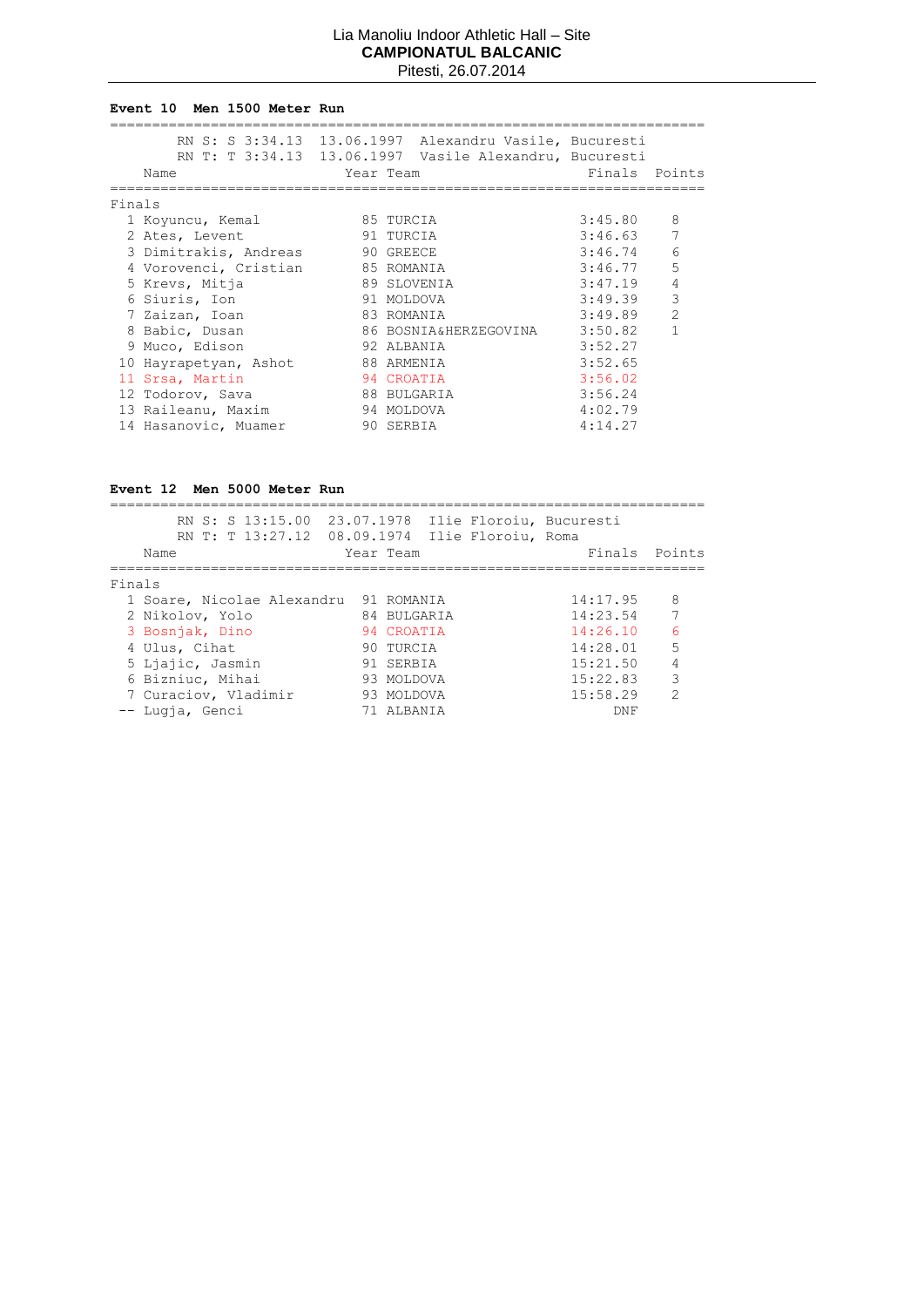#### **Event 18 Men 400 Meter Hurdles**

|        | RN S: S 49.22 04.09.1997 Alejandro Arqudin Zaharia, Antananar   |                             |        |                                |
|--------|-----------------------------------------------------------------|-----------------------------|--------|--------------------------------|
|        | RN T: T 49.53 01.07.1996 Alejandro Argudin Zaharia, Bucuresti   |                             |        |                                |
|        | Name                                                            | Year Team                   |        | Finals Points                  |
|        | ==================                                              |                             |        |                                |
|        | Section <sub>1</sub>                                            |                             |        |                                |
|        | 1 Bekric, Emir                                                  | 91 SERBIA                   | 50.08  | 8                              |
|        | 2 Kotur, Milan                                                  | 86 CROATIA                  | 51.87  | 6                              |
|        | 3 Nagy, Attila Csongor 88 ROMANIA                               |                             | 51.92  | 5                              |
|        | 4 Hribarsek, Peter                                              | 92 SLOVENIA                 | 52.38  | 4                              |
|        | 91 TURCIA<br>5 Guzel, Mehmet                                    |                             | 53.73  | $\overline{2}$                 |
|        | 6 Malkocevic, Rusmir 96 BOSNIA&HERZEGOVINA                      |                             | 55.22  |                                |
|        | Section <sub>2</sub>                                            |                             |        |                                |
|        | 1 Escobar, Capello Jasmeni 87 TURCIA                            |                             | 50.62  | 7                              |
|        | 2 Danila, Costin Ionut 90 ROMANIA                               |                             | 53.59  | 3                              |
|        | 3 Konstantis, Konstantinos 95 GREECE                            |                             | 54.55  | $\mathbf{1}$                   |
|        | 4 Bekjiri, Buraj                                                | 94 F.Y.R.MACEDONIA 57.84    |        |                                |
|        | 5 Limani, Daniel                                                | 95 ALBANIA                  | 60.78  |                                |
|        |                                                                 |                             |        |                                |
|        | RN S: S 49.22 04.09.1997 Alejandro Argudin Zaharia, Antananario |                             |        |                                |
|        | RN T: T 49.53 01.07.1996 Alejandro Argudin Zaharia, Bucuresti   |                             |        |                                |
|        | Name                                                            | Year Team                   | Finals | H# Points                      |
| Finals |                                                                 |                             |        |                                |
|        | 1 Bekric, Emir<br>91 SERBIA                                     |                             | 50.08  | $\mathbf{1}$<br>8              |
|        | 2 Escobar, Capello Jasmeni 87 TURCIA                            |                             | 50.62  | $2^{\circ}$<br>7               |
|        | 3 Kotur, Milan                                                  | 86 CROATIA                  | 51.87  | $\mathbf{1}$<br>6              |
|        |                                                                 |                             | 51.92  | 5<br>$\mathbf{1}$              |
|        | 4 Nagy, Attila Csongor 88 ROMANIA                               | 92 SLOVENIA                 | 52.38  | $\overline{4}$<br>$\mathbf{1}$ |
|        | 5 Hribarsek, Peter                                              |                             |        | 3<br>$\overline{2}$            |
|        | 6 Danila, Costin Ionut 90 ROMANIA                               |                             | 53.59  |                                |
|        | 7 Guzel, Mehmet<br>91 TURCIA                                    |                             | 53.73  | $\overline{c}$<br>$\mathbf{1}$ |
|        | 8 Konstantis, Konstantinos 95 GREECE                            |                             | 54.55  | $\mathbf{1}$<br>$\mathcal{L}$  |
|        | 9 Malkocevic, Rusmir                                            | 96 BOSNIA&HERZEGOVINA 55.22 |        | $\mathbf{1}$                   |
|        | 10 Bekjiri, Buraj                                               | 94 F.Y.R.MACEDONIA          | 57.84  | $\overline{2}$                 |
|        | 11 Limani, Daniel                                               | 95 ALBANIA                  | 60.78  | $\overline{2}$                 |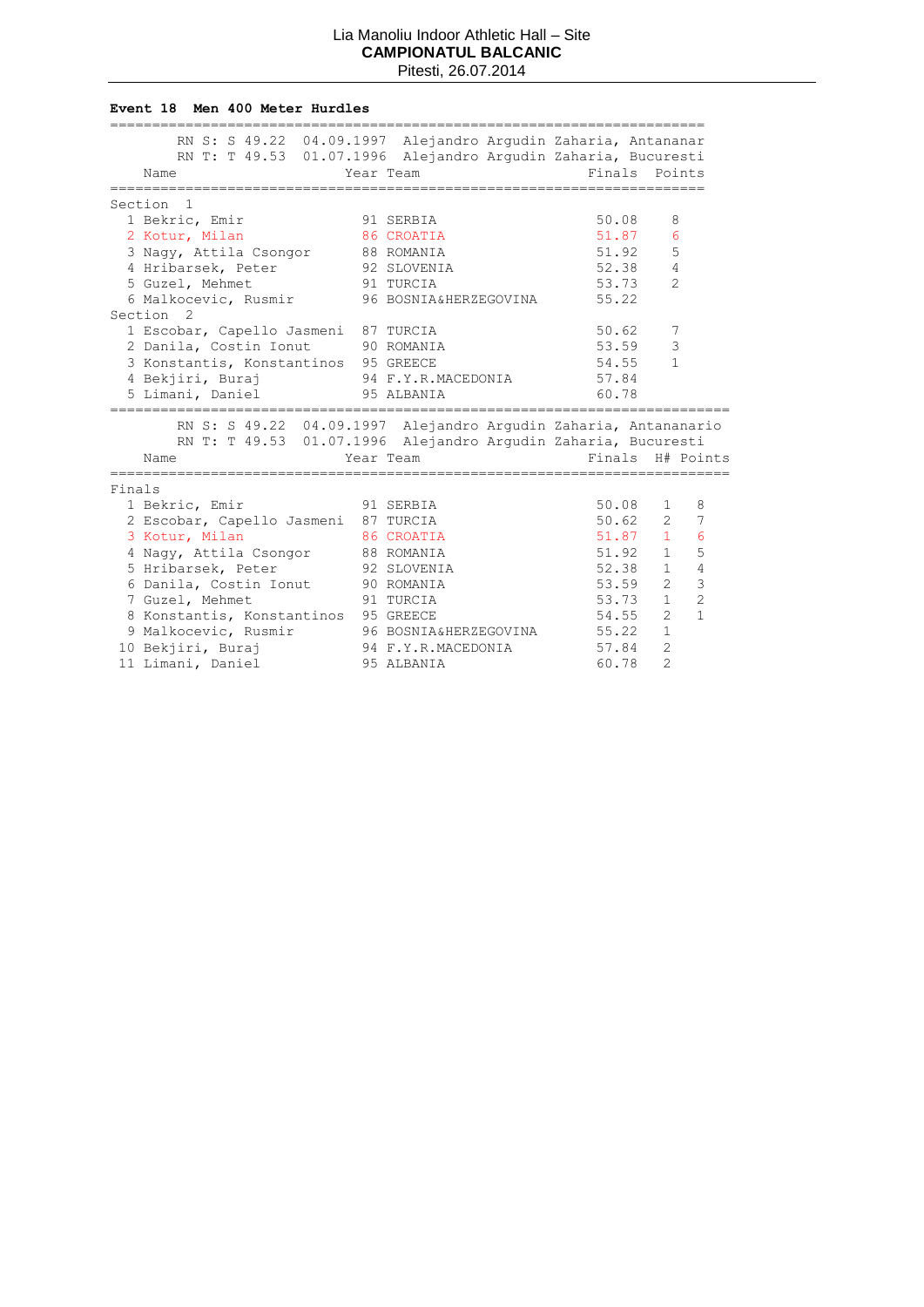**Event 24 Men Long Jump**

|        | RN S: S 8.37m 09.07.1995 Bogdan Tudor, Bad Cannstadt                                                             |  |              |
|--------|------------------------------------------------------------------------------------------------------------------|--|--------------|
|        | RN T: T 8.29m 18.05.1996 Bogdan Tarus, Formia<br>Year Team The South Pinals Wind Points<br>Name                  |  |              |
| Finals |                                                                                                                  |  |              |
|        | 7.78m 1.0<br>82 ROMANIA<br>1 Oprea, Marian                                                                       |  | 8            |
|        | $7.78m(1.0) \text{ ND}(3.7) 7.69m(0.8) \text{ ND}(1.2)$                                                          |  |              |
|        | 2 Eradiri, Denis 83 BULGARIA 7.71m 2.2                                                                           |  | 7            |
|        | $7.33\text{m}(1.5)$ $7.53\text{m}(1.3)$ $7.31\text{m}(0.7)$ ND(0.5) $7.54\text{m}(1.5)$ $7.71\text{m}(2.2)$      |  |              |
|        | 3 Kulaksiz, Alper 32 TURCIA 3 200 7.66m 0.7                                                                      |  | 6            |
|        | $7.42\text{m} (2.1)$ $7.57\text{m} (0.8)$ $7.39\text{m} (0.4)$ $7.11\text{m} (0.6)$ ND(1.9) $7.66\text{m} (0.7)$ |  |              |
|        | 4 Vasile, Adrian 86 ROMANIA<br>$7.57m$ 1.5                                                                       |  | 5            |
|        | $7.12m(1.3)$ $7.47m(2.4)$ $7.57m(1.5)$ ND(1.4) ND(0.9)                                                           |  |              |
|        | 5 Mertzanidis, Michael 87 GREECE 32 7.54m 0.9                                                                    |  | 4            |
|        | $7.13m(1.4) \text{ ND}(1.7) 7.54m(0.9) 7.50m(0.6) 7.49m(0.9) 7.51m(1.1)$                                         |  |              |
|        | $7.52m$ 2.5<br>6 Jovancevic, Strahinja 93 SERBIA                                                                 |  | 3            |
|        | $7.46m(1.9)$ ND(1.2) $7.48m(0.8)$ $7.26m(1.0)$ $7.39m(0.9)$ $7.52m(2.5)$                                         |  |              |
|        | 7 Simic, Sanjin 92 CROATIA 1.3                                                                                   |  | 2            |
|        | $ND(1.7)$ $7.19m(2.3)$ $7.22m(1.2)$ $7.15m(1.2)$ $7.47m(1.3)$ $7.18m(1.1)$                                       |  |              |
|        | 8 Theofilon, Christodoulos 92 CYPRUS 7.43m 0.7                                                                   |  | $\mathbf{1}$ |
|        | $7.33m(1.2)$ ND(1.3) $7.29m(0.5)$ ND(0.5) $7.43m(0.7)$ ND(1.9)                                                   |  |              |
|        | 9 Anic, Lazar 91 SERBIA<br>7.13m 1.5                                                                             |  |              |
|        | ND(1.7) ND(1.9) 7.13m(1.5)                                                                                       |  |              |
|        | $6.92m$ 1.0<br>10 Cuharenco, Alexandru 87 MOLDOVA                                                                |  |              |
|        | ND(1.0) ND(1.4) 6.92m(1.0)                                                                                       |  |              |
|        | $6.82m$ $1.1$<br>11 Hallunej, Gledis 96 ALBANIA                                                                  |  |              |
|        | $6.70m(1.2) \quad ND(0.9) \quad 6.82m(1.1)$                                                                      |  |              |
|        | 12 Mircevski, Slavcho 91 F.Y.R.MACEDONIA 6.71m 1.2                                                               |  |              |
|        | 6.65m(2.1) 6.70m(1.7) 6.71m(1.2)                                                                                 |  |              |
|        | 13 Brkic, Nikola 6.35m 1.9 96 BOSNIA&HERZEGOVINA 6.35m 1.9                                                       |  |              |
|        | ND(1.5) 6.35m(1.9) ND(2.1)                                                                                       |  |              |

# **Event 20 Men High Jump**

|        | RN S: S 2.40m 20.06.1990 Sorin Matei, Bratislava<br>RN T: T 2.35m 01.06.1985 Sorin Matei, Bucuresti |                               |               |   |
|--------|-----------------------------------------------------------------------------------------------------|-------------------------------|---------------|---|
|        | Name                                                                                                | Year Team                     | Finals Points |   |
| Finals |                                                                                                     |                               |               |   |
|        | 1 Ivanov, Tihomir 94 BULGARIA<br>2.10 2.14 2.18 2.22 2.26                                           |                               | 2.22m 8       |   |
|        | 0 0 0 0 XXX                                                                                         |                               |               |   |
|        | 2 Donisan, Mihai 68 ROMANIA                                                                         |                               | $2.22m$ 7     |   |
|        | 2.05 2.10 2.14 2.18 2.22 2.26<br>O O O XO O XXX                                                     |                               |               |   |
|        | 3 Ninov, Viktor 68 BULGARIA                                                                         |                               | 2.14m 6       |   |
|        | 2.10 2.14 2.18                                                                                      |                               |               |   |
|        | O XXO XXX                                                                                           |                               |               |   |
|        | 4 Todosijevic, Milos 86 SERBIA                                                                      |                               | 2.10m 4       |   |
|        | 2.00 2.05 2.10 2.14                                                                                 |                               |               |   |
|        | $O$ $O$ $O$ $XXX$                                                                                   |                               |               |   |
|        | 4 Birinci, Serhat                                                                                   | 90 TURCIA                     | $2.10m$ 4     |   |
|        | 2.00 2.05 2.10 2.14                                                                                 |                               |               |   |
|        | O O O XXX<br>4 Anastasiu, Mihai 93 ROMANIA                                                          |                               | 2.10m         | 4 |
|        | 2.002.102.14                                                                                        |                               |               |   |
|        | O O XXX                                                                                             |                               |               |   |
|        | 7 Vukucevic, Jovan 87 SERBIA                                                                        |                               | 2.10m         | 2 |
|        | 2.00 2.05 2.10 2.14                                                                                 |                               |               |   |
|        | O O XXO XXX                                                                                         |                               |               |   |
|        | 8 Hodzic, Samir                                                                                     | 96 BOSNIA&HERZEGOVINA 1.95m 1 |               |   |
|        | 1.85 1.90 1.95 2.00                                                                                 |                               |               |   |
|        | O XO O XXX                                                                                          |                               |               |   |
|        | 9 Jankovski, Jovanche 90 F.Y.R.MACEDONIA 1.95m                                                      |                               |               |   |
|        | 1.85 1.90 1.95 2.00<br>O O XXO XXX                                                                  |                               |               |   |
|        |                                                                                                     |                               |               |   |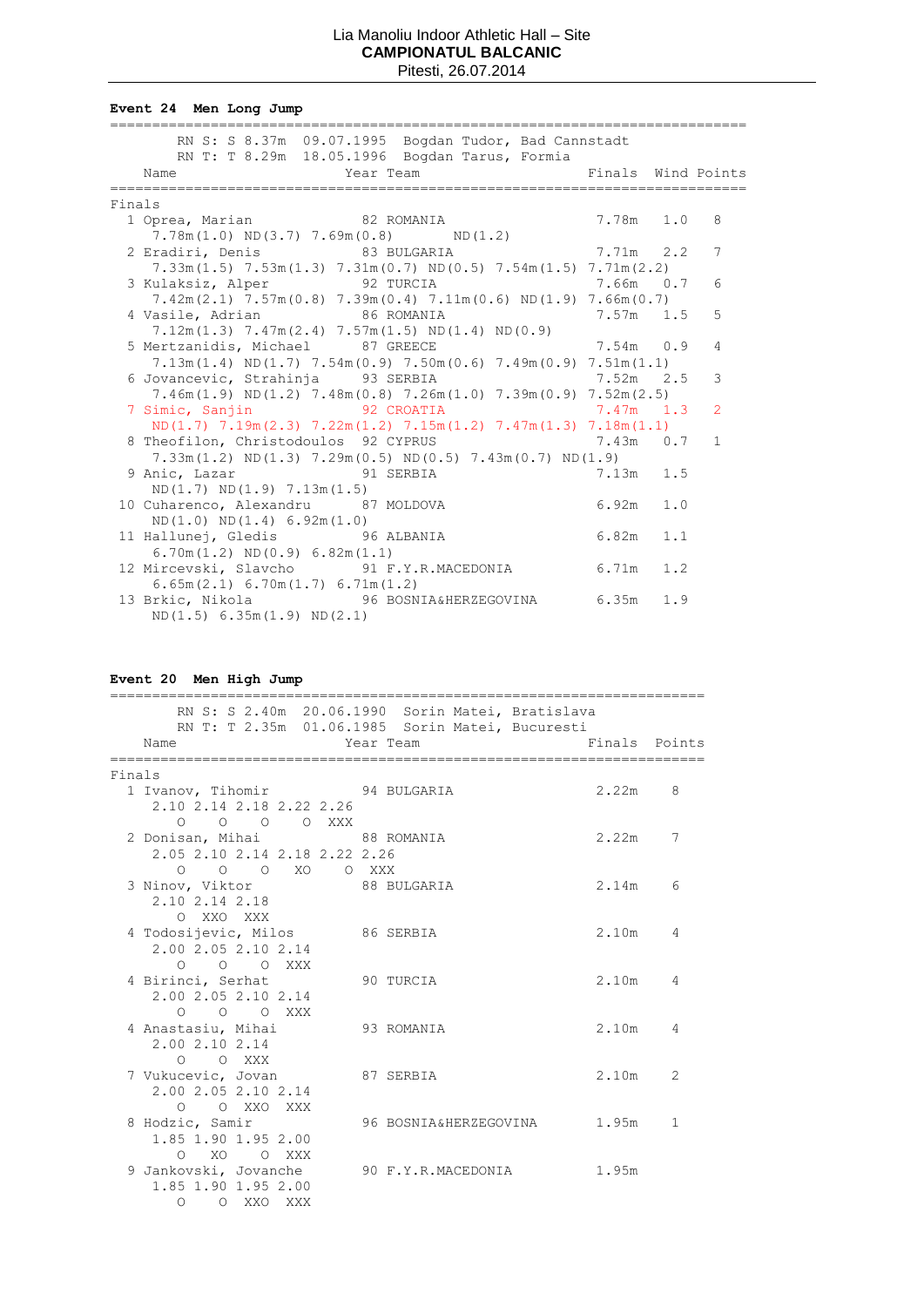**Event 28 Men Shot Put**

|        |                                                                | RN S: S 20.84m 07.08.1999 Gheorghe Guset, Poiana Brasov<br>RN T: T 19.71m 04.08.1990 Gheorghe Guset, Istanbul |                |
|--------|----------------------------------------------------------------|---------------------------------------------------------------------------------------------------------------|----------------|
|        | Name                                                           | Finals Points<br>Year Team                                                                                    |                |
| Finals |                                                                |                                                                                                               |                |
|        | 1 Ivanov, Georgi 65 BULGARIA                                   | 19.62m                                                                                                        | 8              |
|        | 19.52m  19.50m  19.62m  ND  ND  ND                             | 2 Alic, Hamza (2008) 79 BOSNIA&HERZEGOVINA (2009) 19.13m                                                      | 7              |
|        | 18.75m 19.13m ND ND ND 19.05m                                  |                                                                                                               |                |
|        |                                                                | 3 Mesic, Kemal 85 BOSNIA&HERZEGOVINA 18.94m<br>18.94m ND 18.62m 18.80m 18.83m ND                              | 6              |
|        |                                                                |                                                                                                               |                |
|        | 4 Gaq, Andrei Marius 91 ROMANIA                                | 18.84m                                                                                                        | 5              |
|        | ND 18.84m ND 18.63m ND 18.51m                                  | 18.82m                                                                                                        | $\overline{4}$ |
|        | 5 Premeru, Marin 5 90 CROATIA<br>ND 18.82m 18.57m ND 18.80m ND |                                                                                                               |                |
|        | 6 Atici, Huseyin 86 TURCIA                                     | 18.34m                                                                                                        | 3              |
|        |                                                                | 17.78m  17.20m  17.67m  18.06m  18.34m  18.09m                                                                |                |
|        | 7 Mihaljevic, Filip 94 CROATIA                                 | 18.30m                                                                                                        | 2              |
|        | 18.25m 18.04m ND ND ND 18.30m                                  |                                                                                                               |                |
|        | 8 Emilianov, Ivan 17 MOLDOVA                                   | 18.17m                                                                                                        | $\mathbf{1}$   |
|        | 9 Milovanovic, Zeljko 80 SERBIA                                | 17.81m  17.48m  17.67m  17.88m  17.55m  18.17m<br>17.53m                                                      |                |
|        | 17.15m  17.53m  ND                                             |                                                                                                               |                |
|        | 10 Grasu, Mihai Liviu 87 ROMANIA                               | 17.49m                                                                                                        |                |
|        | ND ND 17.49m                                                   |                                                                                                               |                |
|        | 11 Karamfilov, Rosen 89 BULGARIA                               | 17.31m                                                                                                        |                |
|        | 16.97m  17.31m  17.16m                                         |                                                                                                               |                |
|        | 12 Katavatis, Ilias                                            | 16.55m<br>94 GREECE                                                                                           |                |
|        | 15.64m 16.35m 16.55m                                           | 95 ALBANIA<br>11.93m                                                                                          |                |
|        | 13 Xhafa, Donald<br>ND 11.84m 11.93m                           |                                                                                                               |                |
|        | -- Lamprou, Michalis 93 CYPRUS                                 | <b>ND</b>                                                                                                     |                |
|        | ND -<br>ND ND                                                  |                                                                                                               |                |

#### **Event 32 Men Hammer Throw**

| RN S: S 77.60m 01.06.1986 Nicolae Bandar, Bucuresti<br>RN T: T 71.44m 19.07.1987 Mircea Fazekas, Brasov |               |
|---------------------------------------------------------------------------------------------------------|---------------|
| Name<br>External Year Team                                                                              | Finals Points |
| Finals                                                                                                  |               |
| 1 Marghiev, Serghei 92 MOLDOVA                                                                          | 76.20mT       |
| ND 72.30m 74.66m 74.36m 75.42m 76.20m                                                                   |               |
| 2 Baltaci, Ozkan 94 TURCIA                                                                              | 69.67m        |
| 68.43m 69.58m ND 69.67m ND ND                                                                           |               |
| 3 Kostoglidis, Konstantino 90 GREECE                                                                    | 68.52m        |
| 65.42m 65.98m ND 66.32m 66.78m 68.52m                                                                   |               |
| 4 Apti, Aihan 93 BULGARIA                                                                               | 68.18m        |
| 68.18m ND ND 67.80m ND 66.75m<br>5 Micuda, Mirko 89 CROATIA                                             | 67.78m        |
| ND 67.78m ND ND 65.54m ND                                                                               |               |
| 6 Sorescu, Ion Cosmin 75 ROMANIA                                                                        | 61.49m        |
| ND 61.49m 61.43m ND ND ND                                                                               |               |
| 7 Veselinovic, Stevan 94 SERBIA                                                                         | 58.54m        |
| 53.52m 58.17m 58.42m 57.41m 58.51m 58.54m                                                               |               |
| 8 Kazakeos, Stylkkinos 94 CYPRUS                                                                        | 57.04m        |
| ND ND 56.06m 54.73m 57.04m ND                                                                           |               |
| 9 Tchikhvaria, Goga (90 GEORGIA                                                                         | 51.07m        |
| ND ND 51.07m                                                                                            |               |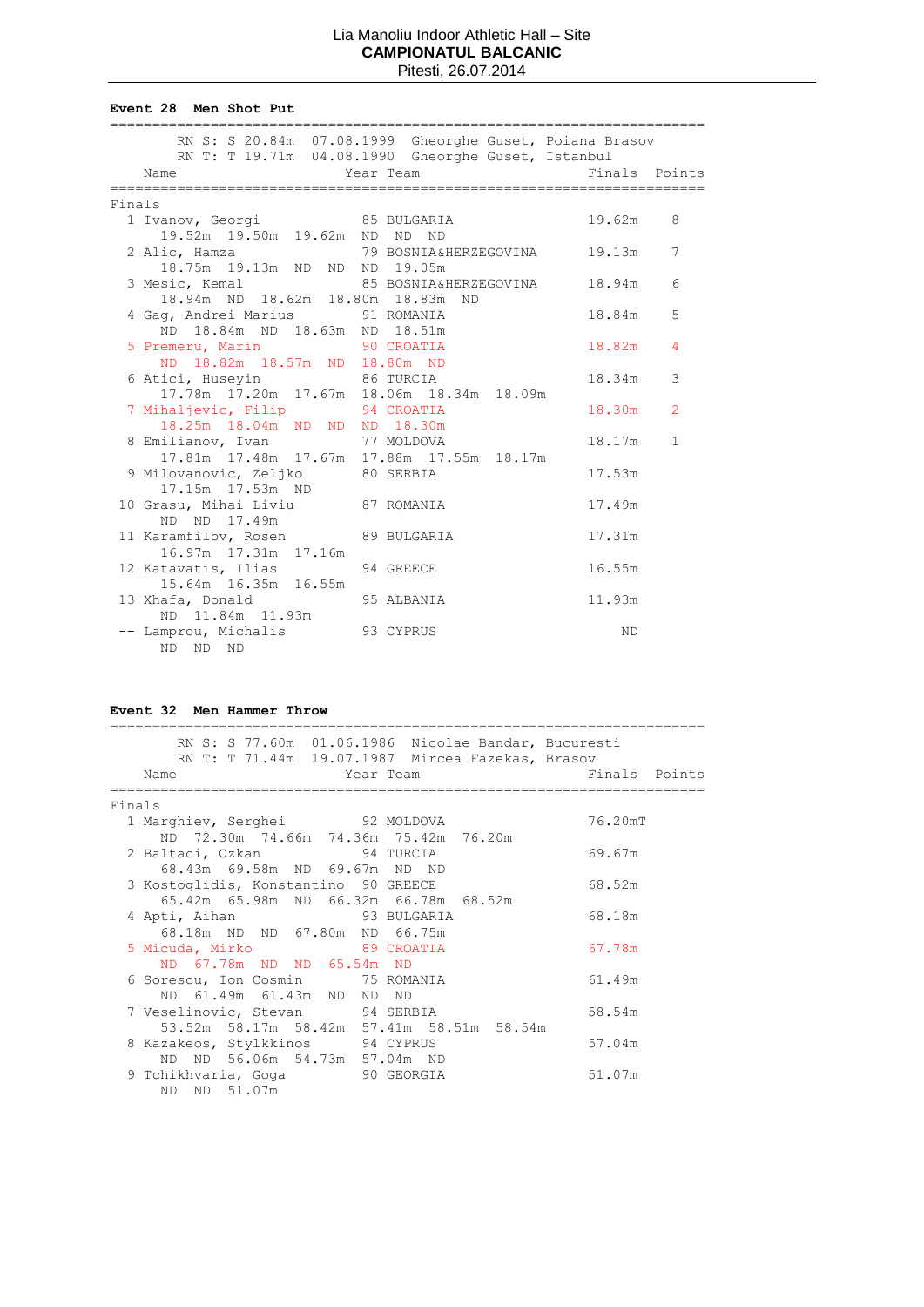# **Event 36 Men 4x100 Meter Relay 4x100 m**

|        | Team                             | Finals<br>Points                 |
|--------|----------------------------------|----------------------------------|
|        |                                  | ---------------------            |
| Finals |                                  |                                  |
|        | 1 ROMANIA 'A'                    | 40.09<br>8                       |
|        | 1) Codreanu, Stefan Alexandru 94 | 2) Teofilescu, Doru Alexandru 88 |
|        | 3) Terpezan, Alexandru 94        | 4) Cimpeanu, Marian Catalin 85   |
|        | 2 SERBIA 'A'                     | 41.38<br>7                       |
|        | 1) Ristic, Milan 91              | 2) Podunavac, Goran 91           |
|        | 3) Bozic, Nemanja 92             | 4) Jovancevic, Strahinja 93      |
|        | 3 GREECE 'A'                     | 42.28<br>-6                      |
|        | 1) Tsousis, Vasileios 92         | 2) Saisanas, Nikolaos 83         |
|        | 3) Nyfantopoulos, Ioannis 90     | 4) Mertzanidis, Michael 87       |
|        | 4 MOLDOVA 'A'                    | 42.30<br>5                       |
|        | 1) Bostan, Dorin 95              | 2) Daranuta, Andrei 90           |
|        | 3) Coroi, Alexandru 84           | 4) Cruselnitchii, Alexandr 92    |
|        | 5 BOSNIA&HERZEGOVINA 'A'         | 42.53<br>4                       |
|        | 1) Lukac, Milan 92               | 2) Brkic, Nikola 96              |
|        | 3) Rados, Luka 97                | 4) Huseinbasic, Sait 91          |
|        | 6 ALBANIA 'A'                    | 3<br>44.35                       |
|        | 1) Dedaj, Anton 91               | 2) Shestani, Mario 93            |
|        | 3) Dinja, Hermes 93              | 4) Rrashi, Ardit 91              |
|        | 7 F.Y.R.MACEDONIA 'A'            | 2<br>46.42                       |
|        | 1) Ajdarov, Riste 90             | 2) Efremov, Kristian 90          |
|        | 3) Bekjiri, Buraj 94             | 4) Pandev, Riste 94              |
|        | $--$ TURCIA 'A'                  | <b>DNF</b>                       |
|        | 1) Emektas, Umutcan 91           | 2) Hekimoglu, Yigitcan 92        |
|        | 3) Delioglu, Mustafa 81          | 4) Safer, Izzet 90               |
|        |                                  |                                  |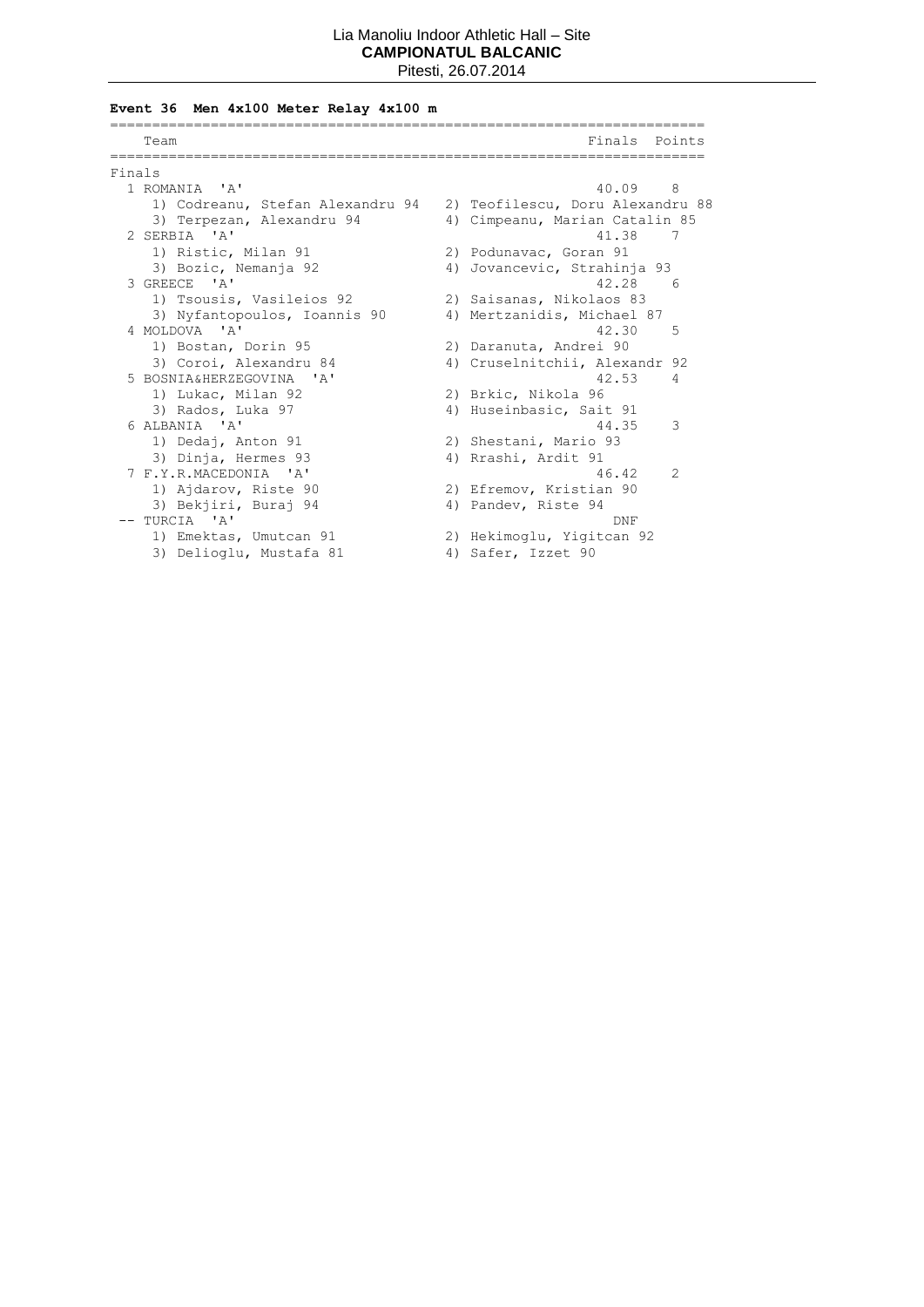#### **Event 1 Women 100 Meter Dash**

|        |                                       | RN S: S 11.30 19.06.1999 Ionela Tarlea, Paris               |               |                       |                |
|--------|---------------------------------------|-------------------------------------------------------------|---------------|-----------------------|----------------|
|        |                                       | RN T: T 11.32 07.07.2012 Andreea Luiza Ograzeanu, Bucuresti |               |                       |                |
|        | Name                                  | Year Team                                                   | Finals Points |                       |                |
|        |                                       |                                                             |               |                       |                |
|        | Section 1<br>Wind: $0.6$              |                                                             |               |                       |                |
|        | 1 Ograzeanu, Andreea Luiza 90 ROMANIA |                                                             | 11.33         | 8                     |                |
|        | 2 Eftimova, Inna                      | 88 BULGARIA                                                 | 11.44         | 7                     |                |
|        | 3 Pokos, Lucija                       | 94 CROATIA                                                  | 11.92         | 5                     |                |
|        | 4 Karakus, Nimet                      | 93 TURCIA                                                   | 12.01         | $\mathcal{L}$         |                |
|        | 5 Macanovic, Ivana                    | 97 BOSNIA&HERZEGOVINA                                       | 12.53         |                       |                |
|        | 6 Gjylapi, Olgerta                    | 89 ALBANIA                                                  | 12.90         |                       |                |
|        | -- Tirnanic, Milana                   | 94 SERBIA                                                   | <b>DNF</b>    |                       |                |
|        | Wind: 1.4<br>Section 2                |                                                             |               |                       |                |
|        | 1 Gatou, Maria                        | 89 GREECE                                                   | 11.48         | 6                     |                |
|        | 2 Sirmic, Katarina                    | 91 SERBIA                                                   | 11.93         | 4                     |                |
|        | 3 Okolye, Karin                       | 94 BULGARIA                                                 | 11.97         | 3                     |                |
|        | 4 Zupa, Nika                          | 94 CROATIA                                                  | 12.02         | $\mathbf{1}$          |                |
|        | 5 Agan, Sibel                         | 88 TURCIA                                                   | 12.23         |                       |                |
|        | 6 Podoleanu, Diana                    | 95 MOLDOVA                                                  | 12.63         |                       |                |
|        | 7 Valbova, Selimi                     | 94 F.Y.R.MACEDONIA                                          | 12.72         |                       |                |
|        |                                       | ============================                                |               |                       |                |
|        |                                       | RN S: S 11.30 19.06.1999 Ionela Tarlea, Paris               |               |                       |                |
|        |                                       | RN T: T 11.32 07.07.2012 Andreea Luiza Ograzeanu, Bucuresti |               |                       |                |
|        | Name                                  | Year Team                                                   |               | Finals Wind H# Points |                |
|        | --------------                        | ==============================<br>______________________    |               |                       |                |
| Finals |                                       |                                                             |               |                       |                |
|        | 1 Ograzeanu, Andreea Luiza 90 ROMANIA |                                                             | 11.33         | $0.6 \quad 1$         | 8              |
|        | 2 Eftimova, Inna                      | 88 BULGARIA                                                 |               | $11.44$ 0.6 1         | 7              |
|        | 3 Gatou, Maria                        | 89 GREECE                                                   |               | $11.48$ $1.4$ 2       | 6              |
|        | 4 Pokos, Lucija                       | 94 CROATIA                                                  |               | $11.92$ 0.6 1         | 5              |
|        | 5 Sirmic, Katarina                    | 91 SERBIA                                                   | 11.93         | $\overline{2}$<br>1.4 | $\overline{4}$ |
|        | 6 Okolye, Karin                       | 94 BULGARIA                                                 | 11.97         | $\overline{2}$<br>1.4 | 3              |
|        | 7 Karakus, Nimet                      | 93 TURCIA                                                   | 12.01         | $\mathbf{1}$<br>0.6   | $\overline{c}$ |
|        | 8 Zupa, Nika                          | 94 CROATIA                                                  | 12.02         | $\overline{2}$<br>1.4 | $\mathbf{1}$   |
|        | 9 Agan, Sibel                         | 88 TURCIA                                                   | 12.23         | $\overline{2}$<br>1.4 |                |
|        | 10 Macanovic, Ivana                   | 97 BOSNIA&HERZEGOVINA                                       | 12.53         | $\mathbf{1}$<br>0.6   |                |
|        | 11 Podoleanu, Diana                   | 95 MOLDOVA                                                  | 12.63         | $\overline{2}$<br>1.4 |                |
|        | 12 Valbova, Selimi                    | 94 F.Y.R.MACEDONIA                                          | 12.72         | $\overline{2}$<br>1.4 |                |
|        | 13 Gjylapi, Olgerta                   | 89 ALBANIA                                                  | 12.90         | $\mathbf{1}$<br>0.6   |                |
|        | -- Tirnanic, Milana                   | 94 SERBIA                                                   | <b>DNF</b>    | $\mathbf{1}$<br>0.6   |                |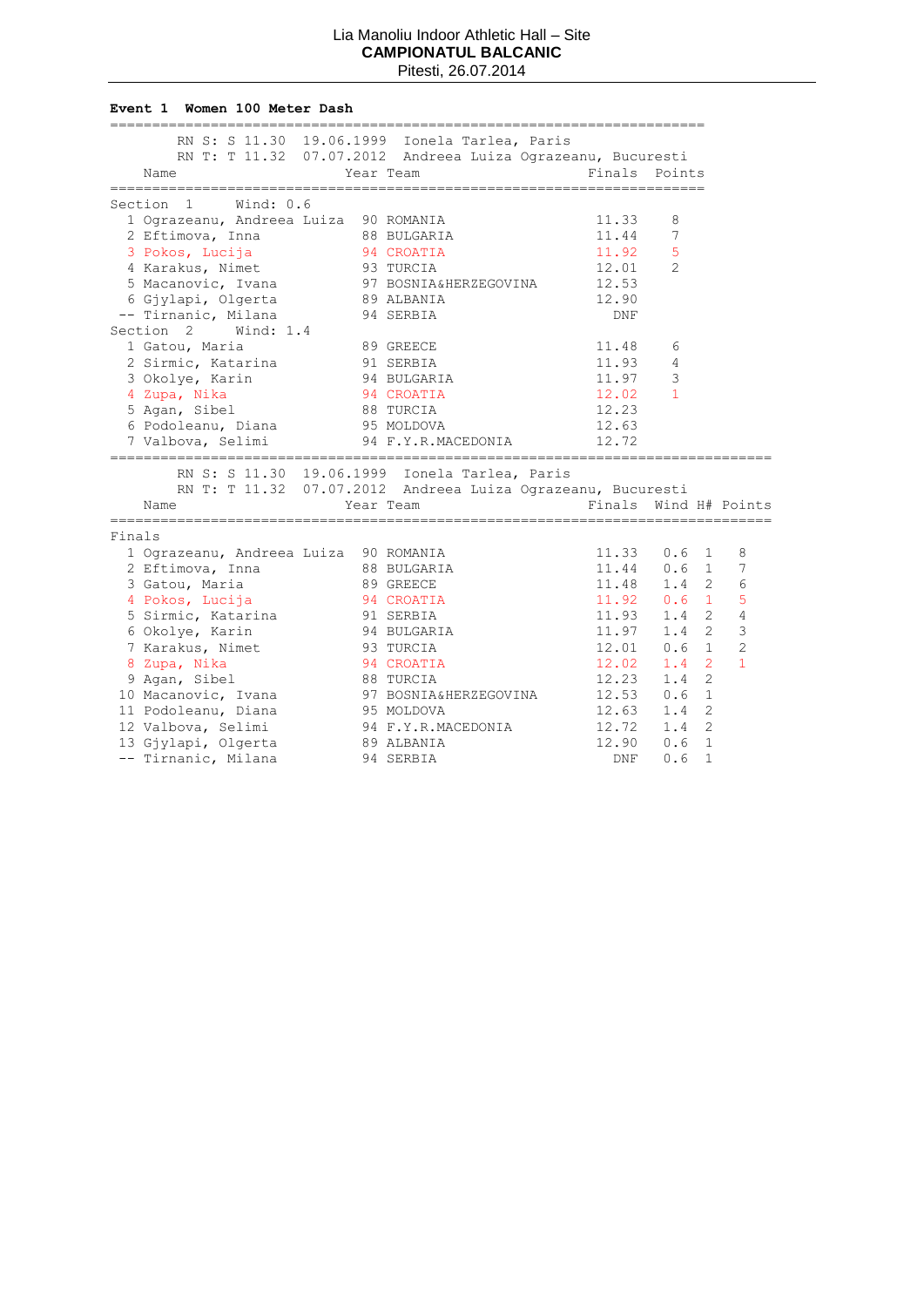#### **Event 5 Women 400 Meter Dash**

|        | ==============                                                                                   |           |                                                  |  | ______________________________________ |                |                |
|--------|--------------------------------------------------------------------------------------------------|-----------|--------------------------------------------------|--|----------------------------------------|----------------|----------------|
|        | RN S: S 49.88 12.07.1999 Ionela Tarlea, Palma de Mallorca                                        |           |                                                  |  |                                        |                |                |
|        | RN T: T 50.32 01.07.1998 Ionela Tarlea, Roma                                                     |           |                                                  |  |                                        |                |                |
|        | Name                                                                                             | Year Team |                                                  |  | Finals Points                          |                |                |
|        |                                                                                                  |           |                                                  |  |                                        |                |                |
|        | Section 1                                                                                        |           |                                                  |  |                                        |                |                |
|        | 1 Razor, Bianca Denisa 94 ROMANIA                                                                |           |                                                  |  | 52.24                                  | 8              |                |
|        | 2 Banovic, Anita                                                                                 |           | 84 CROATIA                                       |  | 53.84                                  | 6              |                |
|        | 3 Markovic, Tamara                                                                               |           | 88 SERBIA<br>93 BULGARIA<br>96 GREECE            |  | 53.87                                  | 5              |                |
|        |                                                                                                  |           |                                                  |  | 55.01                                  | 4              |                |
|        | 4 Dankova, Mariya<br>5 Mourta, Despoina                                                          |           |                                                  |  | 55.21                                  | 2              |                |
|        | 6 Busila, Uliana                                                                                 |           | 96 MOLDOVA                                       |  | 61.22                                  |                |                |
|        | Section 2                                                                                        |           |                                                  |  |                                        |                |                |
|        | 1 Pastor, Adelina Dorina 93 ROMANIA                                                              |           |                                                  |  | 53.52                                  | 7              |                |
|        | 2 Dudek, Kristina                                                                                |           | 94 CROATIA                                       |  | 55.14                                  | 3              |                |
|        | 3 Kasap, Meryem                                                                                  |           |                                                  |  | 55.53                                  | 1              |                |
|        | 4 Pinti, Argyro                                                                                  |           | 92 TURCIA<br>92 TURCIA<br>91 GREECE<br>80 TURCIA |  | 56.13                                  |                |                |
|        | 5 Birsen, Engin                                                                                  |           |                                                  |  | 56.48                                  |                |                |
|        | 6 Kalicanin, Bojana 194 SERBIA                                                                   |           |                                                  |  | 57.38                                  |                |                |
|        | Section 3                                                                                        |           |                                                  |  |                                        |                |                |
|        | 1 Bilic, Kanita                                                                                  |           | 97 BOSNIA&HERZEGOVINA 58.83                      |  |                                        |                |                |
|        | 2 Risteska, Hristina                                                                             |           | 91 F.Y.R.MACEDONIA                               |  | 60.01                                  |                |                |
|        | 3 Rusoi, Mihaela                                                                                 |           |                                                  |  | 60.45                                  |                |                |
|        | 4 Tesanovic, Tijana                                                                              |           | 96 MOLDOVA<br>98 BOSNIA&HERZEGOVINA              |  | 61.19                                  |                |                |
|        | 5 Haluschi, Esmeralda 99 ALBANIA                                                                 |           |                                                  |  | 62.61                                  |                |                |
|        | 6 Gasprayan, Lina                                                                                |           | 00 ARMENIA                                       |  | 62.89                                  |                |                |
|        |                                                                                                  |           |                                                  |  |                                        |                |                |
|        | RN S: S 49.88 12.07.1999 Ionela Tarlea, Palma de Mallorca                                        |           |                                                  |  |                                        |                |                |
|        | RN T: T 50.32 01.07.1998 Ionela Tarlea, Roma                                                     |           |                                                  |  |                                        |                |                |
|        | Name                                                                                             | Year Team |                                                  |  | Finals H# Points                       |                |                |
|        |                                                                                                  |           |                                                  |  |                                        |                |                |
| Finals |                                                                                                  |           |                                                  |  |                                        |                |                |
|        | 1 Razor, Bianca Denisa                                                                           |           | 94 ROMANIA                                       |  | 52.24                                  | $1 \quad$      | 8              |
|        | 2 Pastor, Adelina Dorina 93 ROMANIA                                                              |           |                                                  |  | 53.52 2                                |                | 7              |
|        | 3 Banovic, Anita                                                                                 |           | 84 CROATIA                                       |  | 53.84 1                                |                | 6              |
|        | 4 Markovic, Tamara                                                                               |           |                                                  |  | 53.87 1                                |                | 5              |
|        | 5 Dankova, Mariya                                                                                |           | 88 SERBIA<br>93 BULGARIA<br>94 CROATIA           |  | 55.01 1                                |                | $\overline{4}$ |
|        | 6 Dudek, Kristina                                                                                |           |                                                  |  | 55.14                                  | 2              | 3              |
|        |                                                                                                  |           | 96 GREECE                                        |  | 55.21                                  | $\mathbf{1}$   | $\overline{2}$ |
|        | 7 Mourta, Despoina                                                                               |           |                                                  |  |                                        | $\mathbf{2}$   | $\mathbf{1}$   |
|        | 8 Kasap, Meryem                                                                                  |           | 92 TURCIA                                        |  | 55.53                                  |                |                |
|        | 9 Pinti, Argyro                                                                                  |           | 91 GREECE                                        |  | 56.13                                  | 2              |                |
|        | 10 Birsen, Engin                                                                                 |           | 80 TURCIA                                        |  | 56.48                                  | $\overline{2}$ |                |
|        |                                                                                                  |           |                                                  |  | 57.38                                  | 2              |                |
|        | 10 Bilsen, might<br>11 Kalicanin, Bojana (94 SERBIA)<br>12 Bilic. Kanita (97 BOSNIA&HERZEGOVINA) |           |                                                  |  | 58.83                                  | 3              |                |
|        | 13 Risteska, Hristina                                                                            |           | 91 F.Y.R.MACEDONIA                               |  | 60.01                                  | 3              |                |
|        | 14 Rusoi, Mihaela                                                                                |           | 96 MOLDOVA                                       |  | 60.45                                  | 3              |                |
|        | 15 Tesanovic, Tijana                                                                             |           | 98 BOSNIA&HERZEGOVINA                            |  | 61.19                                  | 3              |                |
|        | 16 Busila, Uliana                                                                                |           | 96 MOLDOVA                                       |  | 61.22                                  | $\mathbf{1}$   |                |
|        | 17 Haluschi, Esmeralda 99 ALBANIA                                                                |           |                                                  |  | 62.61                                  | 3              |                |
|        | 18 Gasprayan, Lina                                                                               |           | 00 ARMENIA                                       |  | 62.89                                  | 3              |                |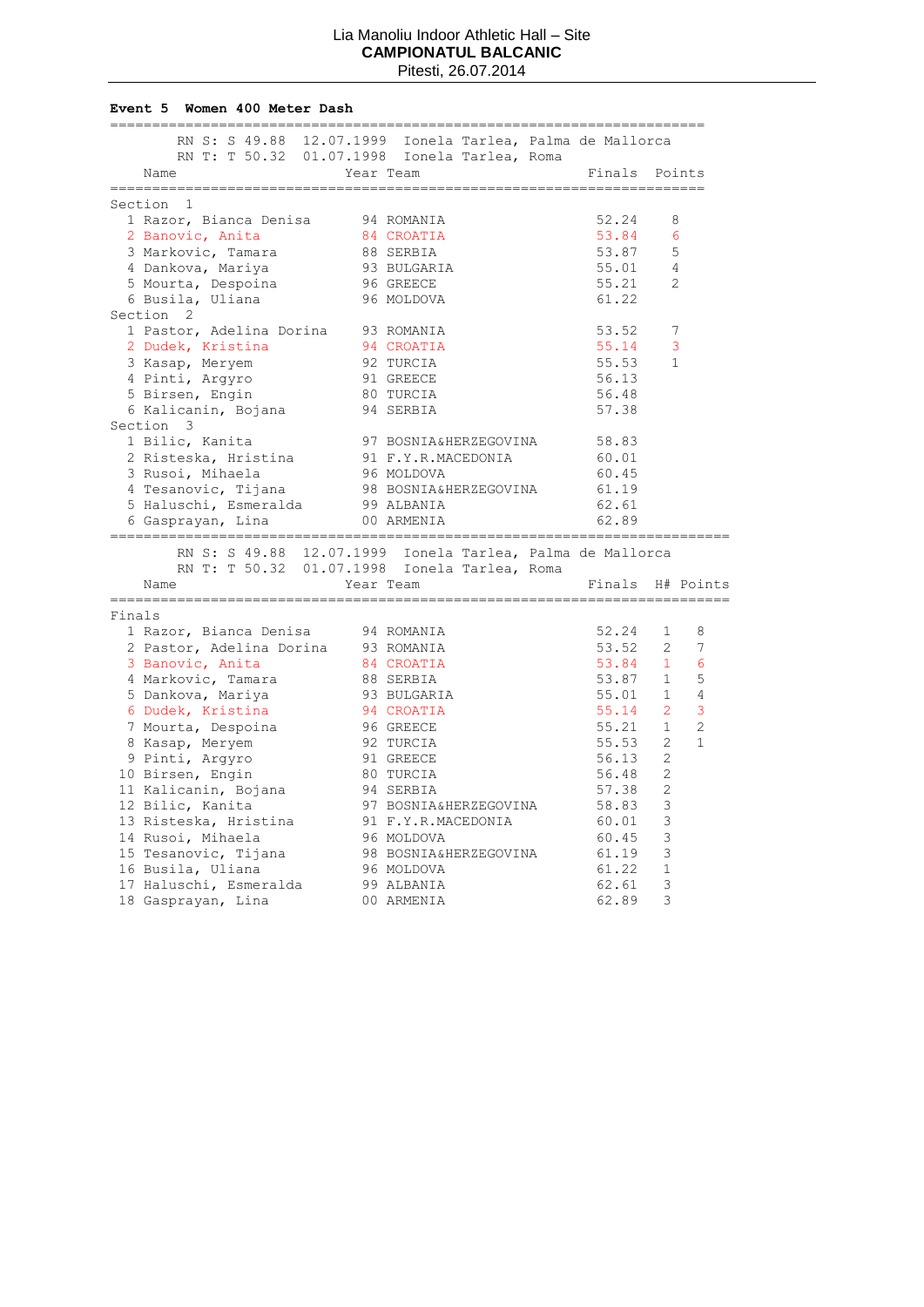#### **Event 7 Women 800 Meter Run**

|        |                        |            | RN S: S 1:55.05 01.08.1982 Doina Melinte, Bucuresti<br>RN T: T 1:55.68 02.06.1985 Ella Kovacs, Bucuresti |         |                |
|--------|------------------------|------------|----------------------------------------------------------------------------------------------------------|---------|----------------|
|        | Name                   | Year Team  |                                                                                                          | Finals  | Points         |
| Finals |                        |            |                                                                                                          |         |                |
|        | 1 Lavric, Elena Mirela | 91 ROMANIA |                                                                                                          | 2:04.21 | 8              |
|        | 2 Nunu, Mihaela Roxana |            | 89 ROMANIA                                                                                               | 2:04.69 | 7              |
|        | 3 Zaporojan, Olga      |            | 87 MOLDOVA                                                                                               | 2:07.20 | 6              |
|        | 4 Georgieva, Monika    |            | 94 BULGARIA                                                                                              | 2:07.98 | 5              |
|        | 5 Dinc, Demet          |            | 90 TURCIA                                                                                                | 2:10.93 | 4              |
|        | 6 Parlov, Matea        |            | 92 CROATIA                                                                                               | 2:13.47 | 3              |
|        | 7 Tugba, Koyuncu       |            | 91 TURCIA                                                                                                | 2:13.64 | $\overline{2}$ |
|        | 8 Petters, Anamarija   |            | 95 CROATIA                                                                                               | 2:18.79 | 1              |
|        | 9 Milas, Daria         |            | 87 MOLDOVA                                                                                               | 2:18.88 |                |
|        | 10 Jankova, Meri       |            | 99 F.Y.R.MACEDONIA                                                                                       | 2:25.24 |                |
|        | 11 Tamrazyan, Stella   |            | 95 ARMENIA                                                                                               | 2:27.46 |                |
|        | -- Zrnic, Selma        |            | 91 BOSNIA&HERZEGOVINA                                                                                    | DNF     |                |

## **Event 17 Women 400 Meter Hurdles**

|                    | RN S: S 53.25 07.07.1999 Ionela Tarlea, Roma      |               |                |
|--------------------|---------------------------------------------------|---------------|----------------|
|                    | RN T: T 53.37 21.08.1998 Ionela Tarlea, Budapesta |               |                |
| Name               | Year Team                                         | Finals Points |                |
|                    |                                                   |               |                |
| Finals             |                                                   |               |                |
| 1 Morosanu, Angela | 86 ROMANIA                                        | 57.43 8       |                |
| 2 Belgyan, Sanda   | 92 ROMANIA                                        | 59.34         | $\overline{7}$ |
| 3 Sanli, Emel      | 93 TURCIA                                         | 59.68         | - 6            |
| 4 Berghii, Anna    | 93 MOLDOVA                                        | 61.15         | 5              |
| 5 Dimova, Iva      | 90 BULGARIA                                       | 61.20         | $\overline{4}$ |
| 6 Grujic, Jelena   | 97 SERBIA                                         | 61.41         | २              |
|                    |                                                   |               |                |

# **Event 13 Women 3000 Meter Steeplechase**

|        | RN S: S 9:16.85 17.08.2008<br>RN T: T 9:30.07 05.07.2008<br>Name | Cristina Casandra, Beijing<br>Ancuta Bobocel, Bucuresti<br>Year Team | Finals   | Points |
|--------|------------------------------------------------------------------|----------------------------------------------------------------------|----------|--------|
| Finals |                                                                  |                                                                      |          |        |
|        |                                                                  |                                                                      |          |        |
|        | 1 Danekova, Silviya                                              | 83 BULGARIA                                                          | 9:43.45  | 8      |
|        | 2 Ezlem, Kaya                                                    | 90 TURCIA                                                            | 9:47.34  | 7      |
|        | 3 Casandra, Cristina                                             | 77 ROMANIA                                                           | 9:51.40  | 6      |
|        | 4 Loghin, Dana Elena                                             | 94 ROMANIA                                                           | 10:09.06 | 5      |
|        | 5 Karabulut, Elif                                                | 91 TURCIA                                                            | 10:11.52 | 4      |
|        | 6 Pardalou, Maria                                                | 84 GREECE                                                            | 10:38.46 | 3      |
|        | -- Zukic, Rahima                                                 | 87 BOSNIA&HERZEGOVINA                                                | DNF      |        |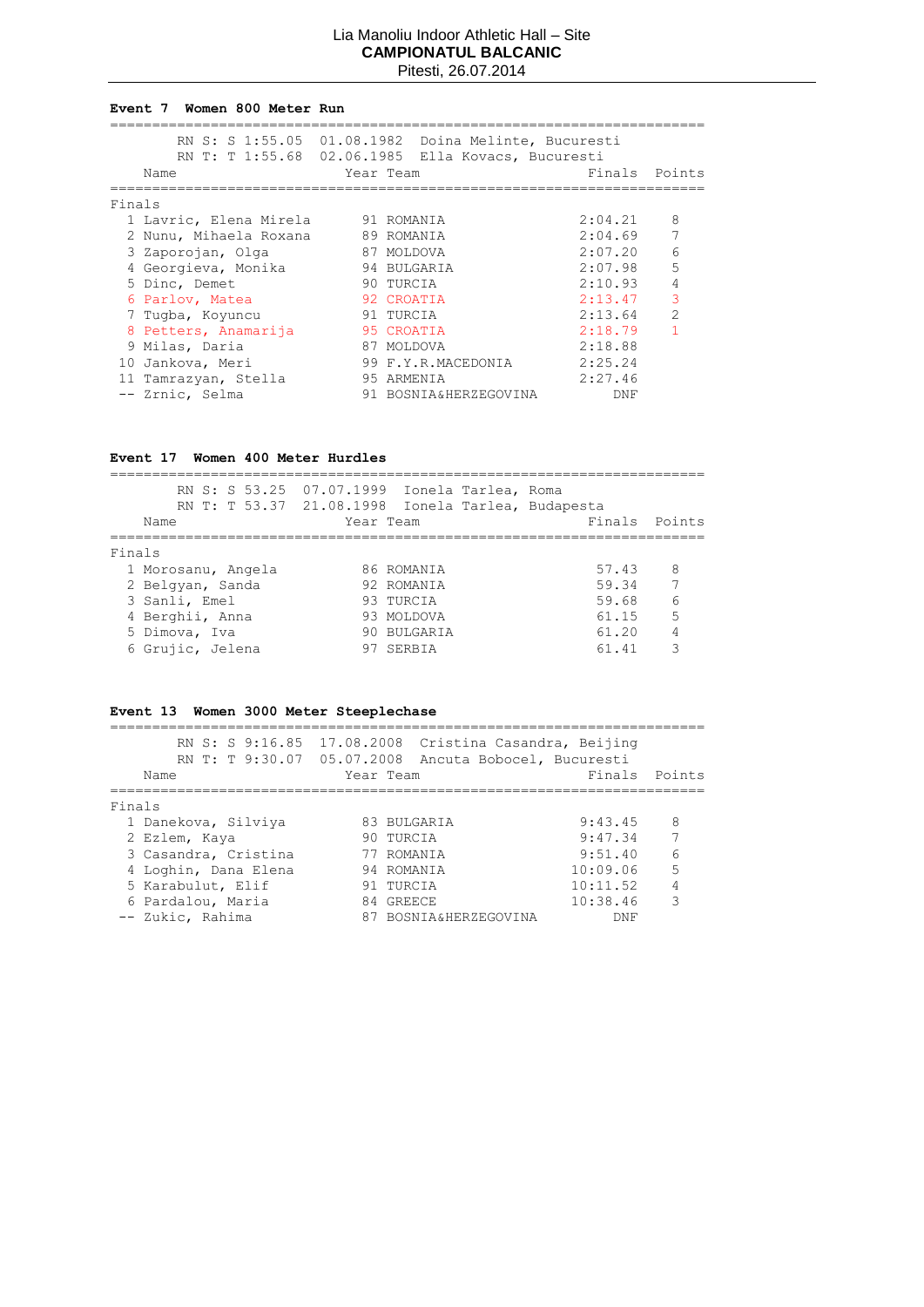**Event 25 Women Triple Jump**

|        | RN S: S 15.16m 04.08.1997 Rodica Mateescu, Atena<br>RN T: T 14.71m 01.06.1999 Adelina Gavrila, Bucuresti |                |   |
|--------|----------------------------------------------------------------------------------------------------------|----------------|---|
|        | Year Team New York Pinals Wind Points<br>Name                                                            |                |   |
| Finals |                                                                                                          |                |   |
|        |                                                                                                          |                |   |
|        | 1 Bujin, Cristina Ioana 88 ROMANIA 14.11m 1.1 8<br>13.69m(1.6) ND(2.1) ND(1.5) 14.11m(1.1) 13.92m(0.7)   |                |   |
|        | 2 Banova, Andriana and 87 BULGARIA 13.74m 1.3                                                            |                | 7 |
|        | $13.54$ m $(1.3)$ ND $(0.5)$ $13.19$ m $(1.2)$ ND $(1.7)$ $13.67$ m $(1.9)$ $13.74$ m $(1.3)$            |                |   |
|        | 3 Sandu, Cristina Mihaela 90 ROMANIA 13.67m 0.9 6                                                        |                |   |
|        | $13.33m(0.5)$ ND $(1.2)$ $13.49m(1.6)$ $13.67m(0.9)$ $13.41m(1.0)$ $13.41m(1.0)$                         |                |   |
|        | 4 Babsek, Sasa               92 SLOVENIA               13.18m   2.1   5                                  |                |   |
|        | $ND(0.9)$ 12.78m $(0.7)$ 12.93m $(1.3)$ 13.18m $(2.1)$ 12.87m $(1.7)$ 13.13m $(1.5)$                     |                |   |
|        | 5 Serbest, Sevim Sinmez 87 TURCIA 13.08m 0.4 4                                                           |                |   |
|        | $ND(1.1) ND(2.3) 12.54m(0.8) 13.05m(0.7) 13.08m(0.4) 12.81m(1.4)$                                        |                |   |
|        | 6 Alevrtsian, Kritina and 90 GREECE and 13.06m 1.5 3                                                     |                |   |
|        | $12.84m(1.0)$ $12.84m(+0.0)$ $12.92m(2.0)$ $13.04m(1.3)$ $12.96m(3.1)$ $13.06m(1.5)$                     |                |   |
|        | 7 Bratkic, Maja               91 SLOVENIA                   13.04m   0.8   2                             |                |   |
|        | $ND(1.3)$ 12.91m $(1.1)$ ND $(1.2)$ ND $(1.3)$ 13.04m $(0.8)$ ND $(1.4)$                                 |                |   |
|        | 8 Dimitrova, Mariya $76$ BULGARIA $12.64$ m $2.0$ 1                                                      |                |   |
|        | $ND(1.6) ND(0.6) 12.64m(2.0) ND(0.7) ND(0.6) ND(1.5)$                                                    |                |   |
|        | 9 Antonovici, Neli 97 MOLDOVA                                                                            | $12.31m$ $2.0$ |   |
|        | $12.14m(1.3) \quad \text{ND}(0.8) \quad 12.31m(2.0)$                                                     |                |   |
|        | 12.20m 1.3<br>10 Cipilencu, Natalia 91 MOLDOVA                                                           |                |   |
|        | $12.20$ m $(1.3)$ $12.17$ m $(0.8)$ $12.12$ m $(1.2)$                                                    |                |   |
|        | 11 Ognjanovic, Ivana 93 SERBIA                                                                           | $12.00m$ $1.0$ |   |
|        | $12.00m(1.0) \quad \text{ND}(1.2) \quad \text{ND}(1.3)$                                                  |                |   |

**Event 21 Women Pole Vault**

|        |                                     |           | RN S: S 4.22m 11.06.1999 Gabriela Mihalcea, Dreux           |               |              |
|--------|-------------------------------------|-----------|-------------------------------------------------------------|---------------|--------------|
|        |                                     |           | RN T: T 3.80m 15.06.2012 Lavinia Gabriela Scurtu, Bucuresti |               |              |
|        | Name                                | Year Team |                                                             | Finals Points |              |
|        |                                     |           |                                                             |               |              |
| Finals |                                     |           |                                                             |               |              |
|        | 1 Manou, Lorela                     |           | 90 GREECE                                                   | 4.35mS        | 8            |
|        | 3.90 4.10 4.35 4.50                 |           |                                                             |               |              |
|        | O O XXO XXX                         |           |                                                             |               |              |
|        | 2 Arikzan, Buse                     |           | 94 TURCIA                                                   | 3.60m         | 7            |
|        | 3.60 3.80                           |           |                                                             |               |              |
|        | O XXX                               |           |                                                             | 3.50m         |              |
|        | 3 Drobnic, Mateja<br>3.40 3.50 3.60 |           | 85 SLOVENIA                                                 |               | 6            |
|        | $O$ $O$ XXX                         |           |                                                             |               |              |
|        | 4 Malkoc, Petra                     |           | 92 CROATIA                                                  | 3.50m         | 5            |
|        | $3.40$ $3.50$ $3.60$                |           |                                                             |               |              |
|        | XO OXXX                             |           |                                                             |               |              |
|        | 5 Tverdohlebova, Irina 91 MOLDOVA   |           |                                                             | 3.50m         | 4            |
|        | 3.20 3.40 3.50 3.60                 |           |                                                             |               |              |
|        | O XXO O XXX                         |           |                                                             |               |              |
|        | 6 Files, Martina                    |           | 95 CROATIA                                                  | $3.40m$ 2.50  |              |
|        | $3.20$ $3.40$ $3.60$                |           |                                                             |               |              |
|        | $O$ $O$ XXX                         |           |                                                             |               |              |
|        | 6 Abramova, Ecaterina 88 MOLDOVA    |           |                                                             | $3.40m$ 2.50  |              |
|        | 3.20 3.40 3.50                      |           |                                                             |               |              |
|        | O O XXX                             |           |                                                             |               |              |
|        | 8 Pistol, Ionela Denisa 94 ROMANIA  |           |                                                             | 3.30m         | $\mathbf{1}$ |
|        | 3.20 3.30 3.50                      |           |                                                             |               |              |
|        | XO<br>O XXX                         |           |                                                             |               |              |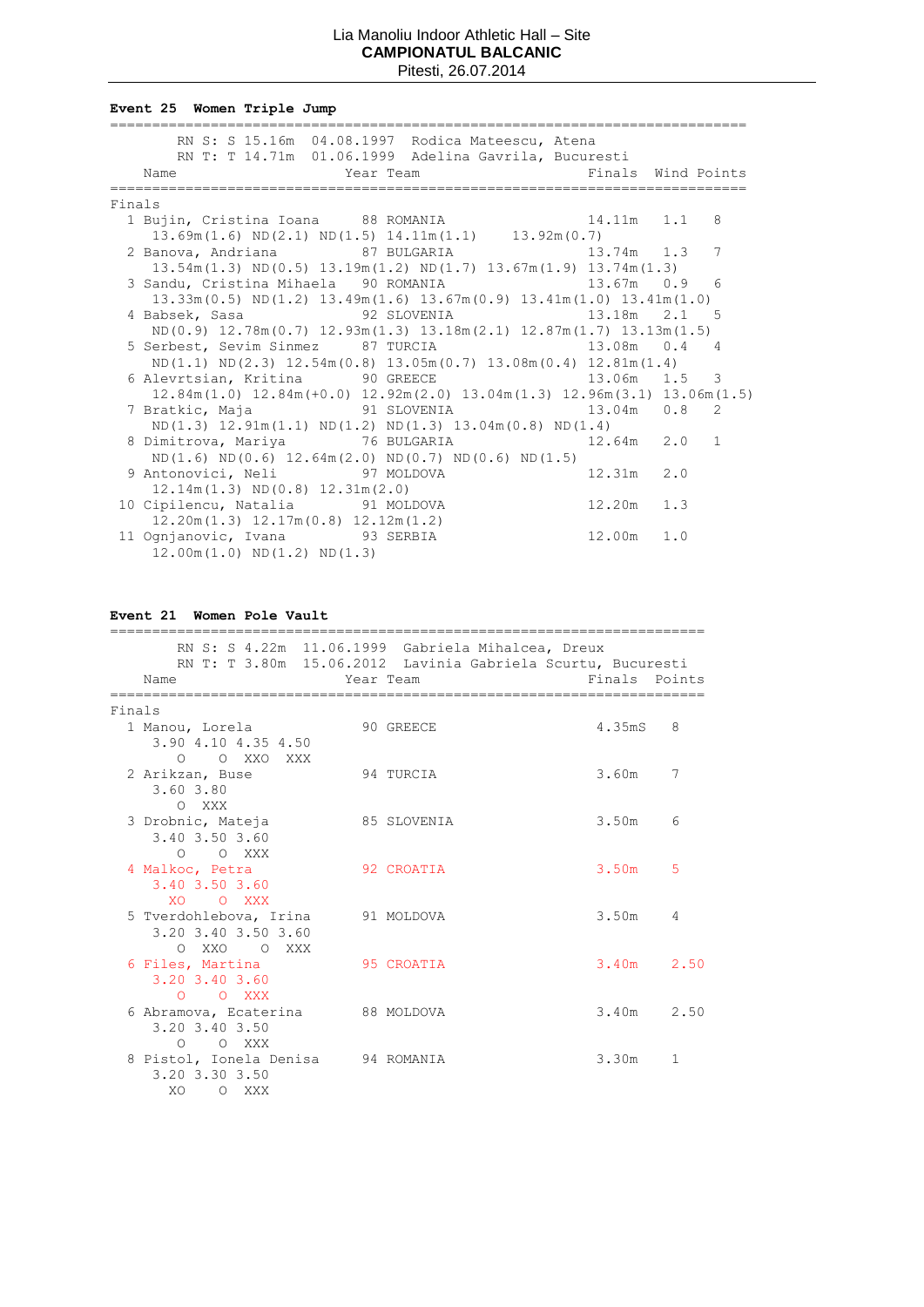#### **Event 29 Women Discus Throw**

|        | RN S: S 73.84m 30.04.1988 Daniela Costian, Bucuresti<br>RN T: T 69.66m 19.07.1986 Daniela Costian, Pitesti |           |               |               |
|--------|------------------------------------------------------------------------------------------------------------|-----------|---------------|---------------|
|        | Name                                                                                                       | Year Team | Finals Points |               |
| Finals |                                                                                                            |           |               |               |
|        | 1 Tomasevic, Dragana 82 SERBIA                                                                             |           | 57.60m        | 8             |
|        | 55.15m 56.09m 56.34m ND ND 57.60m                                                                          |           |               |               |
|        | 2 Anagnostopoulou, Chrysou 91 GREECE                                                                       |           | 53.38m        | 7             |
|        | 51.30m 51.18m 52.46m 53.38m 51.57m 53.21m                                                                  |           |               |               |
|        | 3 Surdu, Dimitriana 94 MOLDOVA<br>44.73m 45.91m 46.12m 48.70m 50.17m 49.21m                                |           | 50.17m        | 6             |
|        | 4 Sorescu, Ileana Sanda 79 ROMANIA                                                                         |           | 48.60m        | 5             |
|        | 47.54m ND 48.60m ND ND 47.22m                                                                              |           |               |               |
|        | 5 Kaya, Elcin                                                                                              | 93 TURCIA | 48.25m        | 4             |
|        | ND ND ND 48.25m ND 47.91m                                                                                  |           |               |               |
|        | 6 Stratulat, Natalia 67 MOLDOVA                                                                            |           | 48.20m        | 3             |
|        | 45.67m 48.20m ND ND ND 47.77m                                                                              |           |               |               |
|        | 7 Tesanovic, Gorana 77 BOSNIA&HERZEGOVINA                                                                  |           | 44.29m        | $\mathcal{P}$ |
|        | ND 42.83m 42.05m 44.29m 43.76m 39.09m                                                                      |           |               |               |

# **Event 33 Women Javelin Throw**

| RN S: S 65.08m 10.01.2001 Ana Mirela termure, Bucuresti<br>RN T: T 57.39m 03.03.2002 Laura Radu |               |                |
|-------------------------------------------------------------------------------------------------|---------------|----------------|
| Name<br>Year Team                                                                               | Finals Points |                |
| Finals                                                                                          |               |                |
| 1 Anghelescu, Nicoleta Mad 92 ROMANIA                                                           | 53.12m 8      |                |
| ND 52.50m 52.95m ND 53.12m 48.93m                                                               |               |                |
| 2 Gasparovic, Katarina 94 CROATIA                                                               | 49.25m        | $\overline{7}$ |
| 46.32m 49.23m ND ND ND 49.25m                                                                   |               |                |
| 92 TURCIA<br>3 Durna, Selena                                                                    | 45.78m        | 6              |
| ND ND 44.41m ND 45.78m<br>ND.                                                                   |               |                |
| 4 Vidovic, Aleksandra         93 BOSNIA&HERZEGOVINA                                             | 42.82m 5      |                |
| 41.13m 37.77m 42.82m 40.59m 41.29m 39.58m                                                       | 40.37m        | 4              |
| 5 Vucicevic, Jelena<br>94 SERBIA<br>ND ND 40.37m 40.20m 39.69m ND                               |               |                |
| 6 Perenga, Koleta 6 95 ALBANIA                                                                  | 28.09m        | 3              |
| 23.79m ND 26.14m 28.09m 27.91m ND                                                               |               |                |
|                                                                                                 |               |                |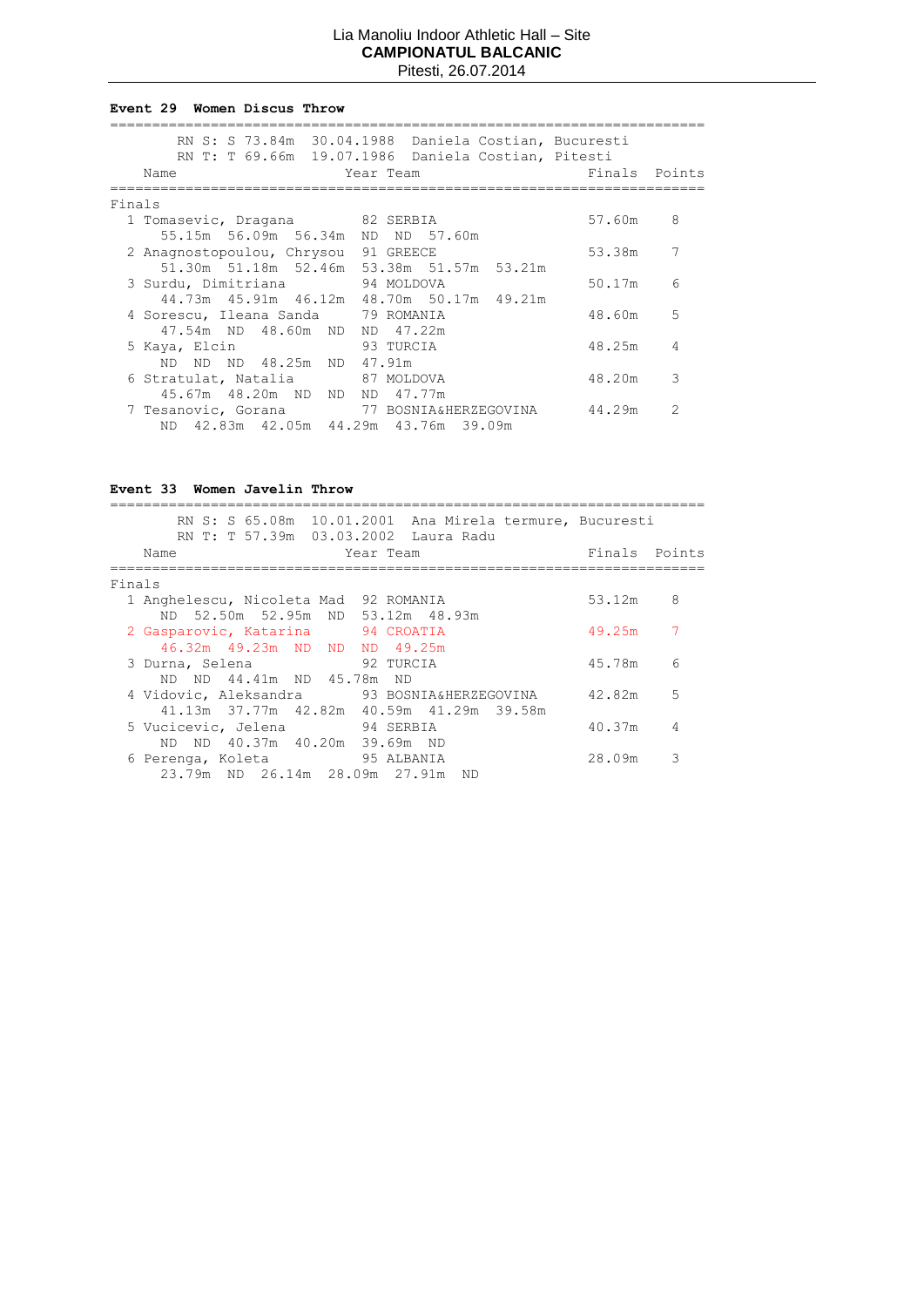**Event 35 Women 4x100 Meter Relay 4x100 m**

|        | =================================<br>Team | ====================<br>Finals | Points |           |
|--------|-------------------------------------------|--------------------------------|--------|-----------|
|        | ---------<br>Section<br>1                 |                                |        |           |
|        | ' A'<br>1 SERBIA                          | 47.44                          | 4      |           |
|        | 1) Tirnanic, Milana 94                    | 2) Damjanovic, Tamara 98       |        |           |
|        | 3) Petkovic, Ivana 92                     | 4) Sirmic, Katarina 91         |        |           |
|        | 2 MOLDOVA<br>$^{\prime}$ A $^{\prime}$    | 49.01                          | 2      |           |
|        | 1) Busila, Uliana 96                      | 2) Cojuhari, Olesea 90         |        |           |
|        | 3) Podoleanu, Diana 95                    | 4) Antonovici, Neli 97         |        |           |
|        | 3 ALBANIA<br>$^{\prime}$ A $^{\prime}$    | 49.86                          | 1      |           |
|        | 1) Burada, Ana 91                         | 2) Stillo, Marija 93           |        |           |
|        | 3) Urshini, Iveta 98                      | 4) Gjylapi, Olgerta 89         |        |           |
|        | Section 2                                 |                                |        |           |
|        | 1 GREECE<br>' A'                          | 44.76                          | 8      |           |
|        | 1) Ferra, Andrianna 88                    | 2) Kokloni, Georgia 81         |        |           |
|        | 3) Gatou, Maria 89                        | 4) Pesiridou, Elisavet 92      |        |           |
|        | $^{\prime}$ A $^{\prime}$<br>2 ROMANIA    | 45.54                          | 7      |           |
|        | 1) Rosianu, Ana Maria 93                  | 2) Morosanu, Angela 86         |        |           |
|        | 3) Ionita, Anamaria 88                    | 4) Ograzeanu, Andreea Luiza 90 |        |           |
|        | 3 CROATIA 'A'                             | 45.65                          | 6      |           |
|        | 1) Loncarek, Ivana 91                     | 2) Pokos, Lucija 94            |        |           |
|        | 3) Jambrovic, Mateja 96                   | 4) Zupa, Nika 94               |        |           |
|        | 4 BULGARIA 'A'                            | 46.60                          | 5      |           |
|        | 1) Stoyanova, Radostina                   | 2) Okolye, Karin 94            |        |           |
|        | 3) Dankova, Mariya 93                     | 4) Eftimova, Inna 88           |        |           |
|        | 5 TURCIA 'A'                              | 48.42                          | 3      |           |
|        | 1) Agan, Sibel 88                         | 2) Ozturk, Hatice 94           |        |           |
|        | 3) Cicek, Rabia 95                        | 4) Karakus, Nimet 93           |        |           |
|        | Team                                      | Finals                         |        | H# Points |
| Finals | --------------                            |                                |        |           |
|        | 1 GREECE 'A'                              | 44.76                          | 2      | 8         |
|        | 1) Ferra, Andrianna 88                    | 2) Kokloni, Georgia 81         |        |           |
|        | 3) Gatou, Maria 89                        | 4) Pesiridou, Elisavet 92      |        |           |
|        | 2 ROMANIA 'A'                             | 45.54                          | 2      | 7         |
|        | 1) Rosianu, Ana Maria 93                  | 2) Morosanu, Angela 86         |        |           |
|        | 3) Ionita, Anamaria 88                    | 4) Ograzeanu, Andreea Luiza 90 |        |           |
|        | 3 CROATIA 'A'                             | 45.65                          | 2      | - 6       |
|        | 1) Loncarek, Ivana 91                     | 2) Pokos, Lucija 94            |        |           |
|        | 3) Jambrovic, Mateja 96                   | 4) Zupa, Nika 94               |        |           |
|        | 4 BULGARIA<br>'A'                         | 46.60                          | 2      | 5         |
|        | 1) Stoyanova, Radostina                   | 2) Okolye, Karin 94            |        |           |
|        | 3) Dankova, Mariya 93                     | 4) Eftimova, Inna 88           |        |           |
|        | 5 SERBIA<br>'A'                           | 47.44                          | 1      | 4         |
|        | 1) Tirnanic, Milana 94                    | 2) Damjanovic, Tamara 98       |        |           |
|        | 3) Petkovic, Ivana 92                     | 4) Sirmic, Katarina 91         |        |           |
|        | 6 TURCIA 'A'                              | 48.42                          | 2      | 3         |
|        | 1) Agan, Sibel 88                         | 2) Ozturk, Hatice 94           |        |           |
|        | 3) Cicek, Rabia 95                        | 4) Karakus, Nimet 93           |        |           |
|        | 7 MOLDOVA<br>. 'A'                        | 49.01                          | 1      | 2         |
|        | 1) Busila, Uliana 96                      | 2) Cojuhari, Olesea 90         |        |           |
|        | 3) Podoleanu, Diana 95                    | 4) Antonovici, Neli 97         |        |           |
|        | $\mathsf{A}$<br>8 ALBANIA                 | 49.86                          | 1      | 1         |
|        | 1) Burada, Ana 91                         | 2) Stillo, Marija 93           |        |           |
|        | 3) Urshini, Iveta 98                      | 4) Gjylapi, Olgerta 89         |        |           |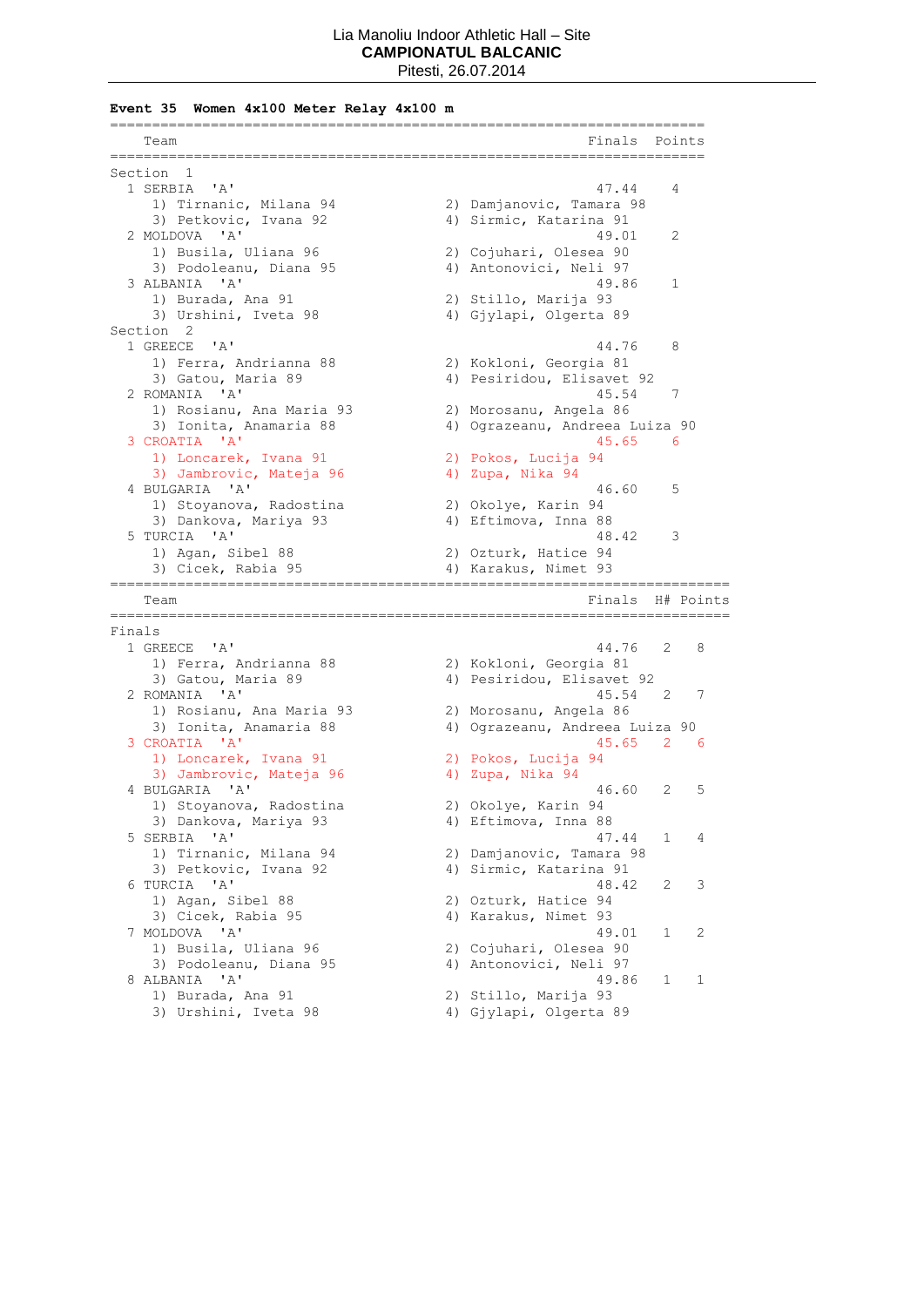**Event 4 Men 200 Meter Dash**

|        | RN S: S 20.70 24.07.2005 Florin Suciu, Novi Sad |                                    |                                       |                                      |
|--------|-------------------------------------------------|------------------------------------|---------------------------------------|--------------------------------------|
|        | RN T: T 20.70 24.07.2005 Florin Suciu, Novi Sad |                                    |                                       |                                      |
|        | Name<br>------------------                      | Year Team<br>--------------------- | Finals Points<br>-------------------- |                                      |
|        | Wind: $-3.0$<br>Section 1                       |                                    |                                       |                                      |
|        | 1 Guliyev, Ramil                                | 90 Turcia                          | 21.04                                 | 8                                    |
|        | 2 Terpezan, Alexandru                           | 94 Romania                         | 21.58                                 | 6                                    |
|        | 3 Dardaneliotis, Michael                        | 89 Greece                          | 21.64                                 | 5                                    |
|        | 4 Kremenski, Petar                              | 91 Bulgaria                        | 21.75                                 | 4                                    |
|        | 5 Ivaskovic, Zvonimir                           | 94 Croatia                         | 22.03                                 | 1.50                                 |
|        | 5 Daranuta, Andrei                              | 90 Moldova                         | 22.03                                 | 1.50                                 |
|        | 7 Kartavtsevi, Nika                             | 92 Georgia                         | 22.23                                 |                                      |
|        | Section 2 Wind: -3.3                            |                                    |                                       |                                      |
|        | 1 Safer, Izzet                                  | 90 Turcia                          | 21.53                                 | 7                                    |
|        | 2 Barykov, Krasimir                             | 85 Bulgaria                        | 21.77                                 | 3                                    |
|        | 3 Teofilescu, Doru Alexand 88 Romania           |                                    | 22.18                                 |                                      |
|        | 4 Bozic, Nemanja                                | 92 Serbia                          | 22.27                                 |                                      |
|        | 5 Pandev, Riste                                 | 94 F.Y.R.Macedonia                 | 22.38                                 |                                      |
|        | 6 Palykarpou, Vasilis                           | 88 Cyprus                          | 22.48                                 |                                      |
|        | 7 Huseinbasic, Sait                             | 91 Bosnia&Herzegovina              | 22.66                                 |                                      |
|        | Section 3<br>Wind: $-3.6$                       |                                    |                                       |                                      |
|        |                                                 |                                    | 22.32                                 |                                      |
|        | 1 Nyfantopoulos, Ioannis 90 Greece              | 91 Serbia                          | 23.16                                 |                                      |
|        | 2 Podunavac, Goran<br>3 Rados, Luka             |                                    | 23.61                                 |                                      |
|        |                                                 | 97 Bosnia&Herzegovina              |                                       |                                      |
|        | 4 Efremov, Kristian                             | 90 F.Y.R.Macedonia                 | 23.65                                 |                                      |
|        | 5 Dedaj, Anton                                  | 91 Albania                         | 23.75                                 |                                      |
|        | 6 Bostan, Dorin                                 | 95 Moldova                         | 23.87                                 |                                      |
|        | RN S: S 20.70 24.07.2005 Florin Suciu, Novi Sad |                                    |                                       |                                      |
|        | RN T: T 20.70 24.07.2005 Florin Suciu, Novi Sad |                                    |                                       |                                      |
|        | Name                                            | Year Team                          | Finals                                | Wind H# Points                       |
| Finals | ---------------------                           | -----------------                  |                                       | ____________________________________ |
|        | 1 Guliyev, Ramil                                | 90 Turcia                          |                                       | $21.04 -3.0$<br>1<br>8               |
|        | 2 Safer, Izzet                                  | 90 Turcia                          |                                       | 7<br>$21.53 -3.3$<br>2               |
|        | 3 Terpezan, Alexandru                           | 94 Romania                         |                                       | $21.58 - 3.0 1$<br>6                 |
|        | 4 Dardaneliotis, Michael                        | 89 Greece                          |                                       | 5<br>$21.64 - 3.0 1$                 |
|        | 5 Kremenski, Petar                              | 91 Bulgaria                        |                                       | 4<br>$21.75 -3.0 1$                  |
|        | 6 Barykov, Krasimir                             | 85 Bulgaria                        |                                       | 3<br>$\overline{2}$<br>$21.77 - 3.3$ |
|        | 7 Daranuta, Andrei                              | 90 Moldova                         |                                       | $\mathbf{1}$<br>$22.03 -3.0$<br>1.50 |
|        | 7 Ivaskovic, Zvonimir                           | 94 Croatia                         |                                       | $22.03 -3.0$<br>1<br>1.50            |
|        | 9 Teofilescu, Doru Alexand 88 Romania           |                                    |                                       | 2<br>$22.18 - 3.3$                   |
|        | 10 Kartavtsevi, Nika                            |                                    |                                       | $\mathbf{1}$                         |
|        |                                                 | 92 Georgia                         | 22.23<br>22.27                        | $-3.0$<br>$\sqrt{2}$                 |
|        | 11 Bozic, Nemanja                               | 92 Serbia                          |                                       | $-3.3$                               |
|        | 12 Nyfantopoulos, Ioannis                       | 90 Greece                          | 22.32                                 | $-3.6$<br>3                          |
|        | 13 Pandev, Riste                                | 94 F.Y.R.Macedonia                 | 22.38                                 | $-3.3$<br>2                          |
|        | 14 Palykarpou, Vasilis                          | 88 Cyprus                          | 22.48                                 | $-3.3$<br>$\mathbf{2}$               |
|        | 15 Huseinbasic, Sait                            | 91 Bosnia&Herzegovina              | 22.66                                 | $\mathbf{2}$<br>$-3.3$               |
|        | 16 Podunavac, Goran                             | 91 Serbia                          | 23.16                                 | 3<br>$-3.6$                          |
|        | 17 Rados, Luka                                  | 97 Bosnia&Herzegovina              | 23.61                                 | 3<br>$-3.6$                          |
|        | 18 Efremov, Kristian                            | 90 F.Y.R.Macedonia                 | 23.65                                 | $-3.6$<br>3                          |
|        | 19 Dedaj, Anton                                 | 91 Albania                         | 23.75                                 | 3<br>$-3.6$                          |
|        | 20 Bostan, Dorin                                | 95 Moldova                         | 23.87                                 | 3<br>$-3.6$                          |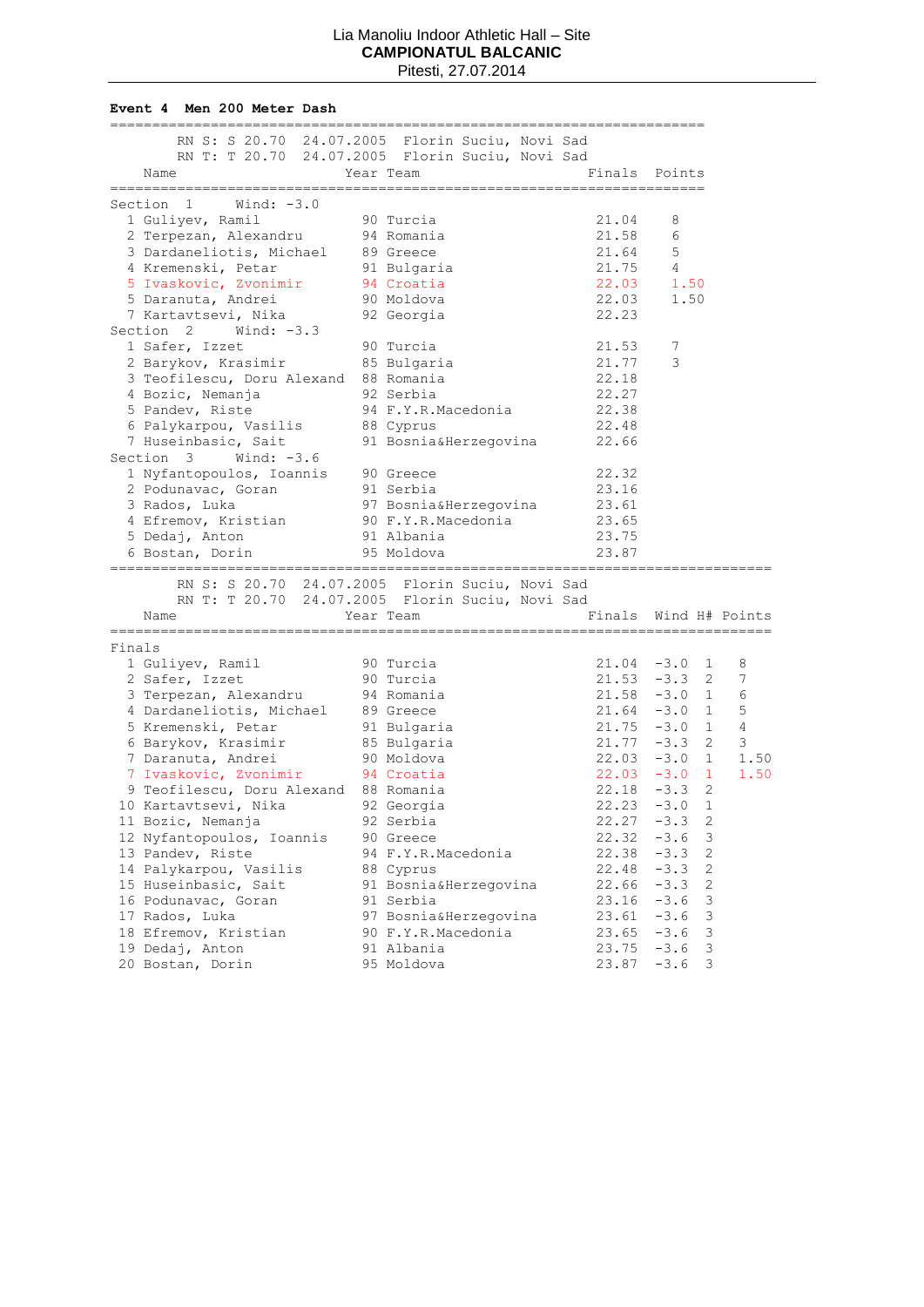#### **Event 8 Men 800 Meter Run**

|        |                                              | ============ |                                                                                                                   | ------------ |                                  |
|--------|----------------------------------------------|--------------|-------------------------------------------------------------------------------------------------------------------|--------------|----------------------------------|
|        |                                              |              | RN S: S 1:45.41 04.09.1985 Petre Dragoescu, Kobe                                                                  |              |                                  |
|        |                                              |              | RN T: T 1:45.90 11.07.1974 Gheorghe Ghipu, Atena                                                                  |              |                                  |
|        | Name                                         |              | Year Team                                                                                                         |              | Finals Points                    |
|        |                                              |              |                                                                                                                   |              |                                  |
|        | Section 1<br>1 Tuka, Amel                    |              | 91 Bosnia&Herzegovina                                                                                             | 1:50.67      | 6                                |
|        | 2 Krevs, Mitja                               |              | 89 Slovenia                                                                                                       | 1:52.15      | 4                                |
|        | 3 Ates, Levent                               |              | 91 Turcia                                                                                                         | 1:52.37      | 3                                |
|        | 4 Babic, Dusan                               |              |                                                                                                                   | 1:52.55      | $\mathbf{1}$                     |
|        | 5 Nichaekos, Theoharis                       |              | 86 Bosnia&Herzegovina<br>91 Cyprus                                                                                | 1:52.63      |                                  |
|        | 6 Muco, Edison                               |              | 92 Albania                                                                                                        | 1:54.09      |                                  |
|        | 7 Siuris, Ion                                |              | 91 Moldova                                                                                                        | 1:54.99      |                                  |
|        | 8 Kojic, Nemanja                             |              | 94 Serbia                                                                                                         | 2:00.03      |                                  |
|        | 9 Voicu, Valentin Catalin                    |              | 93 Romania                                                                                                        | 2:12.10      |                                  |
|        | Section <sub>2</sub>                         |              |                                                                                                                   |              |                                  |
|        | 1 Dimitrakis, Andreas                        |              | 90 Greece                                                                                                         | 1:49.74      | 8                                |
|        | 2 Hasan, Basri Guduk                         |              | Turcia                                                                                                            | 1:50.10      | 7                                |
|        | 3 Kryeziu, Astrit                            |              | 91 Albania                                                                                                        | 1:50.82      | 5                                |
|        | 4 Vorovenci, Cristian                        |              | 85 Romania                                                                                                        | 1:52.47      | $\overline{2}$                   |
|        | 5 Lusmanschi, Bogdan                         |              | 93 Moldova                                                                                                        | 1:52.70      |                                  |
|        | 6 Srsa, Martin                               |              | 94 Croatia                                                                                                        | 1:53.57      |                                  |
|        | 7 Hayrapetyan, Ashot                         |              | 88 Armenia                                                                                                        | 1:54.29      |                                  |
|        | 8 Todorov, Sava                              |              | 88 Bulgaria                                                                                                       | 1:54.90      |                                  |
|        | 9 Stojanovski, Aleksandar 92 F.Y.R.Macedonia |              |                                                                                                                   | 1:55.14      |                                  |
|        | Name                                         |              | RN S: S 1:45.41 04.09.1985 Petre Dragoescu, Kobe<br>RN T: T 1:45.90 11.07.1974 Gheorghe Ghipu, Atena<br>Year Team |              | Finals H# Points                 |
| Finals |                                              |              |                                                                                                                   |              |                                  |
|        | 1 Dimitrakis, Andreas                        |              | 90 Greece                                                                                                         | 1:49.74      | 2<br>8                           |
|        | 2 Hasan, Basri Guduk                         |              | Turcia                                                                                                            | 1:50.10      | $\overline{2}$<br>7              |
|        | 3 Tuka, Amel                                 |              | 91 Bosnia&Herzegovina                                                                                             | 1:50.67      | 1<br>6                           |
|        | 4 Kryeziu, Astrit                            |              | 91 Albania                                                                                                        | 1:50.82      | 5<br>$\overline{2}$              |
|        | 5 Krevs, Mitja                               |              | 89 Slovenia                                                                                                       | 1:52.15      | 1<br>4                           |
|        | 6 Ates, Levent                               |              | 91 Turcia                                                                                                         | 1:52.37      | 1<br>3                           |
|        | 7 Vorovenci, Cristian                        |              | 85 Romania                                                                                                        | 1:52.47      | $\overline{2}$<br>$\overline{2}$ |
|        | 8 Babic, Dusan                               |              | 86 Bosnia&Herzegovina                                                                                             | 1:52.55      | $\mathbf{1}$<br>$\mathbf{1}$     |
|        | 9 Nichaekos, Theoharis                       |              | 91 Cyprus                                                                                                         | 1:52.63      | $\mathbf{1}$                     |
|        | 10 Lusmanschi, Bogdan                        |              | 93 Moldova                                                                                                        | 1:52.70      | 2                                |
|        | 11 Srsa, Martin                              |              | 94 Croatia                                                                                                        | 1:53.57      | 2                                |
|        | 12 Muco, Edison                              |              | 92 Albania                                                                                                        | 1:54.09      | 1                                |
|        | 13 Hayrapetyan, Ashot                        |              | 88 Armenia                                                                                                        | 1:54.29      | 2                                |
|        | 14 Todorov, Sava                             |              | 88 Bulgaria                                                                                                       | 1:54.90      | 2                                |
|        | 15 Siuris, Ion                               |              | 91 Moldova                                                                                                        | 1:54.99      | 1                                |
|        | 16 Stojanovski, Aleksandar                   |              | 92 F.Y.R.Macedonia                                                                                                | 1:55.14      | 2                                |
|        |                                              |              | 94 Serbia                                                                                                         | 2:00.03      | $\mathbf{1}$                     |
|        | 17 Kojic, Nemanja                            |              |                                                                                                                   |              |                                  |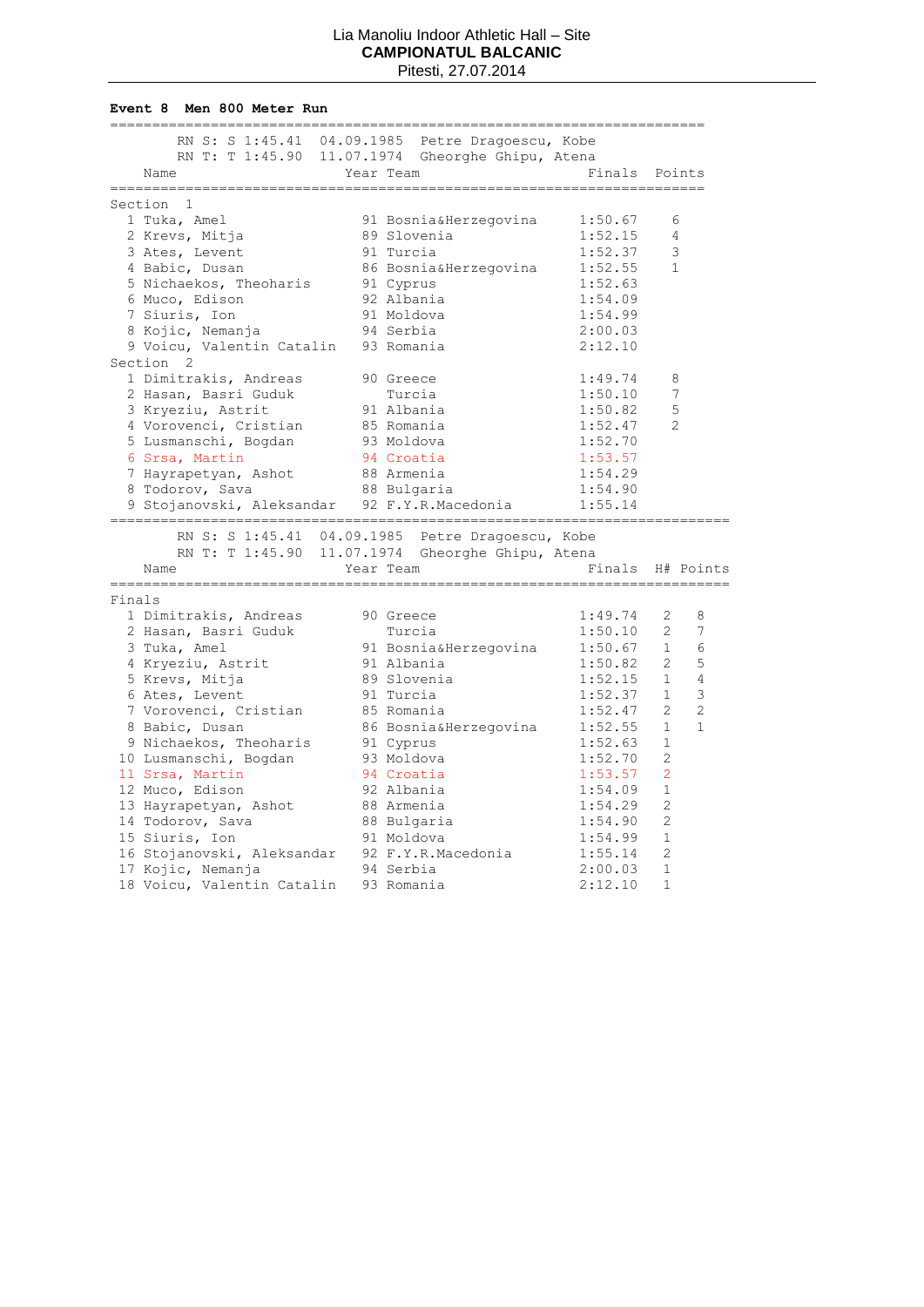#### **Event 16 Men 110 Meter Hurdles**

|        |                                                                                                                            | RN S: S 13.34 18.06.1993 George Boroi, Bucuresti         |               |                       |                    |
|--------|----------------------------------------------------------------------------------------------------------------------------|----------------------------------------------------------|---------------|-----------------------|--------------------|
|        |                                                                                                                            | RN T: T 13.64 07.08.2004 Alexandru Mihailescu, Bucuresti |               |                       |                    |
|        | Name                                                                                                                       | Year Team                                                | Finals Points |                       |                    |
|        | Section 1 Wind: NWI                                                                                                        |                                                          |               |                       |                    |
|        | 91 Serbia<br>1 Ristic, Milan                                                                                               |                                                          | 14.47         | 8                     |                    |
|        | 2 Ilariani, David 81 Georgia                                                                                               |                                                          | 14.72         | 7                     |                    |
|        | 3 Gunes, Mustafa                                                                                                           | 88 Turcia                                                | 15.03         | 6                     |                    |
|        | 4 Dumitrache, Cosmin Ilie 94 Romania                                                                                       |                                                          | 15.13         | 5                     |                    |
|        | 5 Saisanas, Nikolaos                                                                                                       | 83 Greece                                                | 15.74         | $\overline{2}$        |                    |
|        | 6 Kurtalic, Mahir 95 Bosnia&Herzegovina 15.92                                                                              |                                                          |               |                       |                    |
|        | Section 2 Wind: NWI                                                                                                        |                                                          |               |                       |                    |
|        | 1 Bananau, Cornel                                                                                                          | 91 Romania                                               | 15.23         | 4                     |                    |
|        | 1 Bahahau, Cornei<br>2 Milenkovic, Aleksandar 85 Serbia<br>3 Valkanov, Milen 86 Bulgaria<br>4 Kirov, Tsvetomir 85 Bulgaria |                                                          | 15.45         | 3                     |                    |
|        |                                                                                                                            |                                                          | 15.77         | $\mathbf{1}$          |                    |
|        |                                                                                                                            |                                                          | 16.17         |                       |                    |
|        | 5 Cruselnitchii, Alexandr 92 Moldova                                                                                       |                                                          | 16.18         |                       |                    |
|        | 6 Lukac, Milan (92 Bosnia&Herzegovina 16.91                                                                                |                                                          |               |                       |                    |
|        | 7 Zefi, Xhaneto 54 Albania                                                                                                 |                                                          | 18.29         |                       |                    |
|        |                                                                                                                            |                                                          |               |                       |                    |
|        |                                                                                                                            | RN S: S 13.34 18.06.1993 George Boroi, Bucuresti         |               |                       |                    |
|        |                                                                                                                            | RN T: T 13.64 07.08.2004 Alexandru Mihailescu, Bucuresti |               |                       |                    |
|        | Name                                                                                                                       | Year Team                                                |               | Finals Wind H# Points |                    |
| Finals |                                                                                                                            |                                                          |               |                       |                    |
|        | 1 Ristic, Milan                                                                                                            | 91 Serbia                                                |               | 14.47 NWI 1           | 8                  |
|        | 2 Ilariani, David                                                                                                          |                                                          | 14.72 NWI     |                       | 7<br>$1 -$         |
|        | 3 Gunes, Mustafa                                                                                                           | 81 Georgia<br>88 Turcia                                  | 15.03 NWI     |                       | $\frac{1}{2}$<br>6 |
|        | 4 Dumitrache, Cosmin Ilie 94 Romania                                                                                       |                                                          | 15.13 NWI     | $\mathbf{1}$          | 5                  |
|        | 5 Bananau, Cornel                                                                                                          | 1114<br>91 Romania                                       | 15.23 NWI     | $\overline{2}$        | $\overline{4}$     |
|        | 6 Milenkovic, Aleksandar 85 Serbia                                                                                         |                                                          | 15.45 NWI     | $\overline{2}$        | 3                  |
|        | 7 Saisanas, Nikolaos                                                                                                       | 83 Greece                                                | 15.74 NWI     | $\mathbf{1}$          | $\overline{c}$     |
|        | 8 Valkanov, Milen 86 Bulgaria                                                                                              |                                                          | 15.77 NWI     | $\overline{2}$        | $\mathbf{1}$       |
|        | 9 Kurtalic, Mahir 95 Bosnia&Herzegovina 15.92 NWI                                                                          |                                                          |               | 1                     |                    |
|        | 10 Kirov, Tsvetomir 85 Bulgaria                                                                                            |                                                          | 16.17 NWI     | $\overline{c}$        |                    |
|        | 11 Cruselnitchii, Alexandr 92 Moldova                                                                                      |                                                          | 16.18 NWI     | $\overline{2}$        |                    |
|        | 12 Lukac, Milan                                                                                                            | 92 Bosnia&Herzegovina                                    | 16.91         | $\overline{2}$<br>NWI |                    |
|        | 13 Zefi, Xhaneto                                                                                                           | 94 Albania                                               | 18.29         | $\overline{2}$<br>NWI |                    |

# **Event 14 Men 3000 Meter Steeplechase**

| RN S: S 8:13.26 21.08.1999 | Florin Ionescu, Sevilla                             |               |   |
|----------------------------|-----------------------------------------------------|---------------|---|
|                            | RN T: T 8:29.60 05.06.1977 Nicolae Voicu, Bucuresti |               |   |
| Name                       | Year Team                                           | Finals Points |   |
| Finals                     |                                                     |               |   |
| 1 Tsenov, Mitko            | 93 Bulgaria                                         | 8:52.33       | 8 |
| 2 Ghinea, Alexandru        | 89 Romania                                          | 8:58.08       | 7 |
| 3 Gorbusco, Nicolai        | 91 Moldova                                          | 8:59.77       | 6 |
| 4 Junuzovic, Osman         | 93 Bosnia&Herzegovina                               | 9:13.01       | 5 |
| 5 Mino, Jorgo              | 88 Albania                                          | 9:27.59       | 4 |
| 6 Bizniuc, Mihai           | 93 Moldova                                          | 9:51.35       | 3 |
| -- Duvar, Hakan            | 90 Turcia                                           | <b>DNF</b>    |   |
| -- Hasanovic, Muamer       | 90 Serbia                                           | <b>DNF</b>    |   |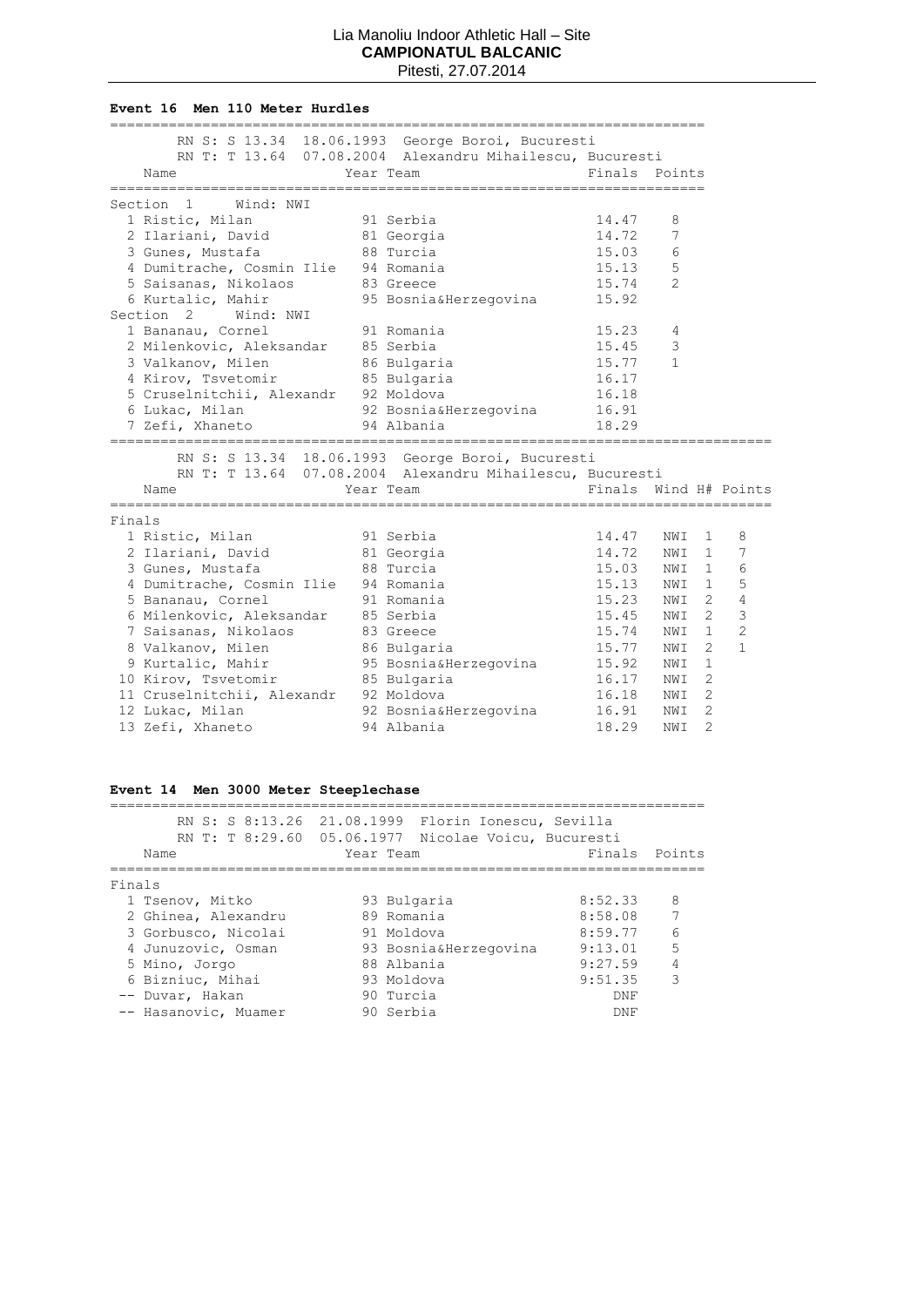**Event 26 Men Triple Jump**

|        | RN S: S 17.81m 05.07.2005 Marian Oprea, Lausanne                                          |                          |     |   |
|--------|-------------------------------------------------------------------------------------------|--------------------------|-----|---|
|        | RN T: T 17.63m 07.06.2003 Marian Oprea, Bucuresti                                         |                          |     |   |
|        | Year Team New York Pinals Wind Points<br>Name                                             |                          |     |   |
|        |                                                                                           | ------------------------ |     |   |
| Finals |                                                                                           |                          |     |   |
|        | 1 Oprea, Marian 82 Romania 16.77m 0.9 8                                                   |                          |     |   |
|        | $16.48m(1.7)$ $16.47m(1.7)$ $16.77m(0.9)$ $ND(0.7)$ $16.62m(1.1)$ $16.44m(2.0)$           |                          |     |   |
|        | 2 Dimitrov, Rumen 86 Bulgaria 16.62m 1.7 7                                                |                          |     |   |
|        | $16.40m(2.0)$ $16.46m(2.8)$ $16.62m(1.7)$ $16.22m(+0.0)$                                  |                          |     |   |
|        | 3 Letnicov, Vladimir 81 Moldova 16.54m 1.6 6                                              |                          |     |   |
|        | $16.51m(2.8)$ $16.54m(1.6)$ $16.24m(1.3)$ ND(0.8) $16.24m(2.6)$ ND(1.5)                   |                          |     |   |
|        | 4 Baciu, Alexandru George 91 Romania 16.39m 1.5 5                                         |                          |     |   |
|        | $15.87m(2.0)$ $16.28m(1.9)$ $ND(0.7)$ $15.98m(0.8)$ $16.39m(1.5)$ $15.94m(0.7)$           |                          |     |   |
|        | 5 Baltadouros, Dimitrios 89 Greece 16.08m 1.4 4                                           |                          |     |   |
|        | $16.01m(1.5) \text{ ND}(1.7) \text{ ND}(1.9) 16.08m(1.4) \text{ ND}(1.4) \text{ ND}(1.3)$ |                          |     |   |
|        | 6 Tuzen, Musa                     94 Turcia                     15.97m   1.2     3        |                          |     |   |
|        | $15.74m(2.1)$ $15.97m(1.2)$ $15.43m(1.6)$ $15.71m(0.6)$ $ND(0.9)$ $15.17m(1.4)$           |                          |     |   |
|        | 7 Valou, Panagiotis 91 Cyprus 15.69m 1.3 2                                                |                          |     |   |
|        | $15.46m(2.1)$ $14.34m(2.5)$ ND $(1.7)$ ND $(1.1)$ $15.69m(1.3)$ ND $(0.7)$                |                          |     |   |
|        | 8 Duric, Petar                 93 Serbia                   15.15m   2.1                   |                          |     | 1 |
|        | $ND(1.9)$ $15.15m(2.1)$ $15.07m(1.4)$ $13.80m(0.5)$ $14.81m(0.7)$ $ND(1.1)$               |                          |     |   |
|        | 9 Balan, Anton 50 Moldova                                                                 | $15.14m$ 1.7             |     |   |
|        | $15.14m(1.7) \quad \text{ND}(1.0) \quad 15.06m(0.7)$                                      |                          |     |   |
|        | $13.44m$ 2.7<br>10 Idrizaj, Durjon 51 Albania                                             |                          |     |   |
|        | $ND(3.2)$ 13.44m $(2.7)$ 13.39m $(2.1)$                                                   |                          |     |   |
|        | -- Maglakelidze, Goga 97 Georgia                                                          | ND                       | NWI |   |
|        | ND(2.7) ND(1.6) ND(1.8)                                                                   |                          |     |   |
|        | -- Hallunej, Gledis 96 Albania                                                            | ND .                     | NWI |   |
|        | ND(3.1) ND(2.2) ND(0.8)                                                                   |                          |     |   |

# **Event 22 Men Pole Vault**

|                                      | RN S: S 5.50m 28.08.2003 Tiberiu Agoston, Daegu   |               |   |
|--------------------------------------|---------------------------------------------------|---------------|---|
|                                      | RN T: T 5.15m 24.06.1986 Razvan Enescu, Bucuresti |               |   |
| Name                                 | Year Team                                         | Finals Points |   |
| Finals                               |                                                   |               |   |
| 1 Horvat, Ivan 53 Croatia            |                                                   | 5.30mT 8      |   |
| 4.80 5.00 5.10 5.20 5.30             |                                                   |               |   |
| XXO XO O O XO                        |                                                   |               |   |
| 2 Chrysanthopoulos, Theodo 93 Greece |                                                   | 5.10m         | 7 |
| 4.80 5.00 5.10 5.20 5.30             |                                                   |               |   |
| OXXO OXX X                           |                                                   |               |   |
| 3 Poljanec, Andrej 84 Slovenia       |                                                   | 5.10m         | 6 |
| 4.80 5.00 5.10 5.30                  |                                                   |               |   |
| O XO XO XX                           |                                                   |               |   |
| 4 Deliu, Andrei Razvan               | 93 Romania                                        | 5.00m         | 5 |
| 4.60 4.80 5.00 5.10                  |                                                   |               |   |
| O XO O XXX                           |                                                   |               |   |
| 5 Yilmaz, Burak                      | 95 Turcia                                         | 4.40m         | 4 |
| 4.40 4.60                            |                                                   |               |   |
| XO XXX                               |                                                   |               |   |
| -- Abramov, Stanislav                | 95 Moldova                                        | NH            |   |
| 4.20                                 |                                                   |               |   |
| <b>XXX</b>                           |                                                   |               |   |
| -- Guleryuz, Emre                    | 91 Turcia                                         | NΗ            |   |
| 4.50 4.70                            |                                                   |               |   |
| XX.<br>X                             |                                                   |               |   |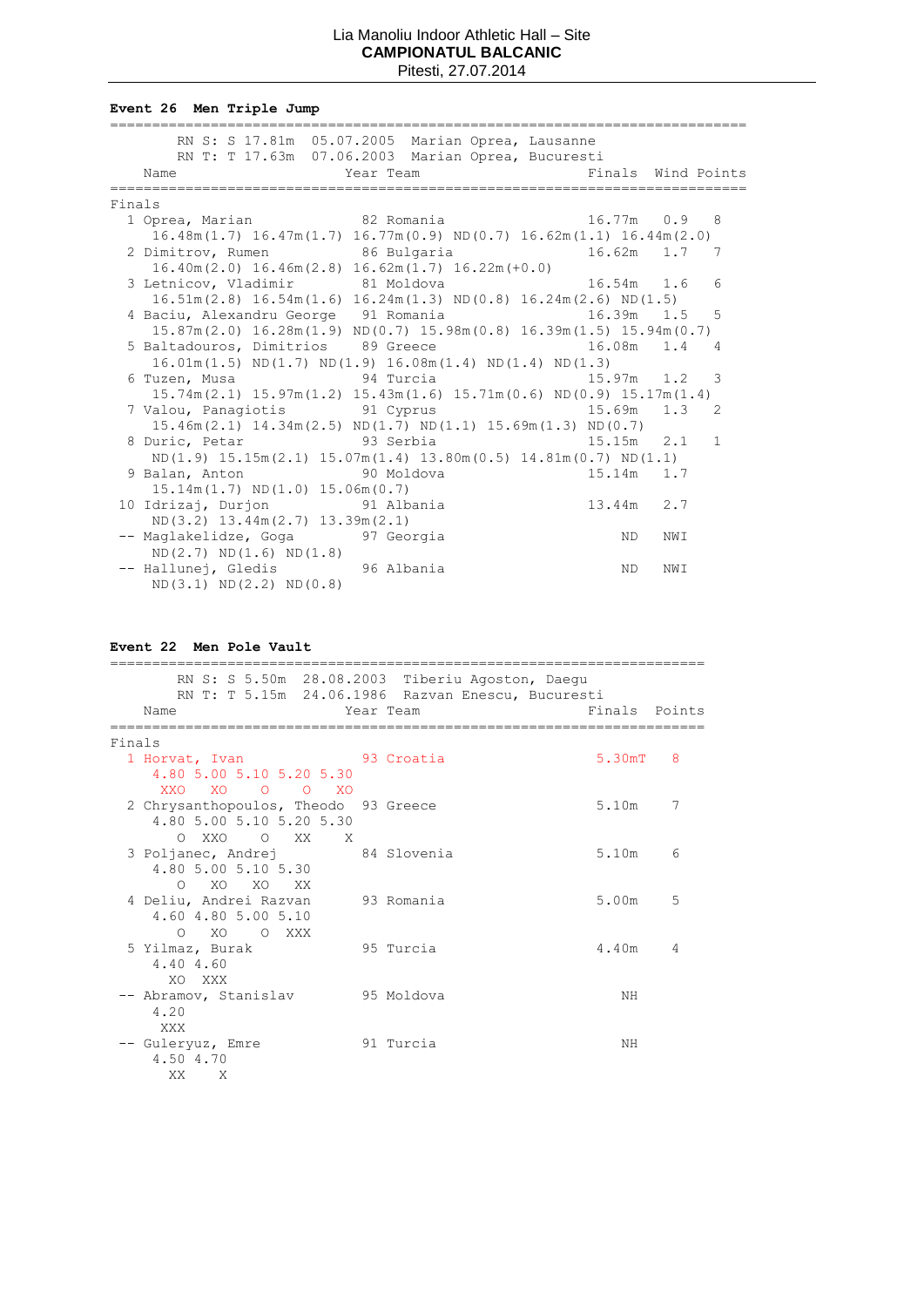#### **Event 30 Men Discus Throw**

|        | RN S: S 68.12m 22.05.1983 Iosif Nagy, Saragoza       |            |              |
|--------|------------------------------------------------------|------------|--------------|
|        | RN T: T 62.12m 09.08.1996 Marcel Tarle, Pitesti      |            |              |
|        | <b>Example 21 Year Team</b><br>Einals Points<br>Name |            |              |
|        |                                                      |            |              |
| Finals |                                                      |            |              |
|        | 1 Maric, Martin 84 Croatia                           | $62.91$ mT | 8            |
|        | 60.54m 60.71m ND 61.62m 62.04m 62.91m                |            |              |
|        | 2 Furtula, Danijel 32 Montenegro 61.48m              |            | 7            |
|        | ND 58.63m ND 61.48m 59.84m 60.83m                    |            |              |
|        | 3 Grasu, Mihai Liviu 87 Romania                      | 59.09m     | 6            |
|        | ND 54.69m 58.02m 56.53m ND 59.09m                    |            |              |
|        | 4 Varga, Roland Robert 77 Croatia                    | 58.27m     | 5            |
|        | 58.15m ND ND ND 58.09m 58.27m                        |            |              |
|        | 5 Karamfilov, Rosen 89 Bulgaria                      | 56.37m     | 4            |
|        | 50.60m 54.20m 53.82m 54.31m 56.37m ND                |            |              |
|        | 6 Pentikis, Emmanouil 86 Greece                      | 55.44m     | 3            |
|        | 55.44m 54.52m 55.42m ND ND ND                        |            |              |
|        | 7 Markovic, Milos 89 Serbia                          | 54.16m     | 2            |
|        | 54.16m ND ND ND 50.84m ND                            |            |              |
|        | 8 Tocari, Vladimir 84 Moldova                        | 51.98m     | $\mathbf{1}$ |
|        | 40.70m 50.74m ND 50.37m 51.98m 51.50m                |            |              |
|        | 9 Erdogan, Talat 87 Turcia                           | 49.27m     |              |
|        | 49.27m ND 47.75m                                     |            |              |
|        | 10 Christou, Andreas 93 Cyprus                       | 44.62m     |              |
|        | 44.62m ND ND                                         |            |              |
|        | 11 Xhafa, Donald 95 Albania                          | 35.35m     |              |
|        | 34.68m 35.35m ND                                     |            |              |

# **Event 34 Men Javelin Throw**

|        | RN S: S 81.88m 22.07.1990 Dumitru Negoita, Bucuresti<br>RN T: T 75.16m 15.09.1989 Jan Ungureanu, Bucuresti |  |             |               |                |
|--------|------------------------------------------------------------------------------------------------------------|--|-------------|---------------|----------------|
|        | Year Team<br>Name                                                                                          |  |             | Finals Points |                |
| Finals |                                                                                                            |  |             |               |                |
|        | 1 Avan, Fatih 89 Turcia                                                                                    |  |             | 75.98mT       | 8              |
|        | 75.50m  74.73m  75.98m  ND                                                                                 |  |             |               |                |
|        | 2 Iltsios, Georgios 81 Greece<br>69.24m 66.84m 70.15m ND 68.90m 71.83m                                     |  |             | 71.83m        | 7              |
|        | 3 Samac, Vedran 5 90 Serbia                                                                                |  |             | 69.25m        | 6              |
|        | ND 61.39m 67.92m ND 64.90m 69.25m                                                                          |  |             |               |                |
|        | 4 Batzvalis, Paraskevas 94 Greece                                                                          |  |             | 68.20m        | 5              |
|        | 63.11m 62.22m 68.20m 66.80m 66.23m 54.11m                                                                  |  |             | 68.18m        | 4              |
|        | 5 Pop, Toma Marian 92 Romania<br>68.18m ND ND 63.56m ND 63.95m                                             |  |             |               |                |
|        | 6 Railean, Sergiu             91 Moldova                                                                   |  |             | 67.98m        | 3              |
|        | 67.98m ND ND 65.07m 66.95m 63.54m                                                                          |  |             |               |                |
|        | 7 Paukovic, Branko                                                                                         |  | 91 Serbia   | 67.70m        | $\overline{c}$ |
|        | 67.70m ND ND 61.71m ND 67.40m<br>8 Mileusnic, Dejan           91 Bosnia&Herzegovina                        |  |             | 66.78m        | $\mathbf{1}$   |
|        | 61.01m  61.83m  66.78m                                                                                     |  |             |               |                |
|        | 9 Tchintcharauli, Rostom 82 Georgia                                                                        |  |             | 64.40m        |                |
|        | 64.40m 62.08m ND                                                                                           |  |             |               |                |
|        | 10 Ciorba, Veaceslav 89 Moldova<br>ND ND 61.28m                                                            |  |             | 61.28m        |                |
|        | 11 Tanriverdi, Aykut                                                                                       |  | Turcia      | 61.08m        |                |
|        | ND ND 61.08m                                                                                               |  |             |               |                |
|        | 12 Ivanov, Radoslav                                                                                        |  | 85 Bulgaria | 58.20m        |                |
|        | 58.20m ND 56.38m                                                                                           |  |             |               |                |
|        | 13 Bucar, Kelemen<br>ND 56.81m ND                                                                          |  | 91 Slovenia | 56.81m        |                |
|        | 14 Savli, David                                                                                            |  | 94 Slovenia | 49.13m        |                |
|        | 49.13m ND<br>ND -                                                                                          |  |             |               |                |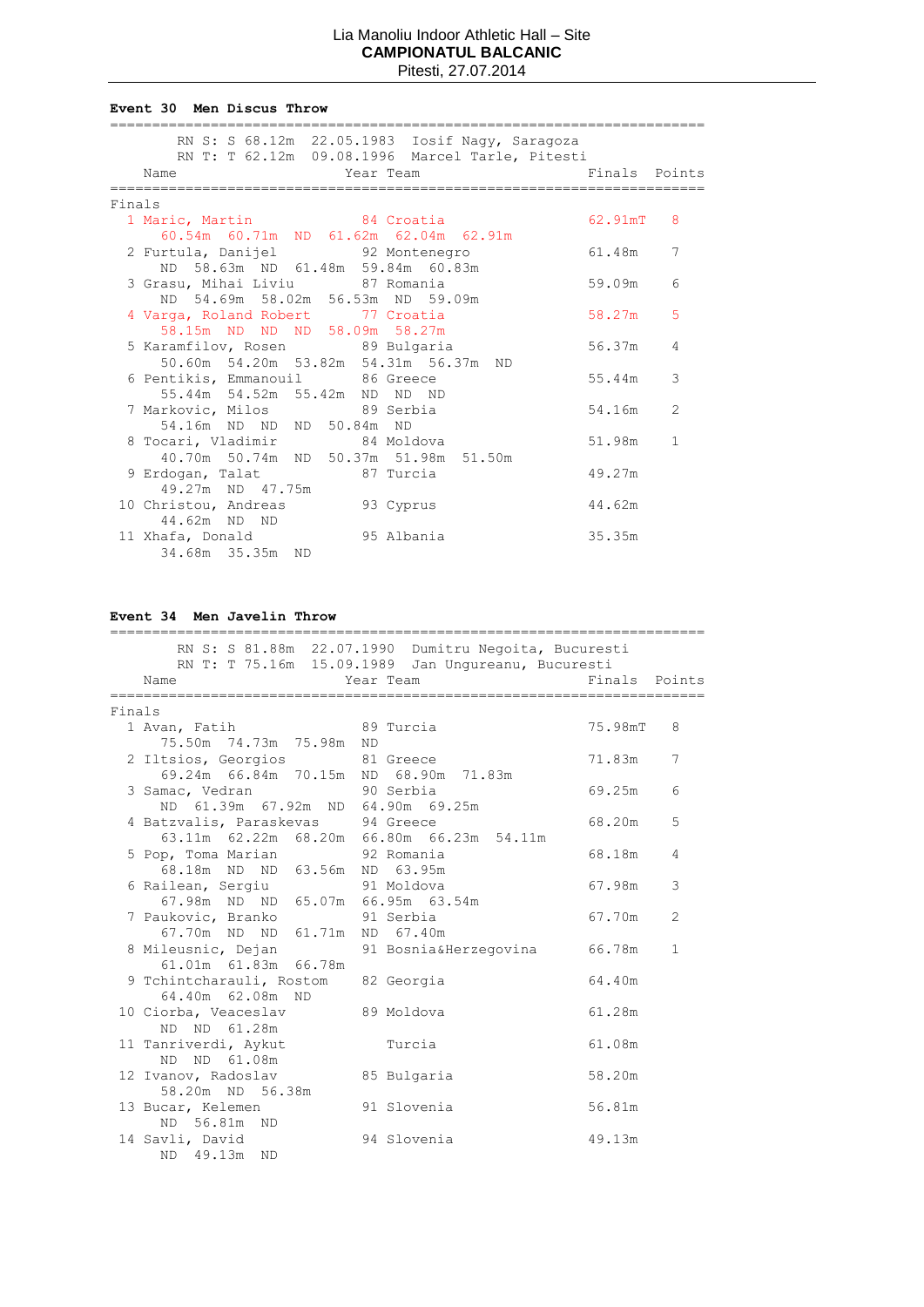**Event 38 Men 4x400 Meter Relay 4x400 m**

| Team                                              | ==========================<br>Finals<br>Points              |
|---------------------------------------------------|-------------------------------------------------------------|
|                                                   |                                                             |
| Section 1                                         |                                                             |
| 1 Bosnia&Herzegovina<br>' A '                     | 3:15.90<br>4                                                |
| 1) Tuka, Amel 91                                  | 2) Babic, Dusan 86                                          |
| 3) Smriko, Emin 95                                | 4) Dragoljevic, Borislav 95                                 |
| 2 Moldova 'A'                                     | 3:16.60<br>3                                                |
| 1) Babaian, Alexandru 93                          | 2) Daranuta, Andrei 90                                      |
| 3) Coroi, Alexandru 84                            | 4) Sturmilov, Andrei 94                                     |
| 3 F.Y.R.Macedonia 'A'                             | 2<br>3:24.51                                                |
| 1) Kuzmanovski, Gjorgji 95                        | 2) Bekjiri, Buraj 94                                        |
| 3) Stojanovski, Aleksandar 92                     | 4) Efremov, Kristian 90                                     |
| Section <sub>2</sub>                              |                                                             |
| 1 Turcia<br>$^{\prime}$ A $^{\prime}$             | 3:07.41<br>8                                                |
| 1) Escobar, Capello Jasmeni 87                    | 2) Kilic, Halit 92                                          |
| 3) Guzel, Mehmet 91                               | 4) Can, Yavuz 87                                            |
| 2 Croatia 'A'                                     | 7<br>3:09.31                                                |
| 1) Ivaskovic, Zvonimir 94                         | 2) Vrhovec, Stasa 94                                        |
| 3) Vincek, Zeljko 86                              | 4) Ruzic, Mateo 94                                          |
| 3 Romania 'A'                                     | 3:10.93<br>6                                                |
| 1) Costache, Alin George 91                       | 2) Danila, Costin Ionut 90                                  |
| 3) Nagy, Attila Csongor 88                        | 4) Baneasu, Tiberiu Alexandru 93                            |
| 4 Greece 'A'                                      | 3:15.27<br>-5                                               |
| 1) Konstantis, Konstantinos 95                    | 2) Gravalos, Dimitrios 84                                   |
| 3) Dimitrakis, Andreas 90                         | 4) Dardaneliotis, Michael 89                                |
| Team                                              | Finals H# Points                                            |
|                                                   |                                                             |
|                                                   | ----------------------                                      |
| Finals                                            |                                                             |
| 1 Turcia 'A'                                      | 3:07.41<br>2<br>8                                           |
| 1) Escobar, Capello Jasmeni 87                    | 2) Kilic, Halit 92                                          |
| 3) Guzel, Mehmet 91                               | 4) Can, Yavuz 87                                            |
| 2 Croatia 'A'                                     | 7<br>3:09.31<br>2                                           |
| 1) Ivaskovic, Zvonimir 94                         | 2) Vrhovec, Stasa 94                                        |
| 3) Vincek, Zeljko 86                              | 4) Ruzic, Mateo 94                                          |
| 3 Romania 'A'                                     | 3:10.93<br>2<br>6                                           |
| 1) Costache, Alin George 91                       | 2) Danila, Costin Ionut 90                                  |
| 3) Nagy, Attila Csongor 88                        | 4) Baneasu, Tiberiu Alexandru 93                            |
| 4 Greece 'A'                                      | 5<br>3:15.27<br>2                                           |
| 1) Konstantis, Konstantinos 95                    | 2) Gravalos, Dimitrios 84                                   |
| 3) Dimitrakis, Andreas 90                         | 4) Dardaneliotis, Michael 89                                |
| 5 Bosnia&Herzegovina<br>$^{\prime}$ A $^{\prime}$ | 3:15.90<br>$\mathbf{1}$<br>4                                |
| 1) Tuka, Amel 91                                  | 2) Babic, Dusan 86                                          |
| 3) Smriko, Emin 95                                |                                                             |
| 6 Moldova 'A'                                     | 4) Dragoljevic, Borislav 95<br>3:16.60<br>3<br>$\mathbf{1}$ |
| 1) Babaian, Alexandru 93                          |                                                             |
|                                                   | 2) Daranuta, Andrei 90<br>4) Sturmilov, Andrei 94           |
| 3) Coroi, Alexandru 84<br>7 F.Y.R.Macedonia 'A'   | 3:24.51<br>2<br>1                                           |
| 1) Kuzmanovski, Gjorgji 95                        | 2) Bekjiri, Buraj 94                                        |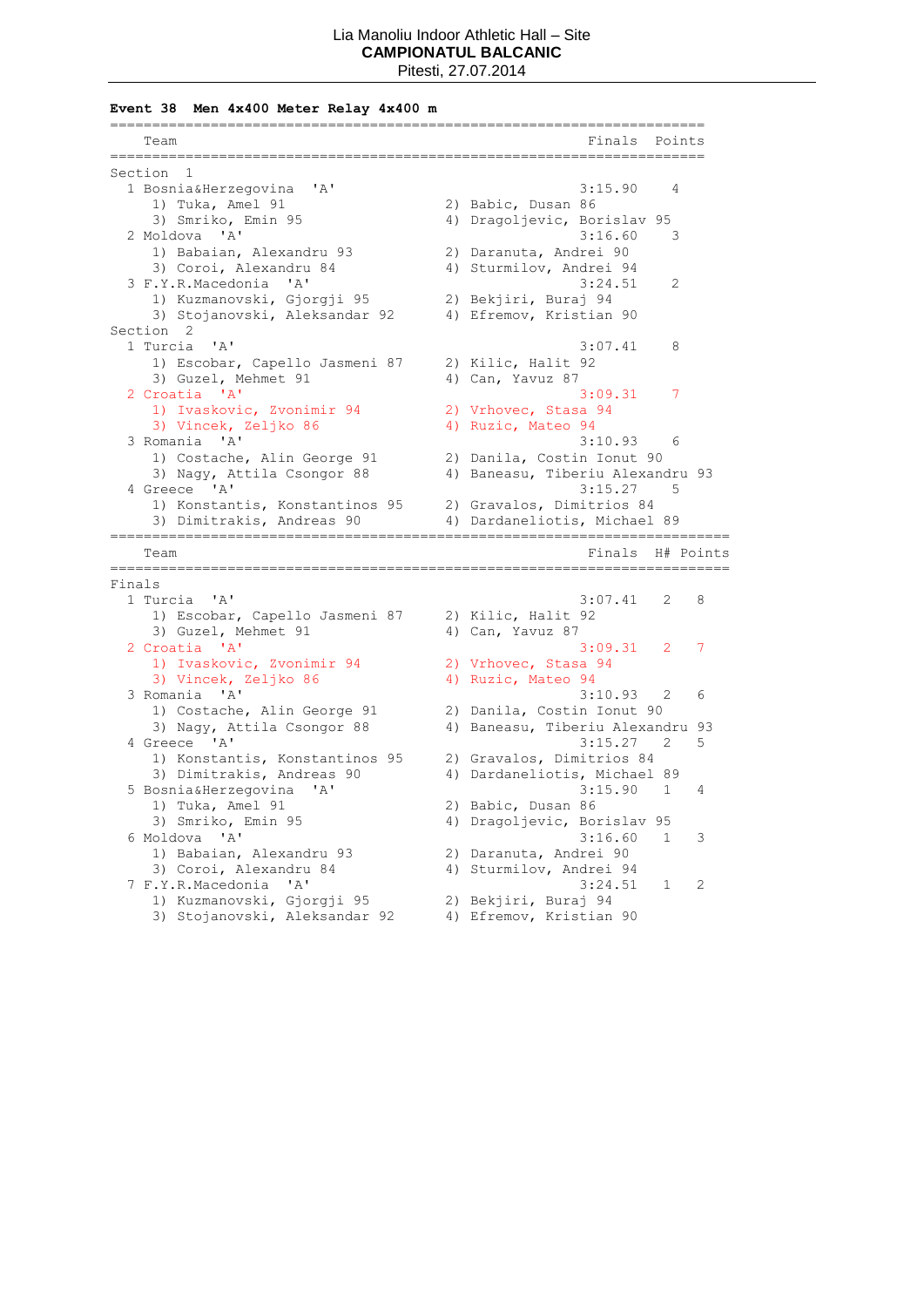#### **Event 3 Women 200 Meter Dash**

| RN S: S 22.35 13.05.1999 Ionela Tarlea, Doha<br>RN T: T 22.65 02.08.1998 Ionela Tarlea, Bucuresti<br>Year Team<br>Finals Points<br>Name<br>Section 1<br>Wind: $-3.7$<br>1 Eftimova, Inna<br>88 Bulgaria<br>23.99<br>8<br>2 Ferra, Andrianna<br>88 Greece<br>24.06<br>7<br>3 Pokos, Lucija<br>24.09<br>6<br>94 Croatia<br>5<br>4 Ograzeanu, Andreea Luiza 90 Romania<br>24.14<br>24.65<br>5 Markovic, Tamara<br>2<br>erbia de 1883. Serbia<br>6 Redif, Meliz<br>Turcia<br>25.65<br>Section 2 Wind: $-2.9$<br>88 Romania<br>1 Ionita, Anamaria<br>24.48<br>4<br>2 Jambrovic, Mateja<br>96 Croatia<br>3<br>24.50<br>24.74<br>3 Sirmic, Katarina<br>1<br>91 Serbia<br>93 Bulgaria<br>24.90<br>4 Dankova, Mariya<br>96 Moldova<br>25.51<br>5 Busila, Uliana<br>6 Bilic, Kanita<br>97 Bosnia&Herzegovina<br>25.91<br>Section 3 Wind: -3.2<br>1 Macanovic, Ivana 97 Bosnia&Herzegovina<br>25.47<br>95 Turcia<br>26.05<br>2 Cicek, Rabia<br>3 Podoleanu, Diana<br>95 Moldova<br>98 Albania<br>26.51<br>4 Urshini, Iveta<br>26.66<br>5 Risteska, Hristina<br>91 F.Y.R.Macedonia<br>26.68<br>6 Stillo, Marija<br>27.01<br>93 Albania<br>00 Armenia<br>28.42<br>7 Gasprayan, Lina<br>RN S: S 22.35 13.05.1999 Ionela Tarlea, Doha<br>RN T: T 22.65 02.08.1998 Ionela Tarlea, Bucuresti<br>Finals Wind H# Points<br>Year Team<br>Name<br>--------------------<br>Finals<br>88 Bulgaria<br>1 Eftimova, Inna<br>$23.99 - 3.7 1$<br>2 Ferra, Andrianna<br>$24.06 -3.7 1$<br>88 Greece<br>$24.09 - 3.7$ 1<br>3 Pokos, Lucija<br>94 Croatia<br>4 Ograzeanu, Andreea Luiza 90 Romania<br>$24.14 - 3.7$ 1<br>$24.48 - 2.9$ 2<br>5 Ionita, Anamaria<br>88 Romania<br>$24.50 -2.9$ 2<br>6 Jambrovic, Mateja<br>96 Croatia<br>$24.65 - 3.7 1$<br>7 Markovic, Tamara<br>8 Sirmic, Katarina<br>88 Serbia<br>$24.74 - 2.9$ 2<br>91 Serbia<br>93 Bulgaria<br>$24.90 -2.9$ 2<br>9 Dankova, Mariya<br>97 Bosnia&Herzegovina<br>96 Moldova<br>$25.47 - 3.2$ 3<br>10 Macanovic, Ivana<br>$25.51 -2.9$ 2<br>11 Busila, Uliana<br>12 Redif, Meliz<br>25.65<br>$-3.7$<br>Turcia<br>13 Bilic, Kanita<br>25.91<br>$-2.9$<br>97 Bosnia&Herzegovina<br>14 Cicek, Rabia<br>26.05<br>$-3.2$<br>95 Turcia<br>15 Podoleanu, Diana<br>95 Moldova<br>26.51<br>$-3.2$<br>$-3.2$<br>16 Urshini, Iveta<br>98 Albania<br>26.66<br>17 Risteska, Hristina<br>91 F.Y.R.Macedonia<br>$-3.2$<br>26.68<br>18 Stillo, Marija<br>93 Albania<br>$-3.2$<br>27.01<br>28.42<br>$-3.2$<br>19 Gasprayan, Lina<br>00 Armenia |  |  |  |  |   |
|----------------------------------------------------------------------------------------------------------------------------------------------------------------------------------------------------------------------------------------------------------------------------------------------------------------------------------------------------------------------------------------------------------------------------------------------------------------------------------------------------------------------------------------------------------------------------------------------------------------------------------------------------------------------------------------------------------------------------------------------------------------------------------------------------------------------------------------------------------------------------------------------------------------------------------------------------------------------------------------------------------------------------------------------------------------------------------------------------------------------------------------------------------------------------------------------------------------------------------------------------------------------------------------------------------------------------------------------------------------------------------------------------------------------------------------------------------------------------------------------------------------------------------------------------------------------------------------------------------------------------------------------------------------------------------------------------------------------------------------------------------------------------------------------------------------------------------------------------------------------------------------------------------------------------------------------------------------------------------------------------------------------------------------------------------------------------------------------------------------------------------------------------------------------------------------------------------------------------------------------------------------------------------------------------------------------------------------------------------------------------------------------------------------------------------------------------------------|--|--|--|--|---|
|                                                                                                                                                                                                                                                                                                                                                                                                                                                                                                                                                                                                                                                                                                                                                                                                                                                                                                                                                                                                                                                                                                                                                                                                                                                                                                                                                                                                                                                                                                                                                                                                                                                                                                                                                                                                                                                                                                                                                                                                                                                                                                                                                                                                                                                                                                                                                                                                                                                                |  |  |  |  |   |
|                                                                                                                                                                                                                                                                                                                                                                                                                                                                                                                                                                                                                                                                                                                                                                                                                                                                                                                                                                                                                                                                                                                                                                                                                                                                                                                                                                                                                                                                                                                                                                                                                                                                                                                                                                                                                                                                                                                                                                                                                                                                                                                                                                                                                                                                                                                                                                                                                                                                |  |  |  |  |   |
|                                                                                                                                                                                                                                                                                                                                                                                                                                                                                                                                                                                                                                                                                                                                                                                                                                                                                                                                                                                                                                                                                                                                                                                                                                                                                                                                                                                                                                                                                                                                                                                                                                                                                                                                                                                                                                                                                                                                                                                                                                                                                                                                                                                                                                                                                                                                                                                                                                                                |  |  |  |  |   |
|                                                                                                                                                                                                                                                                                                                                                                                                                                                                                                                                                                                                                                                                                                                                                                                                                                                                                                                                                                                                                                                                                                                                                                                                                                                                                                                                                                                                                                                                                                                                                                                                                                                                                                                                                                                                                                                                                                                                                                                                                                                                                                                                                                                                                                                                                                                                                                                                                                                                |  |  |  |  |   |
|                                                                                                                                                                                                                                                                                                                                                                                                                                                                                                                                                                                                                                                                                                                                                                                                                                                                                                                                                                                                                                                                                                                                                                                                                                                                                                                                                                                                                                                                                                                                                                                                                                                                                                                                                                                                                                                                                                                                                                                                                                                                                                                                                                                                                                                                                                                                                                                                                                                                |  |  |  |  |   |
|                                                                                                                                                                                                                                                                                                                                                                                                                                                                                                                                                                                                                                                                                                                                                                                                                                                                                                                                                                                                                                                                                                                                                                                                                                                                                                                                                                                                                                                                                                                                                                                                                                                                                                                                                                                                                                                                                                                                                                                                                                                                                                                                                                                                                                                                                                                                                                                                                                                                |  |  |  |  |   |
|                                                                                                                                                                                                                                                                                                                                                                                                                                                                                                                                                                                                                                                                                                                                                                                                                                                                                                                                                                                                                                                                                                                                                                                                                                                                                                                                                                                                                                                                                                                                                                                                                                                                                                                                                                                                                                                                                                                                                                                                                                                                                                                                                                                                                                                                                                                                                                                                                                                                |  |  |  |  |   |
|                                                                                                                                                                                                                                                                                                                                                                                                                                                                                                                                                                                                                                                                                                                                                                                                                                                                                                                                                                                                                                                                                                                                                                                                                                                                                                                                                                                                                                                                                                                                                                                                                                                                                                                                                                                                                                                                                                                                                                                                                                                                                                                                                                                                                                                                                                                                                                                                                                                                |  |  |  |  |   |
|                                                                                                                                                                                                                                                                                                                                                                                                                                                                                                                                                                                                                                                                                                                                                                                                                                                                                                                                                                                                                                                                                                                                                                                                                                                                                                                                                                                                                                                                                                                                                                                                                                                                                                                                                                                                                                                                                                                                                                                                                                                                                                                                                                                                                                                                                                                                                                                                                                                                |  |  |  |  |   |
|                                                                                                                                                                                                                                                                                                                                                                                                                                                                                                                                                                                                                                                                                                                                                                                                                                                                                                                                                                                                                                                                                                                                                                                                                                                                                                                                                                                                                                                                                                                                                                                                                                                                                                                                                                                                                                                                                                                                                                                                                                                                                                                                                                                                                                                                                                                                                                                                                                                                |  |  |  |  |   |
|                                                                                                                                                                                                                                                                                                                                                                                                                                                                                                                                                                                                                                                                                                                                                                                                                                                                                                                                                                                                                                                                                                                                                                                                                                                                                                                                                                                                                                                                                                                                                                                                                                                                                                                                                                                                                                                                                                                                                                                                                                                                                                                                                                                                                                                                                                                                                                                                                                                                |  |  |  |  |   |
|                                                                                                                                                                                                                                                                                                                                                                                                                                                                                                                                                                                                                                                                                                                                                                                                                                                                                                                                                                                                                                                                                                                                                                                                                                                                                                                                                                                                                                                                                                                                                                                                                                                                                                                                                                                                                                                                                                                                                                                                                                                                                                                                                                                                                                                                                                                                                                                                                                                                |  |  |  |  |   |
|                                                                                                                                                                                                                                                                                                                                                                                                                                                                                                                                                                                                                                                                                                                                                                                                                                                                                                                                                                                                                                                                                                                                                                                                                                                                                                                                                                                                                                                                                                                                                                                                                                                                                                                                                                                                                                                                                                                                                                                                                                                                                                                                                                                                                                                                                                                                                                                                                                                                |  |  |  |  |   |
|                                                                                                                                                                                                                                                                                                                                                                                                                                                                                                                                                                                                                                                                                                                                                                                                                                                                                                                                                                                                                                                                                                                                                                                                                                                                                                                                                                                                                                                                                                                                                                                                                                                                                                                                                                                                                                                                                                                                                                                                                                                                                                                                                                                                                                                                                                                                                                                                                                                                |  |  |  |  |   |
|                                                                                                                                                                                                                                                                                                                                                                                                                                                                                                                                                                                                                                                                                                                                                                                                                                                                                                                                                                                                                                                                                                                                                                                                                                                                                                                                                                                                                                                                                                                                                                                                                                                                                                                                                                                                                                                                                                                                                                                                                                                                                                                                                                                                                                                                                                                                                                                                                                                                |  |  |  |  |   |
|                                                                                                                                                                                                                                                                                                                                                                                                                                                                                                                                                                                                                                                                                                                                                                                                                                                                                                                                                                                                                                                                                                                                                                                                                                                                                                                                                                                                                                                                                                                                                                                                                                                                                                                                                                                                                                                                                                                                                                                                                                                                                                                                                                                                                                                                                                                                                                                                                                                                |  |  |  |  |   |
|                                                                                                                                                                                                                                                                                                                                                                                                                                                                                                                                                                                                                                                                                                                                                                                                                                                                                                                                                                                                                                                                                                                                                                                                                                                                                                                                                                                                                                                                                                                                                                                                                                                                                                                                                                                                                                                                                                                                                                                                                                                                                                                                                                                                                                                                                                                                                                                                                                                                |  |  |  |  |   |
|                                                                                                                                                                                                                                                                                                                                                                                                                                                                                                                                                                                                                                                                                                                                                                                                                                                                                                                                                                                                                                                                                                                                                                                                                                                                                                                                                                                                                                                                                                                                                                                                                                                                                                                                                                                                                                                                                                                                                                                                                                                                                                                                                                                                                                                                                                                                                                                                                                                                |  |  |  |  |   |
|                                                                                                                                                                                                                                                                                                                                                                                                                                                                                                                                                                                                                                                                                                                                                                                                                                                                                                                                                                                                                                                                                                                                                                                                                                                                                                                                                                                                                                                                                                                                                                                                                                                                                                                                                                                                                                                                                                                                                                                                                                                                                                                                                                                                                                                                                                                                                                                                                                                                |  |  |  |  |   |
|                                                                                                                                                                                                                                                                                                                                                                                                                                                                                                                                                                                                                                                                                                                                                                                                                                                                                                                                                                                                                                                                                                                                                                                                                                                                                                                                                                                                                                                                                                                                                                                                                                                                                                                                                                                                                                                                                                                                                                                                                                                                                                                                                                                                                                                                                                                                                                                                                                                                |  |  |  |  |   |
|                                                                                                                                                                                                                                                                                                                                                                                                                                                                                                                                                                                                                                                                                                                                                                                                                                                                                                                                                                                                                                                                                                                                                                                                                                                                                                                                                                                                                                                                                                                                                                                                                                                                                                                                                                                                                                                                                                                                                                                                                                                                                                                                                                                                                                                                                                                                                                                                                                                                |  |  |  |  |   |
|                                                                                                                                                                                                                                                                                                                                                                                                                                                                                                                                                                                                                                                                                                                                                                                                                                                                                                                                                                                                                                                                                                                                                                                                                                                                                                                                                                                                                                                                                                                                                                                                                                                                                                                                                                                                                                                                                                                                                                                                                                                                                                                                                                                                                                                                                                                                                                                                                                                                |  |  |  |  |   |
|                                                                                                                                                                                                                                                                                                                                                                                                                                                                                                                                                                                                                                                                                                                                                                                                                                                                                                                                                                                                                                                                                                                                                                                                                                                                                                                                                                                                                                                                                                                                                                                                                                                                                                                                                                                                                                                                                                                                                                                                                                                                                                                                                                                                                                                                                                                                                                                                                                                                |  |  |  |  |   |
|                                                                                                                                                                                                                                                                                                                                                                                                                                                                                                                                                                                                                                                                                                                                                                                                                                                                                                                                                                                                                                                                                                                                                                                                                                                                                                                                                                                                                                                                                                                                                                                                                                                                                                                                                                                                                                                                                                                                                                                                                                                                                                                                                                                                                                                                                                                                                                                                                                                                |  |  |  |  |   |
|                                                                                                                                                                                                                                                                                                                                                                                                                                                                                                                                                                                                                                                                                                                                                                                                                                                                                                                                                                                                                                                                                                                                                                                                                                                                                                                                                                                                                                                                                                                                                                                                                                                                                                                                                                                                                                                                                                                                                                                                                                                                                                                                                                                                                                                                                                                                                                                                                                                                |  |  |  |  |   |
|                                                                                                                                                                                                                                                                                                                                                                                                                                                                                                                                                                                                                                                                                                                                                                                                                                                                                                                                                                                                                                                                                                                                                                                                                                                                                                                                                                                                                                                                                                                                                                                                                                                                                                                                                                                                                                                                                                                                                                                                                                                                                                                                                                                                                                                                                                                                                                                                                                                                |  |  |  |  |   |
|                                                                                                                                                                                                                                                                                                                                                                                                                                                                                                                                                                                                                                                                                                                                                                                                                                                                                                                                                                                                                                                                                                                                                                                                                                                                                                                                                                                                                                                                                                                                                                                                                                                                                                                                                                                                                                                                                                                                                                                                                                                                                                                                                                                                                                                                                                                                                                                                                                                                |  |  |  |  |   |
|                                                                                                                                                                                                                                                                                                                                                                                                                                                                                                                                                                                                                                                                                                                                                                                                                                                                                                                                                                                                                                                                                                                                                                                                                                                                                                                                                                                                                                                                                                                                                                                                                                                                                                                                                                                                                                                                                                                                                                                                                                                                                                                                                                                                                                                                                                                                                                                                                                                                |  |  |  |  |   |
|                                                                                                                                                                                                                                                                                                                                                                                                                                                                                                                                                                                                                                                                                                                                                                                                                                                                                                                                                                                                                                                                                                                                                                                                                                                                                                                                                                                                                                                                                                                                                                                                                                                                                                                                                                                                                                                                                                                                                                                                                                                                                                                                                                                                                                                                                                                                                                                                                                                                |  |  |  |  |   |
|                                                                                                                                                                                                                                                                                                                                                                                                                                                                                                                                                                                                                                                                                                                                                                                                                                                                                                                                                                                                                                                                                                                                                                                                                                                                                                                                                                                                                                                                                                                                                                                                                                                                                                                                                                                                                                                                                                                                                                                                                                                                                                                                                                                                                                                                                                                                                                                                                                                                |  |  |  |  |   |
|                                                                                                                                                                                                                                                                                                                                                                                                                                                                                                                                                                                                                                                                                                                                                                                                                                                                                                                                                                                                                                                                                                                                                                                                                                                                                                                                                                                                                                                                                                                                                                                                                                                                                                                                                                                                                                                                                                                                                                                                                                                                                                                                                                                                                                                                                                                                                                                                                                                                |  |  |  |  |   |
|                                                                                                                                                                                                                                                                                                                                                                                                                                                                                                                                                                                                                                                                                                                                                                                                                                                                                                                                                                                                                                                                                                                                                                                                                                                                                                                                                                                                                                                                                                                                                                                                                                                                                                                                                                                                                                                                                                                                                                                                                                                                                                                                                                                                                                                                                                                                                                                                                                                                |  |  |  |  |   |
|                                                                                                                                                                                                                                                                                                                                                                                                                                                                                                                                                                                                                                                                                                                                                                                                                                                                                                                                                                                                                                                                                                                                                                                                                                                                                                                                                                                                                                                                                                                                                                                                                                                                                                                                                                                                                                                                                                                                                                                                                                                                                                                                                                                                                                                                                                                                                                                                                                                                |  |  |  |  |   |
|                                                                                                                                                                                                                                                                                                                                                                                                                                                                                                                                                                                                                                                                                                                                                                                                                                                                                                                                                                                                                                                                                                                                                                                                                                                                                                                                                                                                                                                                                                                                                                                                                                                                                                                                                                                                                                                                                                                                                                                                                                                                                                                                                                                                                                                                                                                                                                                                                                                                |  |  |  |  |   |
|                                                                                                                                                                                                                                                                                                                                                                                                                                                                                                                                                                                                                                                                                                                                                                                                                                                                                                                                                                                                                                                                                                                                                                                                                                                                                                                                                                                                                                                                                                                                                                                                                                                                                                                                                                                                                                                                                                                                                                                                                                                                                                                                                                                                                                                                                                                                                                                                                                                                |  |  |  |  |   |
|                                                                                                                                                                                                                                                                                                                                                                                                                                                                                                                                                                                                                                                                                                                                                                                                                                                                                                                                                                                                                                                                                                                                                                                                                                                                                                                                                                                                                                                                                                                                                                                                                                                                                                                                                                                                                                                                                                                                                                                                                                                                                                                                                                                                                                                                                                                                                                                                                                                                |  |  |  |  |   |
|                                                                                                                                                                                                                                                                                                                                                                                                                                                                                                                                                                                                                                                                                                                                                                                                                                                                                                                                                                                                                                                                                                                                                                                                                                                                                                                                                                                                                                                                                                                                                                                                                                                                                                                                                                                                                                                                                                                                                                                                                                                                                                                                                                                                                                                                                                                                                                                                                                                                |  |  |  |  |   |
|                                                                                                                                                                                                                                                                                                                                                                                                                                                                                                                                                                                                                                                                                                                                                                                                                                                                                                                                                                                                                                                                                                                                                                                                                                                                                                                                                                                                                                                                                                                                                                                                                                                                                                                                                                                                                                                                                                                                                                                                                                                                                                                                                                                                                                                                                                                                                                                                                                                                |  |  |  |  |   |
|                                                                                                                                                                                                                                                                                                                                                                                                                                                                                                                                                                                                                                                                                                                                                                                                                                                                                                                                                                                                                                                                                                                                                                                                                                                                                                                                                                                                                                                                                                                                                                                                                                                                                                                                                                                                                                                                                                                                                                                                                                                                                                                                                                                                                                                                                                                                                                                                                                                                |  |  |  |  |   |
|                                                                                                                                                                                                                                                                                                                                                                                                                                                                                                                                                                                                                                                                                                                                                                                                                                                                                                                                                                                                                                                                                                                                                                                                                                                                                                                                                                                                                                                                                                                                                                                                                                                                                                                                                                                                                                                                                                                                                                                                                                                                                                                                                                                                                                                                                                                                                                                                                                                                |  |  |  |  |   |
|                                                                                                                                                                                                                                                                                                                                                                                                                                                                                                                                                                                                                                                                                                                                                                                                                                                                                                                                                                                                                                                                                                                                                                                                                                                                                                                                                                                                                                                                                                                                                                                                                                                                                                                                                                                                                                                                                                                                                                                                                                                                                                                                                                                                                                                                                                                                                                                                                                                                |  |  |  |  |   |
|                                                                                                                                                                                                                                                                                                                                                                                                                                                                                                                                                                                                                                                                                                                                                                                                                                                                                                                                                                                                                                                                                                                                                                                                                                                                                                                                                                                                                                                                                                                                                                                                                                                                                                                                                                                                                                                                                                                                                                                                                                                                                                                                                                                                                                                                                                                                                                                                                                                                |  |  |  |  |   |
|                                                                                                                                                                                                                                                                                                                                                                                                                                                                                                                                                                                                                                                                                                                                                                                                                                                                                                                                                                                                                                                                                                                                                                                                                                                                                                                                                                                                                                                                                                                                                                                                                                                                                                                                                                                                                                                                                                                                                                                                                                                                                                                                                                                                                                                                                                                                                                                                                                                                |  |  |  |  | 1 |
|                                                                                                                                                                                                                                                                                                                                                                                                                                                                                                                                                                                                                                                                                                                                                                                                                                                                                                                                                                                                                                                                                                                                                                                                                                                                                                                                                                                                                                                                                                                                                                                                                                                                                                                                                                                                                                                                                                                                                                                                                                                                                                                                                                                                                                                                                                                                                                                                                                                                |  |  |  |  | 2 |
|                                                                                                                                                                                                                                                                                                                                                                                                                                                                                                                                                                                                                                                                                                                                                                                                                                                                                                                                                                                                                                                                                                                                                                                                                                                                                                                                                                                                                                                                                                                                                                                                                                                                                                                                                                                                                                                                                                                                                                                                                                                                                                                                                                                                                                                                                                                                                                                                                                                                |  |  |  |  | 3 |
|                                                                                                                                                                                                                                                                                                                                                                                                                                                                                                                                                                                                                                                                                                                                                                                                                                                                                                                                                                                                                                                                                                                                                                                                                                                                                                                                                                                                                                                                                                                                                                                                                                                                                                                                                                                                                                                                                                                                                                                                                                                                                                                                                                                                                                                                                                                                                                                                                                                                |  |  |  |  | 3 |
|                                                                                                                                                                                                                                                                                                                                                                                                                                                                                                                                                                                                                                                                                                                                                                                                                                                                                                                                                                                                                                                                                                                                                                                                                                                                                                                                                                                                                                                                                                                                                                                                                                                                                                                                                                                                                                                                                                                                                                                                                                                                                                                                                                                                                                                                                                                                                                                                                                                                |  |  |  |  | 3 |
|                                                                                                                                                                                                                                                                                                                                                                                                                                                                                                                                                                                                                                                                                                                                                                                                                                                                                                                                                                                                                                                                                                                                                                                                                                                                                                                                                                                                                                                                                                                                                                                                                                                                                                                                                                                                                                                                                                                                                                                                                                                                                                                                                                                                                                                                                                                                                                                                                                                                |  |  |  |  | 3 |
|                                                                                                                                                                                                                                                                                                                                                                                                                                                                                                                                                                                                                                                                                                                                                                                                                                                                                                                                                                                                                                                                                                                                                                                                                                                                                                                                                                                                                                                                                                                                                                                                                                                                                                                                                                                                                                                                                                                                                                                                                                                                                                                                                                                                                                                                                                                                                                                                                                                                |  |  |  |  | 3 |
|                                                                                                                                                                                                                                                                                                                                                                                                                                                                                                                                                                                                                                                                                                                                                                                                                                                                                                                                                                                                                                                                                                                                                                                                                                                                                                                                                                                                                                                                                                                                                                                                                                                                                                                                                                                                                                                                                                                                                                                                                                                                                                                                                                                                                                                                                                                                                                                                                                                                |  |  |  |  |   |
|                                                                                                                                                                                                                                                                                                                                                                                                                                                                                                                                                                                                                                                                                                                                                                                                                                                                                                                                                                                                                                                                                                                                                                                                                                                                                                                                                                                                                                                                                                                                                                                                                                                                                                                                                                                                                                                                                                                                                                                                                                                                                                                                                                                                                                                                                                                                                                                                                                                                |  |  |  |  | 3 |

#### **Event 9 Women 1500 Meter Run**

======================================================================= RN S: S 3:53.96 01.10.1988 Paula Ivan, Seul RN T: T 4:01.54 03.08.1996 Gabriela Szabo, Atlanta Name Year Team Team Finals Points ======================================================================= Finals 1 Pierdevara, Florina 90 Romania 4:24.95 8 2 Bobocea, Claudia Mihaela 92 Romania 4:26.01 7 3 Danekova, Silviya 83 Bulgaria 4:26.54 6 4 Kaya, Ozlem 90 Turcia 4:27.62 5 5 Theodorakopoulou, Eleni 89 Greece 4:27.84 4 6 Georgieva, Yana 89 Bulgaria 4:27.93 3 7 Parlov, Matea 92 Croatia 4:32.23 2 8 Jankova, Meri 99 F.Y.R.Macedonia 5:05.30 1 9 Tamrazyan, Stella 95 Armenia 5:07.88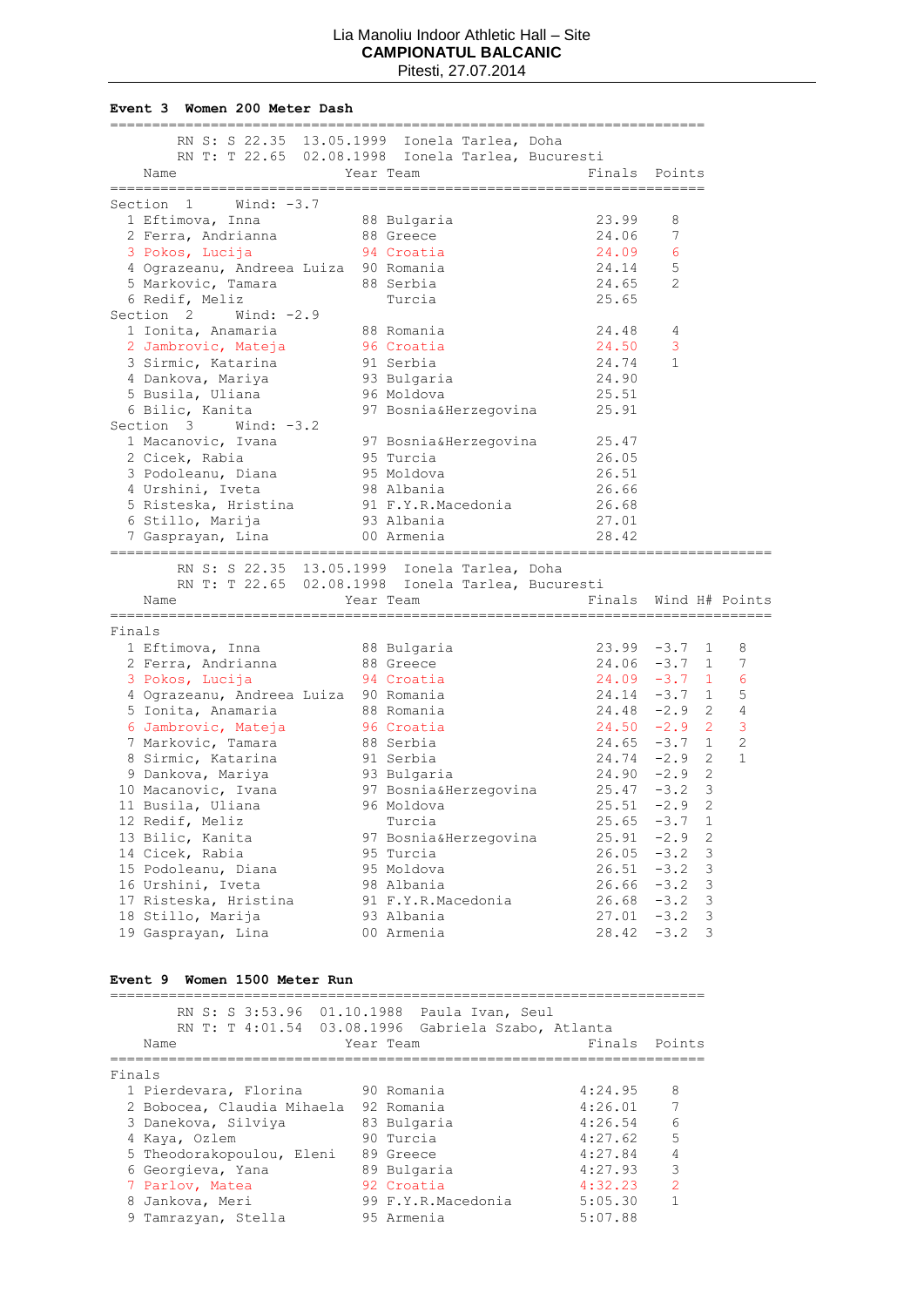#### **Event 11 Women 5000 Meter Run**

|        | RN S: S 14:31.48 01.09.1998 Gabriela Szabo, Berlin<br>RN T: T 14:41.12 05.07.1996 Gabriela Szabo, Oslo |             |  |          |                |
|--------|--------------------------------------------------------------------------------------------------------|-------------|--|----------|----------------|
|        | Name                                                                                                   | Year Team   |  | Finals   | Points         |
|        |                                                                                                        |             |  |          |                |
| Finals |                                                                                                        |             |  |          |                |
|        | 1 Esma, Aydemir                                                                                        | 91 Turcia   |  | 15:58.25 | 8              |
|        | 2 Florea, Monica Madalina                                                                              | 93 Romania  |  | 16:01.13 | 7              |
|        | 3 Roman, Sonja                                                                                         | 79 Slovenia |  | 16:06.09 | 6              |
|        | 4 Karakatsani, Anastasia                                                                               | 92 Greece   |  | 16:07.70 | 5              |
|        | 5 Mirtcheva, Militsa                                                                                   | 94 Bulgaria |  | 16:28.30 | 4              |
|        | 6 Matosevic, Matea                                                                                     | 89 Croatia  |  | 16:53.98 | 3              |
|        | 7 Hacikoylu, Fatma                                                                                     | 84 Turcia   |  | 16:58.30 | $\overline{2}$ |
|        | 8 Pardalou, Maria                                                                                      | 84 Greece   |  | 17:09.20 |                |
|        | 9 Danci, Liliana Maria                                                                                 | 90 Romania  |  | 17:25.54 |                |
|        | 10 Simovic, Teodora                                                                                    | 93 Serbia   |  | 18:32.67 |                |

# **Event 15 Women 100 Meter Hurdles**

| RN S: S 12.62 29.06.1990 Mihaela Pogacean, Villeneuve D'Ascq |                               |
|--------------------------------------------------------------|-------------------------------|
| RN T: T 13.16 24.07.2000 Viorica Tigau, Poiana Brasov        |                               |
| Year Team<br>Name                                            | Finals Points                 |
|                                                              |                               |
| Section 1<br>Wind: $-1.0$                                    |                               |
| and 91 Croatia<br>1 Loncarek, Ivana                          | 13.37<br>8                    |
| 2 Pinni, Maria<br>90 Greece                                  | 13.53<br>7                    |
| 3 Petkovic, Ivana 92 Serbia                                  | $\overline{4}$<br>14.21       |
| 92 Bulgaria<br>4 Miteva, Elena<br>14.63                      |                               |
| -- Nesteriuc, Anamaria 93 Romania                            | DQ.                           |
| Section 2 Wind: -1.0                                         |                               |
| 1 Pesiridou, Elisavet 92 Greece                              | 13.82<br>6                    |
| 2 Ionita, Anamaria<br>88 Romania                             | 5<br>13.83                    |
| 92 Turcia<br>3 Avci, Ilkay                                   | 14.49 3                       |
| 4 Tomicic Prezelj, Joni 93 Slovenia                          | 14.51 1.50                    |
| 4 Cvijetic, Gorana 89 Bosnia&Herzeqovina                     | 14.51<br>1.50                 |
|                                                              |                               |
| RN S: S 12.62 29.06.1990 Mihaela Pogacean, Villeneuve D'Ascq |                               |
| RN T: T 13.16 24.07.2000 Viorica Tigau, Poiana Brasov        |                               |
| Year Team<br>Name                                            | Finals Wind H# Points         |
| Finals                                                       |                               |
| 1 Loncarek, Ivana<br>- 91 Croatia                            | $13.37 -1.0$ 1<br>-8          |
| 2 Pinni, Maria<br>90 Greece                                  | $13.53 -1.0$ 1<br>7           |
| 3 Pesiridou, Elisavet 92 Greece                              | $13.82 -1.0$ 2<br>6           |
| 4 Ionita, Anamaria<br>88 Romania                             | $13.83 - 1.0$ 2<br>5          |
| 5 Petkovic, Ivana<br>92 Serbia                               | $\sqrt{4}$<br>$14.21 - 1.0 1$ |
| era de 1920 Turcia<br>6 Avci, Ilkay                          | 3<br>$14.49 - 1.0$ 2          |
| 7 Tomicic Prezelj, Joni 93 Slovenia                          | 1.50<br>$14.51 - 1.0$ 2       |
| 7 Cvijetic, Gorana 69 Bosnia&Herzegovina                     | $14.51 - 1.0 2$<br>1.50       |
| 9 Miteva, Elena<br>92 Bulgaria                               | $14.63 - 1.0 1$               |
|                                                              |                               |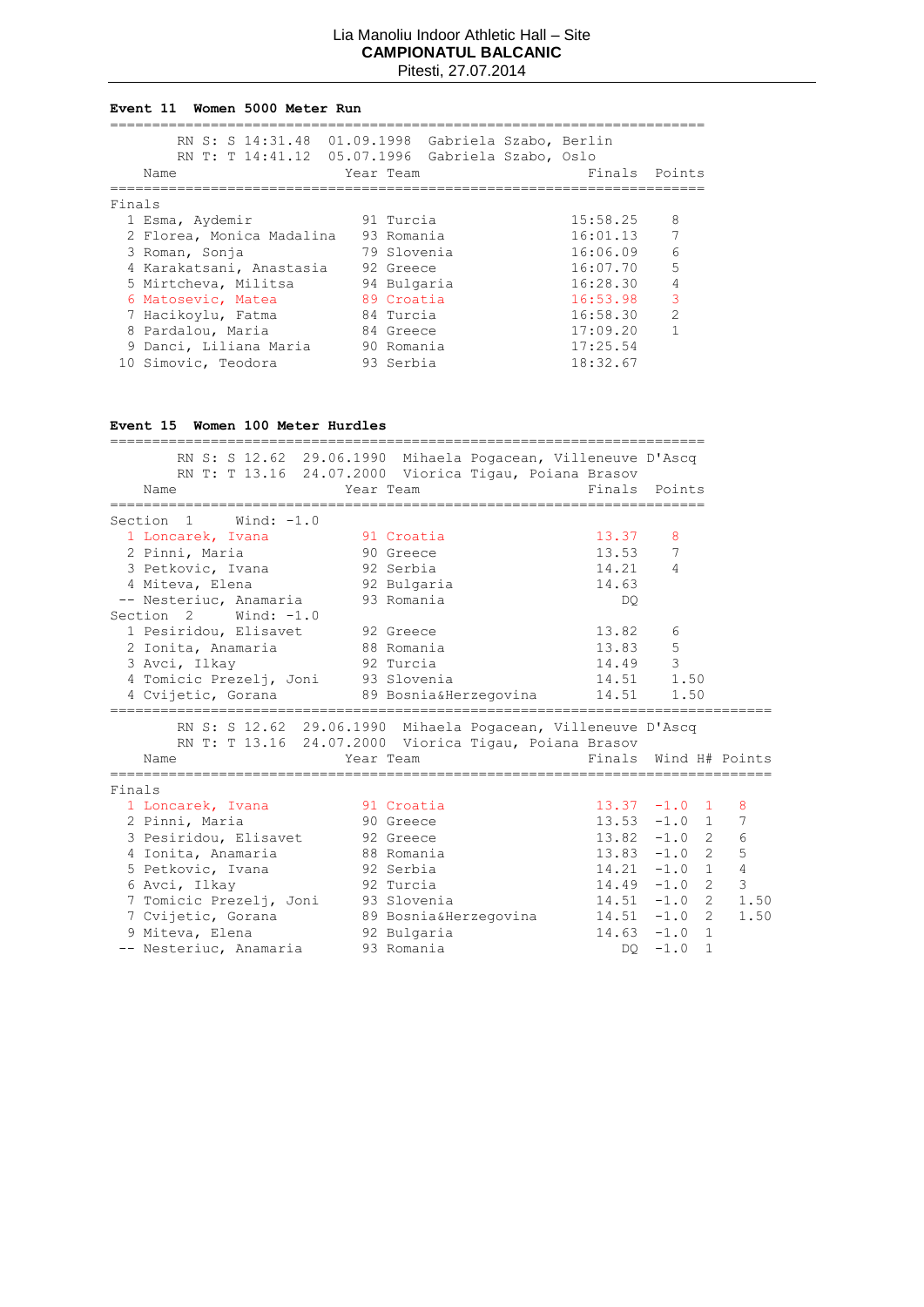**Event 23 Women Long Jump**

|        | RN S: S 7.43m 04.06.1983 Anisoara Cusmir, Bucuresti                                             |   |
|--------|-------------------------------------------------------------------------------------------------|---|
|        | RN T: T 7.43m 04.06.1983 Anisoara Cusmir, Bucuresti                                             |   |
|        | Name<br>Year Team New State of Pinals Wind Points                                               |   |
|        |                                                                                                 |   |
| Finals |                                                                                                 |   |
|        | 1 Rotaru, Alina                 93 Romania                 6.72m   1.5   8                      |   |
|        | $6.58$ m $(2.8)$ $6.69$ m $(1.9)$ $6.65$ m $(2.0)$ $6.35$ m $(1.1)$ $6.72$ m $(1.5)$ ND $(1.9)$ |   |
|        | 2 Deiac, Cornelia Ioana 88 Romania 6.42m 1.5                                                    | 7 |
|        | $6.40m(2.2)$ $6.42m(1.5)$ ND $(1.8)$ $6.23m(1.8)$ ND $(1.8)$ ND $(2.0)$                         |   |
|        |                                                                                                 | 6 |
|        | $6.05m(2.8)$ $6.00m(2.8)$ $5.92m(2.7)$ $6.08m(2.1)$ $6.22m(2.8)$ ND(2.3)                        |   |
|        | 4 Cipilencu, Natalia $\qquad \qquad$ 91 Moldova $\qquad \qquad$ 6.04m 2.2                       | 5 |
|        | $6.02m(4.7)$ ND(2.2) $5.94m(2.1)$ $6.04m(2.2)$ $6.01m(2.8)$ ND(2.1)                             |   |
|        |                                                                                                 | 4 |
|        | $5.91m(3.6) \text{ ND}(4.0) 5.97m(3.2) \text{ ND}(4.1) 5.66m(2.1) 5.81m(3.1)$                   |   |
|        |                                                                                                 | 3 |
|        | $5.96m(1.9) \text{ ND}(2.7) \text{ ND}(4.6) \text{ ND}(1.9) 5.81m(2.1) 5.89m(1.5)$              |   |
|        | 7 Serbest, Sevim Sinmez 87 Turcia 65.90m 2.1                                                    | 2 |
|        | $5.76$ m $(2.4)$ $5.72$ m $(2.5)$ ND $(2.8)$ ND $(2.5)$ $5.76$ m $(2.1)$ $5.90$ m $(2.1)$       |   |
|        | 8 Markovic, Tanja (31 Bosnia&Herzegovina (5.84m 1.8)                                            | 1 |
|        | $5.76m(4.3)$ $4.71m(4.7)$ $5.79m(2.3)$ $5.62m(1.7)$ $5.84m(1.8)$ ND(2.0)                        |   |
|        |                                                                                                 |   |
|        | ND(3.4) ND(2.3) 5.44m(1.6)                                                                      |   |
|        | $5.13m$ $3.9$<br>10 Burada, Ana 591 Albania                                                     |   |
|        | $5.13m(3.9)$ $4.93m(1.9)$ $5.12m(3.6)$                                                          |   |
|        | 11 Mytro, Dorina 65 Albania<br>4.69m 3.1                                                        |   |
|        | $4.45m(1.2)$ $4.69m(3.1)$ $4.39m(1.7)$                                                          |   |

**Event 19 Women High Jump**

| RN S: S 2.02m 17.06.2000 Monica Iagar Dinescu, Villeneuve D'A |        |        |
|---------------------------------------------------------------|--------|--------|
| RN T: T 2.00m 06.08.1989 Galina Astafei, Gateshead            |        |        |
| Year Team<br>Name                                             | Finals | Points |
|                                                               |        |        |
| Finals                                                        |        |        |
| 1 Vaneva-Mateeva, Venelina 74 Bulgaria                        | 1.90m  | 8      |
| 1.70 1.75 1.79 1.83 1.87 1.90 1.93                            |        |        |
| 0 0 0 0 0 XO XXX                                              |        |        |
| 2 Demireva, Mirela 50 90 Bulgaria                             | 1.87m  | 7      |
| 1.75 1.79 1.83 1.87 1.90                                      |        |        |
| O O O XO XXX                                                  |        |        |
| 90 Turcia<br>3 Yuksel, Burcu                                  | 1.83m  | 6      |
| 1.75 1.79 1.83 1.87<br>XO XXO                                 |        |        |
| O XXX                                                         | 1.83m  | 5      |
| 4 Stanciu, Daniela 67 Romania<br>1.70 1.75 1.79 1.83 1.87     |        |        |
| O O O XXO XXX                                                 |        |        |
| 5 Gkousin, Tatiana 94 Greece                                  | 1.79m  | 4      |
| 1.70 1.75 1.79 1.83                                           |        |        |
| O O XO XXX                                                    |        |        |
| 6 Kyriakopoulou, Aikaterin 93 Greece                          | 1.75m  | 3      |
| 1.65 1.70 1.75 1.79                                           |        |        |
| O O O XXX                                                     |        |        |
| 7 Pasalic, Lamija<br>99 Bosnia&Herzegovina 1.75m              |        | 2      |
| 1.55 1.60 1.65 1.70 1.75                                      |        |        |
| O O O XXO XXO                                                 |        |        |
| 93 Serbia<br>8 Bukvic, Zorana                                 | 1.70m  | 1      |
| 1.60 1.65 1.70 1.75                                           |        |        |
| $O$ $O$ $XO$ $XXX$                                            |        |        |
| 9 Temova, Irena<br>83 F.Y.R.Macedonia                         | 1.60m  |        |
| 1.55 1.60 1.65                                                |        |        |
| O XO XXX                                                      |        |        |
| 94 Moldova<br>10 Modnicov, Ana                                | 1.55m  |        |
| 1.55 1.60                                                     |        |        |
| O XXX                                                         |        |        |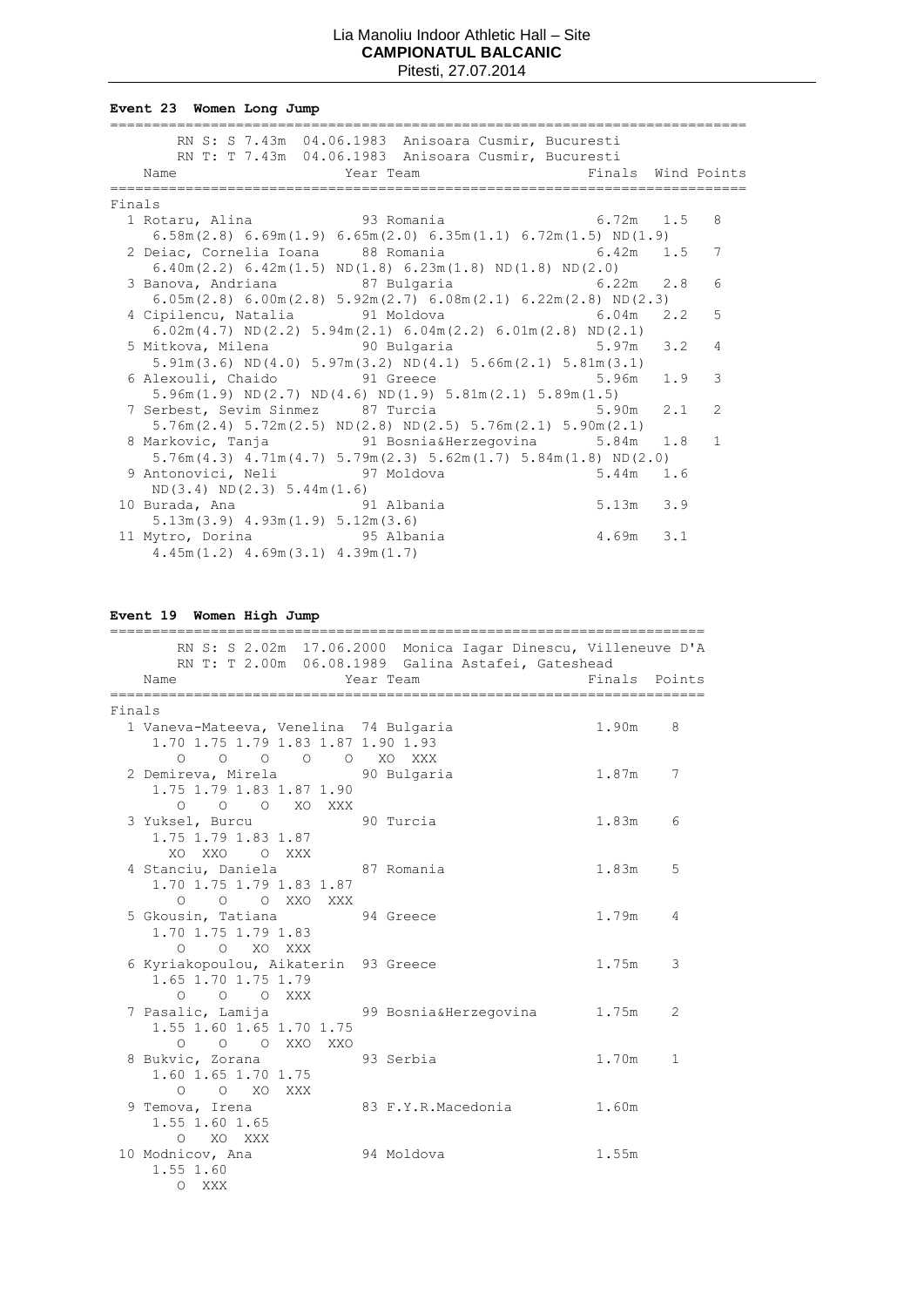#### **Event 27 Women Shot Put**

|        | RN S: S 21.00m 30.06.1984 Mihaela Loghin, Formia<br>RN T: T 19.61m 14.06.1986 Livia Mehes, Bucuresti |               |   |
|--------|------------------------------------------------------------------------------------------------------|---------------|---|
|        | Name<br>Year Team                                                                                    | Finals Points |   |
| Finals |                                                                                                      |               |   |
|        | 1 Mavrodieva, Radoslava 87 Bulgaria                                                                  | 17.60m        | 8 |
|        | 17.60m ND ND 17.36m ND ND                                                                            |               |   |
|        | 2 Huzum-Vitan, Andreea 93 Romania<br>ND 14.68m 15.46m ND 15.47m 15.15m                               | 15.47m        | 7 |
|        | 3 Surdu, Dimitriana 94 Moldova                                                                       | 14.30m        | 6 |
|        | 14.30m ND ND 13.15m 13.31m 14.29m                                                                    |               |   |
|        | era de 1930 Turcia<br>4 Ozada, Dilek                                                                 | 14.11m        | 5 |
|        | ND 14.11m 13.81m 13.35m ND ND                                                                        |               |   |
|        | er de 189 Slovenia<br>5 Hus, Spela<br>13.77m 13.79m 13.54m 13.13m ND ND                              | 13.79m        | 4 |
|        | 6 Sefcic, Dijana<br>78 Serbia                                                                        | 13.70m        | 3 |
|        | 13.65m 13.33m 13.70m 13.17m 12.70m ND                                                                |               |   |
|        | 7 Tesanovic, Gorana and 77 Bosnia&Herzeqovina                                                        | 12.94m        | 2 |
|        | 12.94m ND 12.58m ND ND<br>ND)                                                                        |               |   |

# **Event 31 Women Hammer Throw**

| RN S: S 76.07m 29.08.1999 Mihaela Melinte, Rudlingen<br>RN T: T 71.24m 17.08.1997 Mihaela Melinte, Rudlingen<br>Name<br>Year Team | Finals Points |               |
|-----------------------------------------------------------------------------------------------------------------------------------|---------------|---------------|
| Finals                                                                                                                            |               |               |
| 1 Perie, Bianca Florentina 90 Romania                                                                                             | 69.42m        | 8             |
| 69.42m ND ND ND 66.50m ND                                                                                                         |               |               |
| 2 Nikisenco, Marina 66 Moldova                                                                                                    | 60.68m        | 7             |
| ND 56.39m 57.98m 59.25m 60.68m 60.56m                                                                                             | 57.03m        | 6             |
| 3 Savatovic, Sara 93 Serbia<br>55.44m ND 56.78m ND 55.89m 57.03m                                                                  |               |               |
| 4 Vamvoukaki, Aikaterini 94 Greece                                                                                                | 55.78m        | 5             |
| 52.43m ND ND 55.78m 55.59m 55.24m                                                                                                 |               |               |
| 5 Ciui, Poliana<br>97 Moldova                                                                                                     | 51.90m        | 4             |
| 46.47m  49.98m  51.90m<br>ND 49.53m 49.02m                                                                                        |               |               |
| 6 Vukajlovic, Stefani       96 Bosnia&Herzeqovina                                                                                 | 46.37m        | 3             |
| ND 46.37m ND 45.86m 45.34m ND                                                                                                     |               |               |
| 7 Comertoglu, Goksunur 96 Turcia                                                                                                  | 44.31m        | $\mathcal{P}$ |
| 43.16m  44.31m  43.37m  43.48m  42.00m  44.17m                                                                                    |               |               |

# **Event 37 Women 4x400 Meter Relay 4x400 m**

| Team                         |  | Finals                     | Points         |  |
|------------------------------|--|----------------------------|----------------|--|
|                              |  |                            |                |  |
| Finals                       |  |                            |                |  |
| 1 Romania 'A'                |  | $3:31.02$ 8                |                |  |
| 1) Pastor, Adelina Dorina 93 |  | 2) Lavric, Elena Mirela 91 |                |  |
| 3) Morosanu, Angela 86       |  | 4) Razor, Bianca Denisa 94 |                |  |
| 2 Croatia 'A'                |  | 3:37.67                    | -7             |  |
| 1) Hizman, Marija 85         |  | 2) Banovic, Anita 84       |                |  |
| 3) Banovic, Marina 82        |  | 4) Dudek, Kristina 94      |                |  |
| 3 Serbia 'A'                 |  | 3:39.93                    | 6              |  |
| 1) Ilic, Katarina 93         |  | 2) Grujic, Jelena 97       |                |  |
| 3) Kalicanin, Bojana 94      |  | 4) Markovic, Tamara 88     |                |  |
| 4 Turcia 'A'                 |  | 3:41.88                    | 5              |  |
| 1) Birsen, Engin 80          |  | 2) Sanli, Emel 93          |                |  |
| 3) Redif, Meliz              |  | 4) Kasap, Meryem 92        |                |  |
| 5 Moldova 'A'                |  | 3:47.82                    | $\overline{4}$ |  |
| 1) Cojuhari, Olesea 90       |  | 2) Zaporojan, Olga 87      |                |  |
| 3) Milas, Daria 87           |  | 4) Berghii, Anna 93        |                |  |
| 6 Bulgaria 'A'               |  | 3:51.07                    | 3              |  |
| 1) Dimova, Iva 90            |  | 2) Georgieva, Monika 94    |                |  |
| 3) Danekova, Silviya 83      |  | 4) Okolye, Karin 94        |                |  |